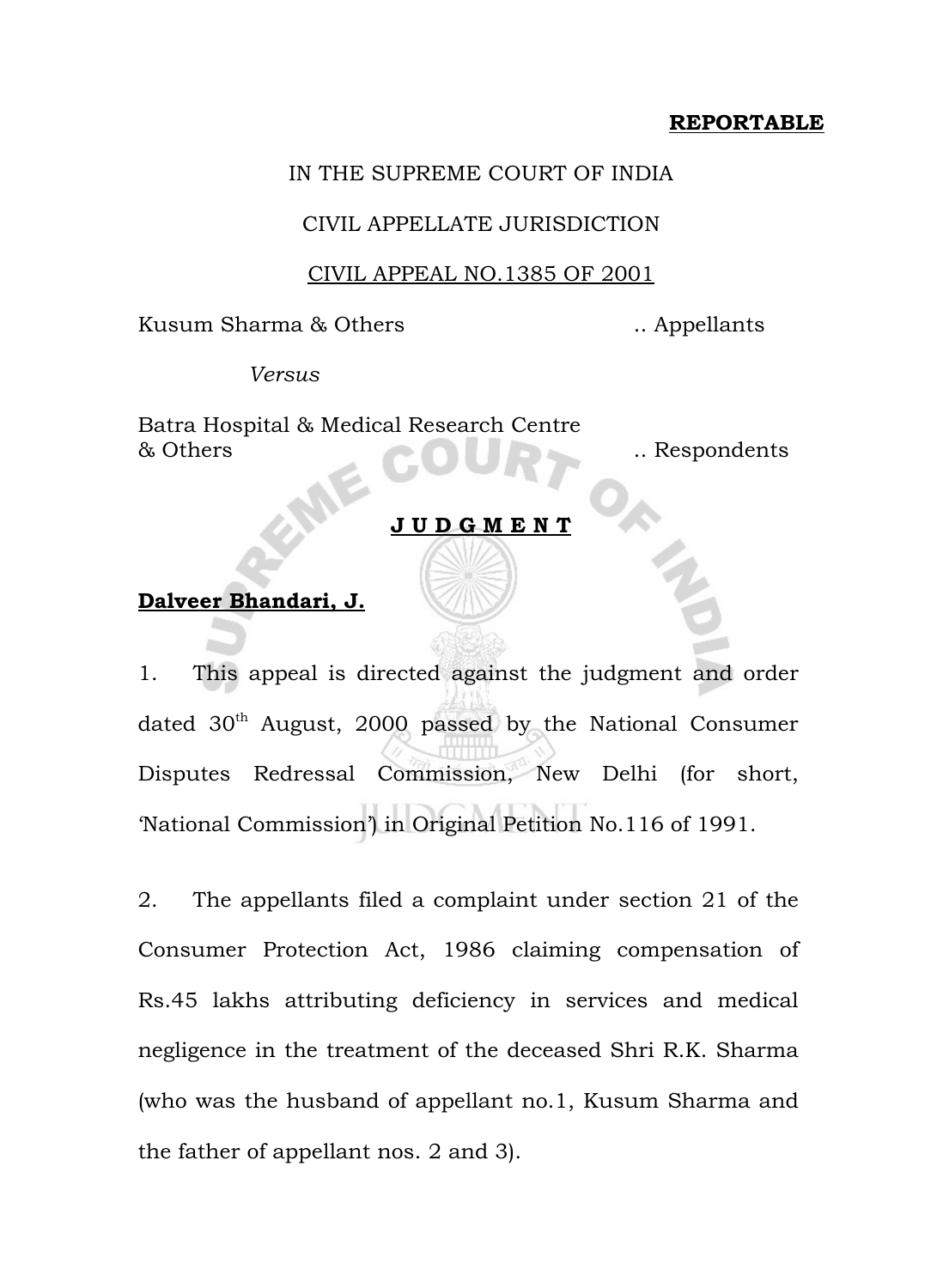3. Brief facts which are necessary to dispose of this appeal are as under:-

4. Late Shri R.K. Sharma was a Senior Operations Manager in the Indian Oil Corporation (Marketing Division). In June 1989, he developed blood pressure. He was very obese. He complained of swelling and breathlessness while climbing stairs. He visited Mool Chand Hospital on 10.12.1989 but no diagnosis could be made. The Indian Oil Corporation referred him to Batra Hospital on 14.3.1990 where he was examined by Dr. R.K. Mani, respondent no.2 and Dr. S. Arora who advised him to get admitted for Anarsarca (Swelling).

5. On 18.3.1990, Shri Sharma was admitted in Batra Hospital. On 20.3.1990, an ultrasound of abdomen was done and the next day, i.e., on 21.3.1990, a C.T. scan of abdomen was done and it was found that there was a smooth surface mass in the left adrenal measuring 4.5 x 5 cm and that the right adrenal was normal. Surgery became imperative for removing the left adrenal. The deceased, Shri Sharma and appellant no.1 were informed by Dr. Mani, respondent no.2 that it was well encapsulated benign tumor of the left adrenal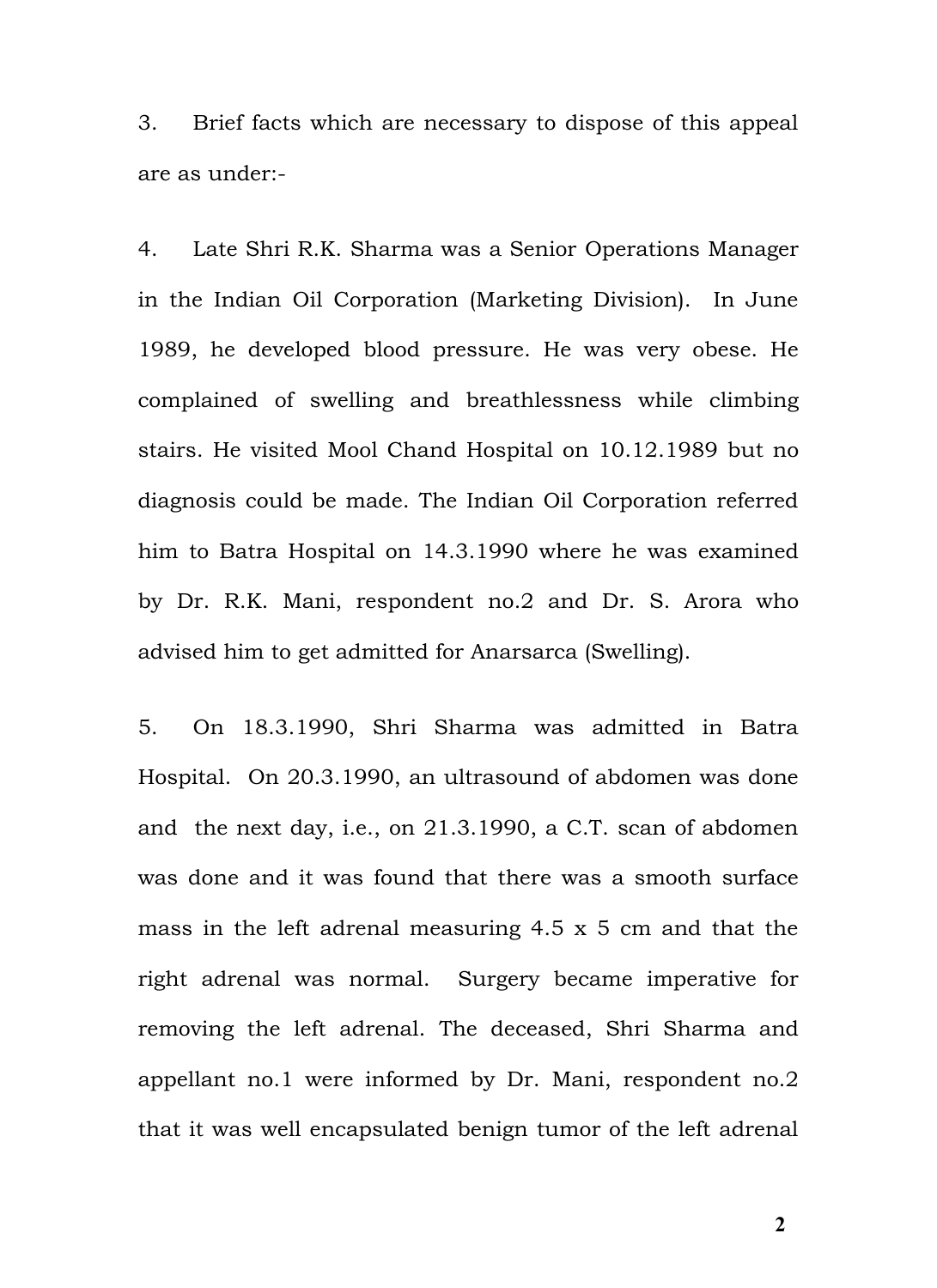of less than 5 cm in size which could be taken out by an operation. It was decided to carry out the surgical operation for the removal of abdominal tumor. On 2.4.1990, the doctor obtained consent from the appellants for the operation of removal of abdominal tumor. On test, the tumor was found to be malignant. The treatment for malignancy by way of administering Mitotane could not be given as it was known to have side effects.

6. The surgery was carried out on 2.4.1990 by Dr. Kapil Kumar, respondent no.3. During the surgery, the body of the pancreas was damaged which was treated and a drain was fixed to drain out the fluids. According to the appellants, considerable pain, inconvenience and anxiety were caused to the deceased and the appellants as the flow of fluids did not stop. After another expert consultation with Dr. T.K. Bose, respondent no.4 a second surgery was carried out on 23.5.1990 in Batra Hospital by Dr. Bose assisted by Dr. Kapil Kumar.

7. Shri Sharma was fitted with two bags to drain out the fluids and in due course, wounds were supposed to heal inside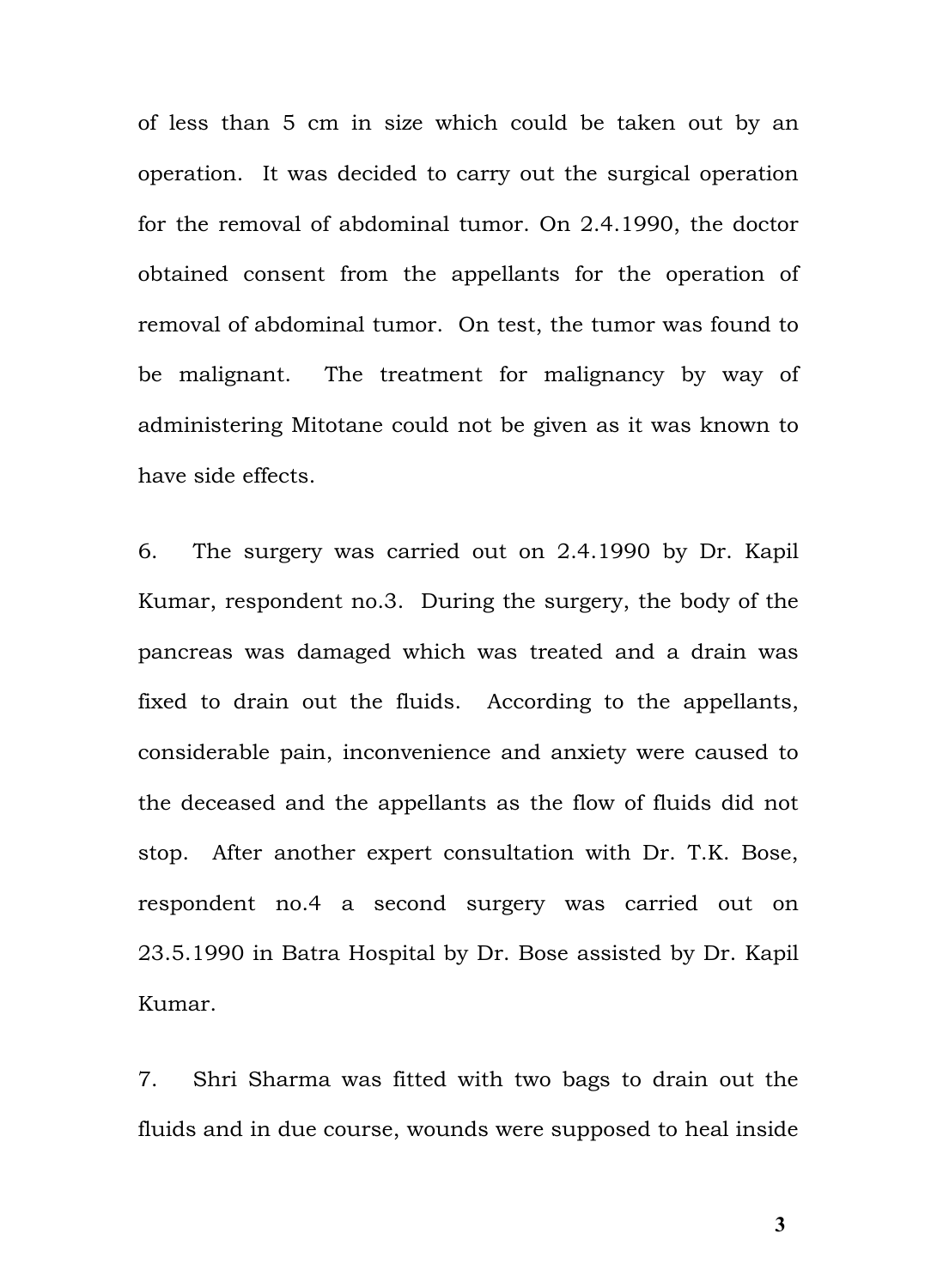and the fluid was to stop. The deceased was discharged on 23.6.1990 carrying two bags on his body, with an advice to follow up and for change of the dressing. The deceased next visited Batra Hospital only on 31.8.1990 and that too to obtain a Medical Certificate from Dr. Mani, respondent no.2.

8. On 9.10.1990, Shri Sharma vomited at home and arrangements for shifting him to the Batra Hospital were made and the Hospital's ambulance sent by Dr. Mani. Shri Sharma died in the hospital on 11.10.1990 on account of 'pyogenic meningitis'.

9. It is pertinent to mention that after the discharge from Batra Hospital on 23.6.1990, the deceased wrote a letter on 26.6.1990 to his employer narrating the agony and the pain he underwent at the hands of the doctors in Batra Hospital.

10. The deceased, on the suggestion of Dr. Bose, respondent no.4 visited Modi Hospital on 10.7.1990 where Dr. Bose was a Consulting Surgeon for change of dressing after 17 days. Respondent nos. 2 and 3, namely, Dr. Mani and Dr. Kapil Kumar visited the residence of the deceased on 14.7.1990 and found him in a bad condition and asked him to go to AIIMS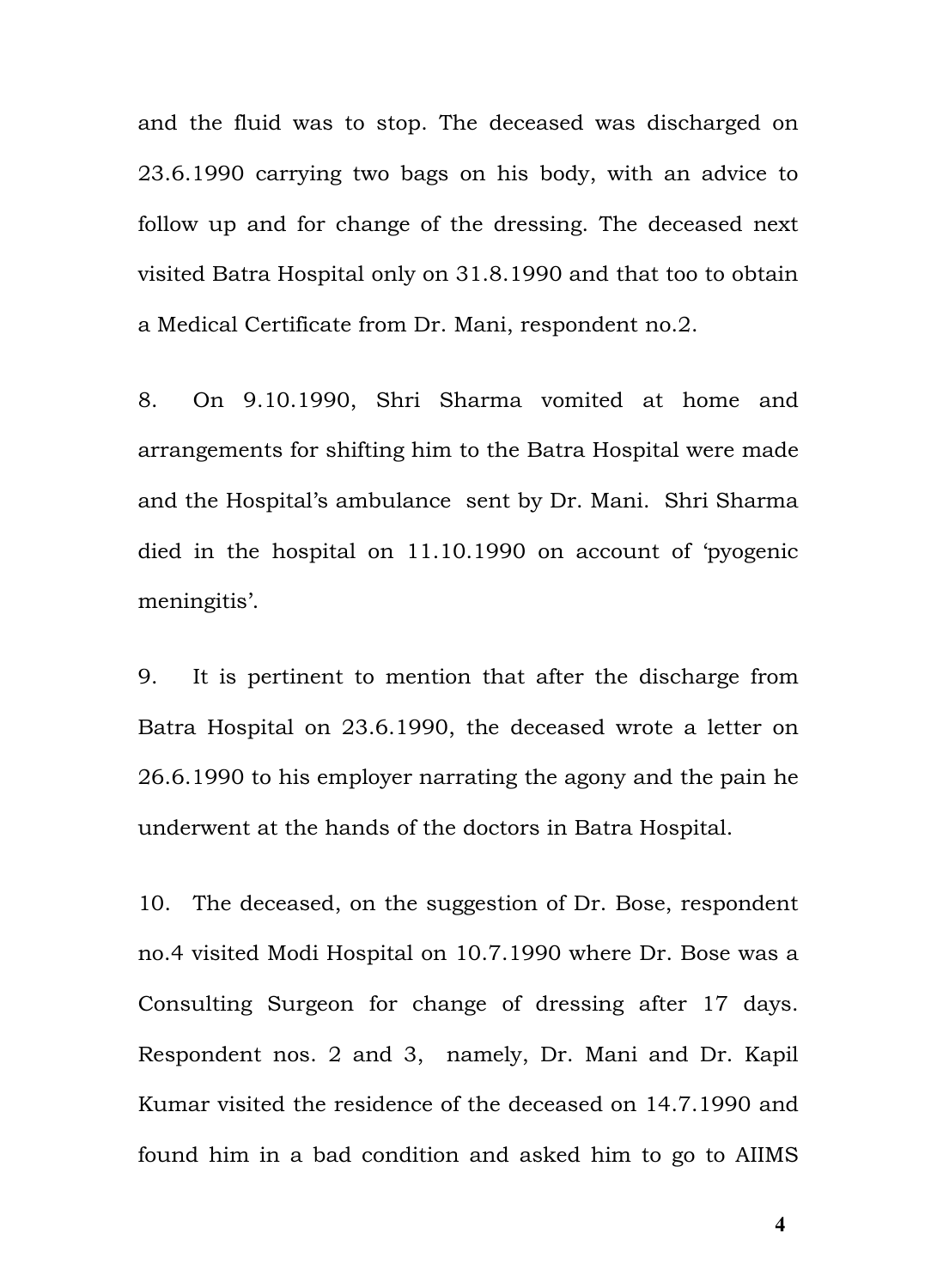where he was admitted on 22.7.1990 and treatment was given for pancreatic fistula and chronic fistula. He was discharged on 26.7.1990 with an advice to follow up in the O.P.D. The deceased again went to Mool Chand Hospital on 17.8.1990 with pancreatic and feacal fistula which was dressed. The deceased was discharged from Mool Chand Hospital on 31.8.1990. The deceased went to Jodhpur on 29.9.1990 and on 30.9.1990 he had to be admitted in the Mahatma Gandhi Hospital at Jodhpur where he was diagnosed with having postoperative complications of Adrenoloctomy and Glutteal abscess. The deceased was discharged from there on 3.10.1990 with an advice to get further treatment at AIIMS and when the deceased again went to AIIMS on 8.10.1990, Dr. Kuchupillai, a senior doctor at AIIMS wrote on a slip 'to be discussed in the Endo-Surgical Conference on 8.10.1990'.

11. The appellants after the death of Shri Sharma filed a complaint under section 21 of the Consumer Protection Act, 1986 before the National Commission claiming compensation attributing deficiency in services and medical negligence in the treatment of the deceased Shri Sharma.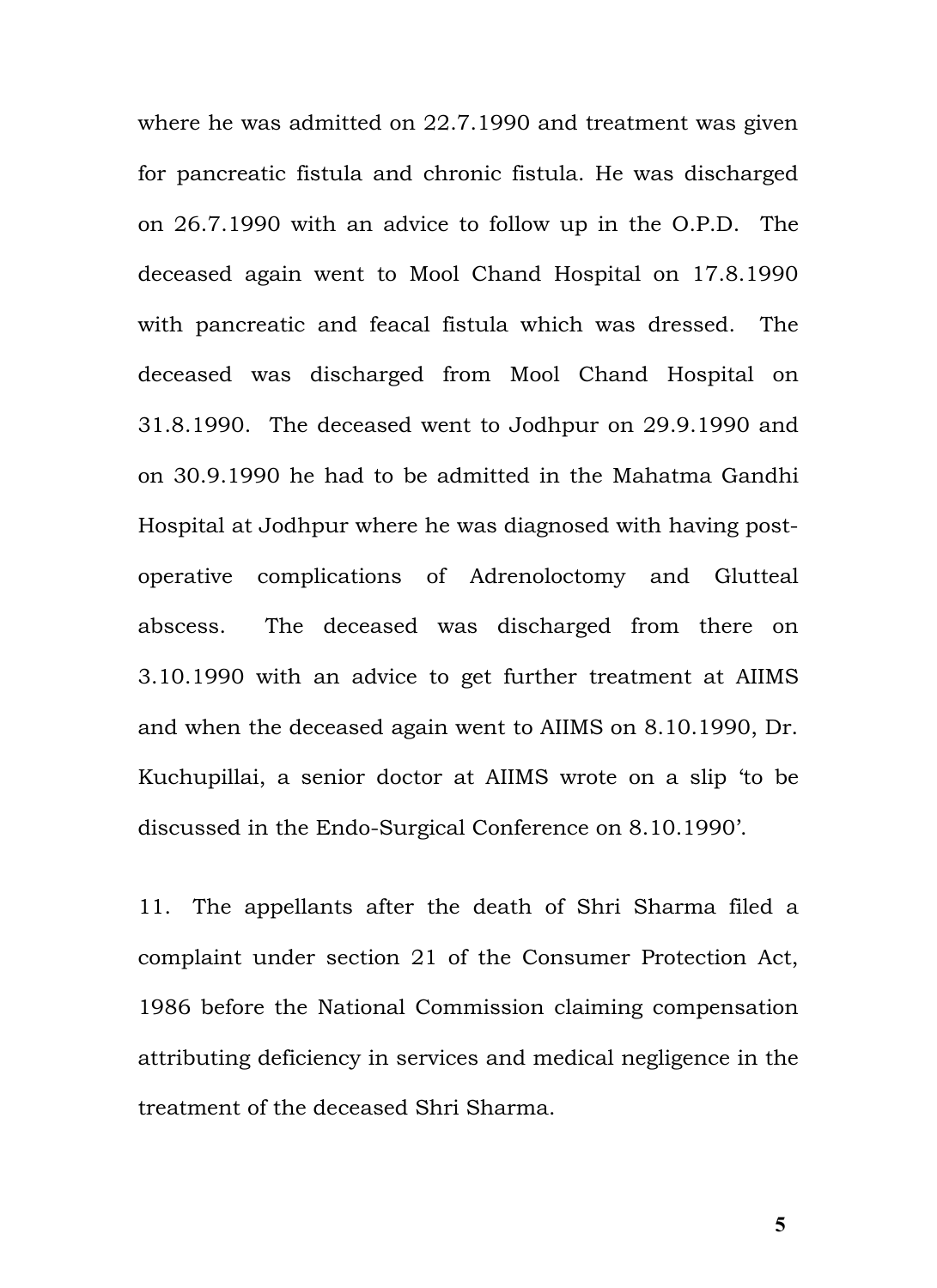12. The appellants attributed death of Shri Sharma because of negligence of the doctors and the hospital. The appellants alleged that the informed consent was completely lacking in this case. The appellants also alleged that the only tests done before operation to establish the nature of tumor were ultrasound and C.T. scan which clearly showed a well capsulated tumor of the size 4.5 x 5 cm. in the left adrenal and the right adrenal was normal.

13. The appellants alleged that the deceased Shri Sharma had no access whatsoever to any of the hospitals records before filing the complaint.

14. The appellants also alleged that there was nothing on record to conclusively establish malignancy of the tumor before the operation was undertaken. The appellants also had the grievance that they were not told about the possible complications of the operation. They were told that it was a small and specific surgery, whereas, the operation lasted for six hours. The appellants alleged that pancreatic abscess was evident as a result of pancreatic injury during surgery. The appellants further alleged that there was nothing on record to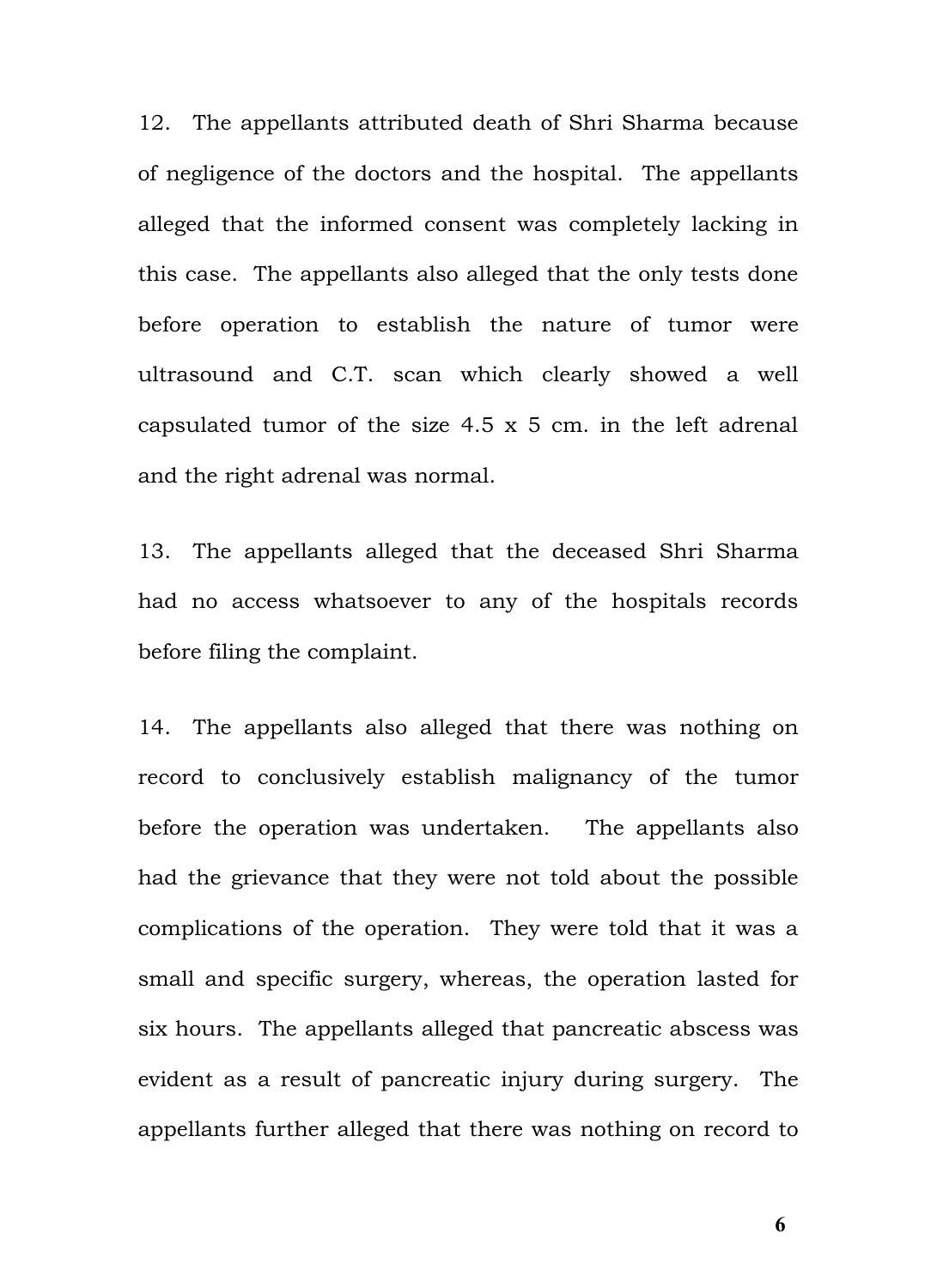show that Dr. Kapil Kumar, respondent no. 3 possessed any kind of experience and skill required to undertake such a complicated operation.

15. The appellants also had the grievance that they were not informed in time of the damage caused to the body of pancreas and the removal of the spleen.

16. According to the appellants, the 'anterior' approach adopted at the time of first surgery was not the correct approach. Surgery should have been done by adopting 'posterior' approach for removal of left adrenal tumor. Dr. Kapil Kumar, respondent no. 3 after the first operation on 2.4.1990 told the appellants that the operation was successful and the tumor was completely removed which was in one piece, well defined and no spreading was there. After the surgery, blood was coming out in a tube which was inserted on the left side of the abdomen. On specific query made by the deceased and appellant no.1, respondent nos. 2 and 3 told them that the pancreas was perfectly normal but during operation on 2.4.1990, it was slightly damaged but repaired instantly, hence there was no cause of any anxiety. When the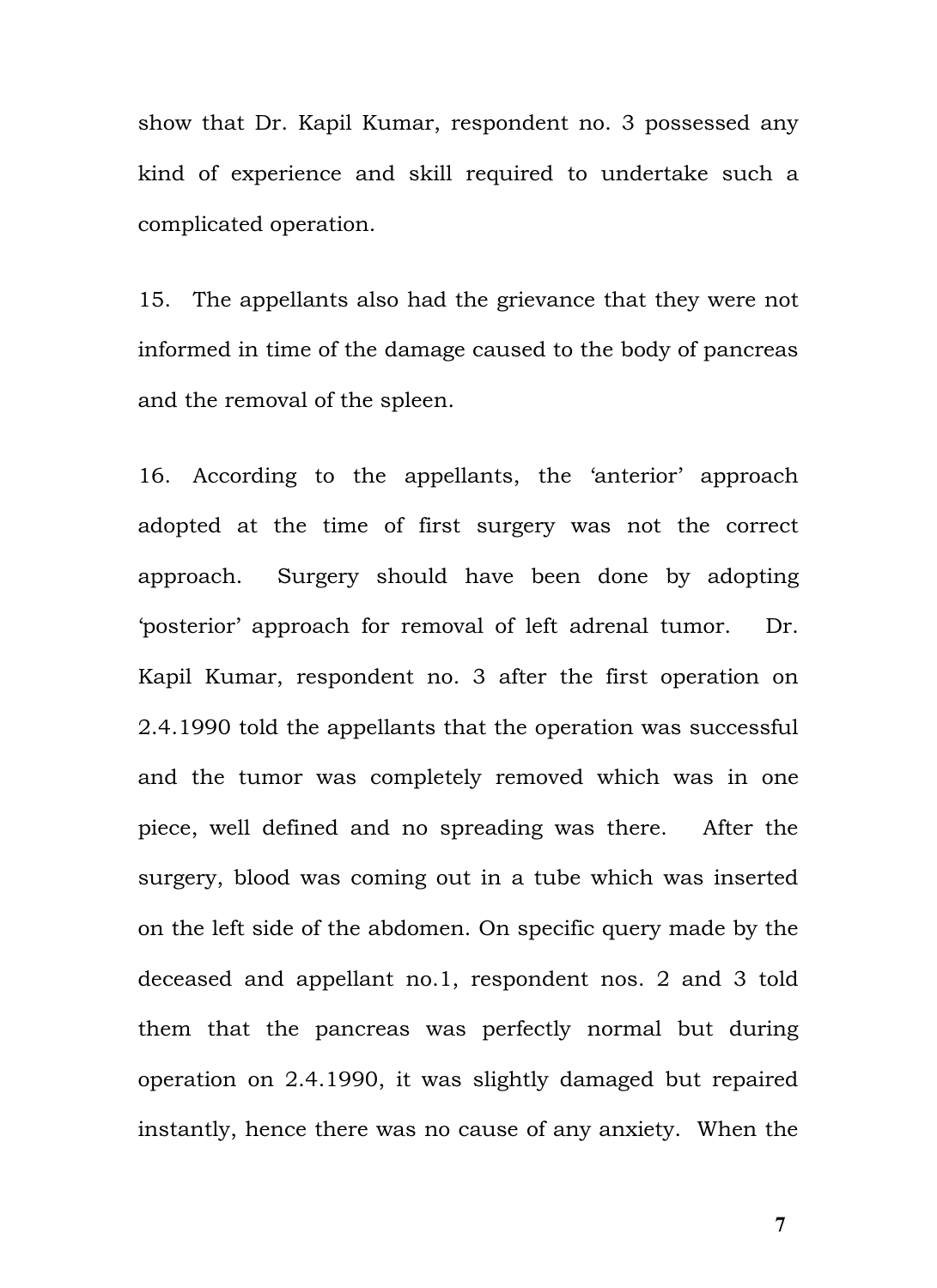fact of damage to pancreas came to the notice of the deceased, he asked for the details which were not given. The appellants alleged that the tumor taken out from the body was not malignant.

17. The complaint of the appellants was thoroughly examined and dealt with by the National Commission. The National Commission had decided the entire case of the appellants in the light of the law which has been crystallized by a number of cases decided by this Court. Some of them have been extensively dealt with by the Commission.

18. The allegations in the complaint were strongly rebutted by Dr. Kapil Kumar, respondent no. 3. Dr. Kapil stated in his affidavit that the anterior approach was preferred over the posterior approach in the suspected case of cancer, which was the case of Shri Sharma. The former approach enables the surgeon to look at liver, the aortae area, the general spread and the opposite adrenal gland. The risk involved was explained to the patient and the appellants and they had agreed to the surgery after due consultation with the family doctor.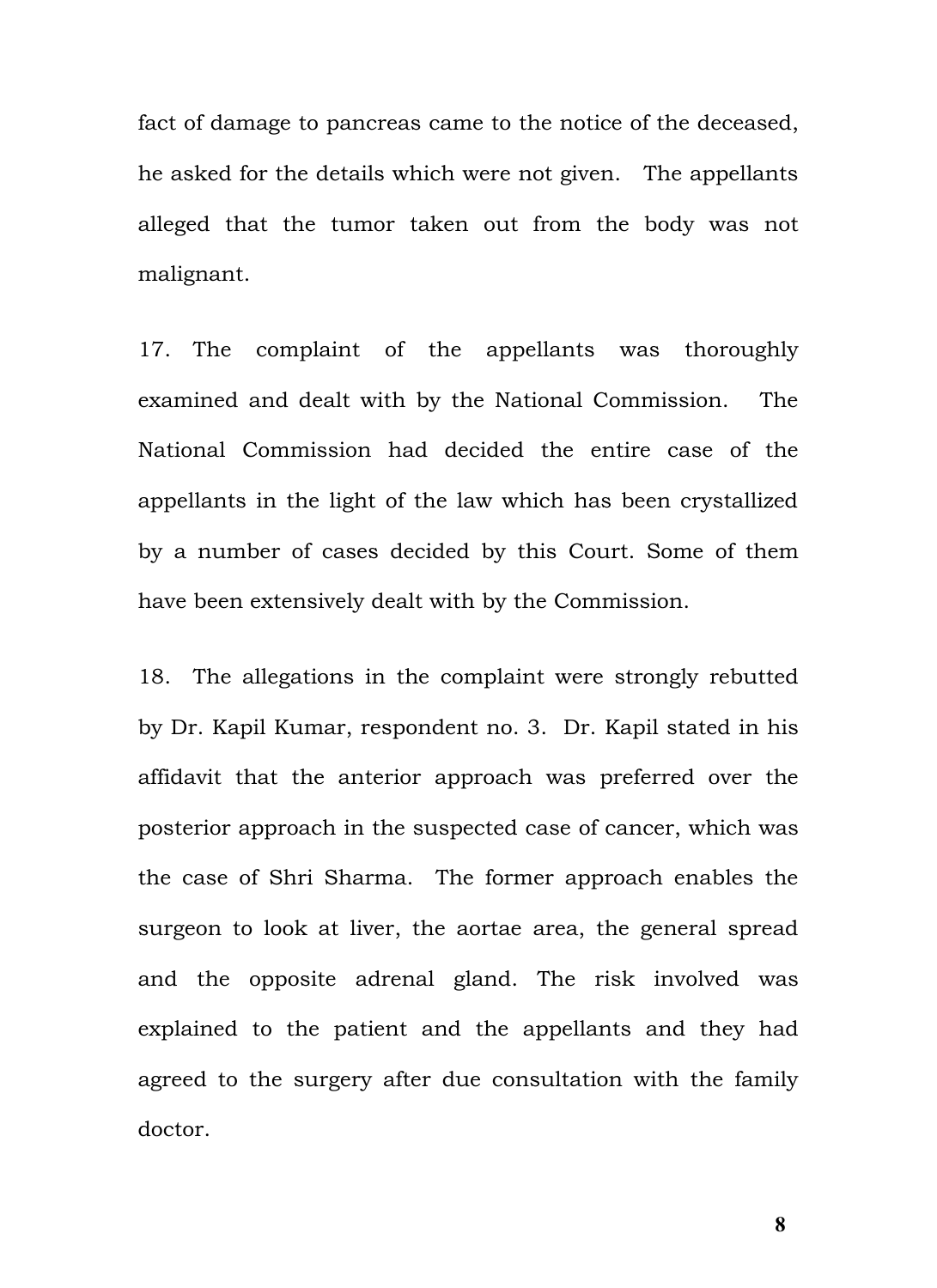19. With the help of medical texts in support of adopting 'anterior' approach, respondent no. 3 mentioned as under:

"(i) "The 'anterior' approach for adrenalectomy is mandatory whenever optimum exposure is required or when exploration of the entire abdomen is necessary. Therefore, this approach is used in patients with adrenal tumours >4 cm in diameter, or in patients with possibly malignant tumours of any size, such as pheochromocytoma or adrenocortical carcinoma…..

Resection of the left adrenal gland requires mobilization of the spleen and left colon. The lateral peritoneal attachments of the left colon are freed, initially. Then the spleen is scooped out from the left upper guardant medially and the avascular attachments between the spleen and diaphragm are divided. The spleen, stomach, pancreatic tail and left colon are retracted medially en bloc to the superior mesenteric vessels. The left adrenal gland is exposed splendidly in this manner". Peritoneum, Retroperitoneum and Mesentery – Section IV.

(ii) "Adrenal operations. Surgery should be initial treatment for all patients with Cushing syndrome secondary to adrenal adenoma or carcinoma. Preoperative radiologic lateralization of the tumor allows resection via a unilateral flank incision. Adrenalectomy is curative. Postoperative steroid replacement therapy is necessary until the suppressed gland recovers (3-6 months).

Adrenal carcinoma should be approached via a midline incision to allow radical resection, since surgery is only hope for cure". – Principles of Surgery, 18<sup>th</sup> Edition Page 560.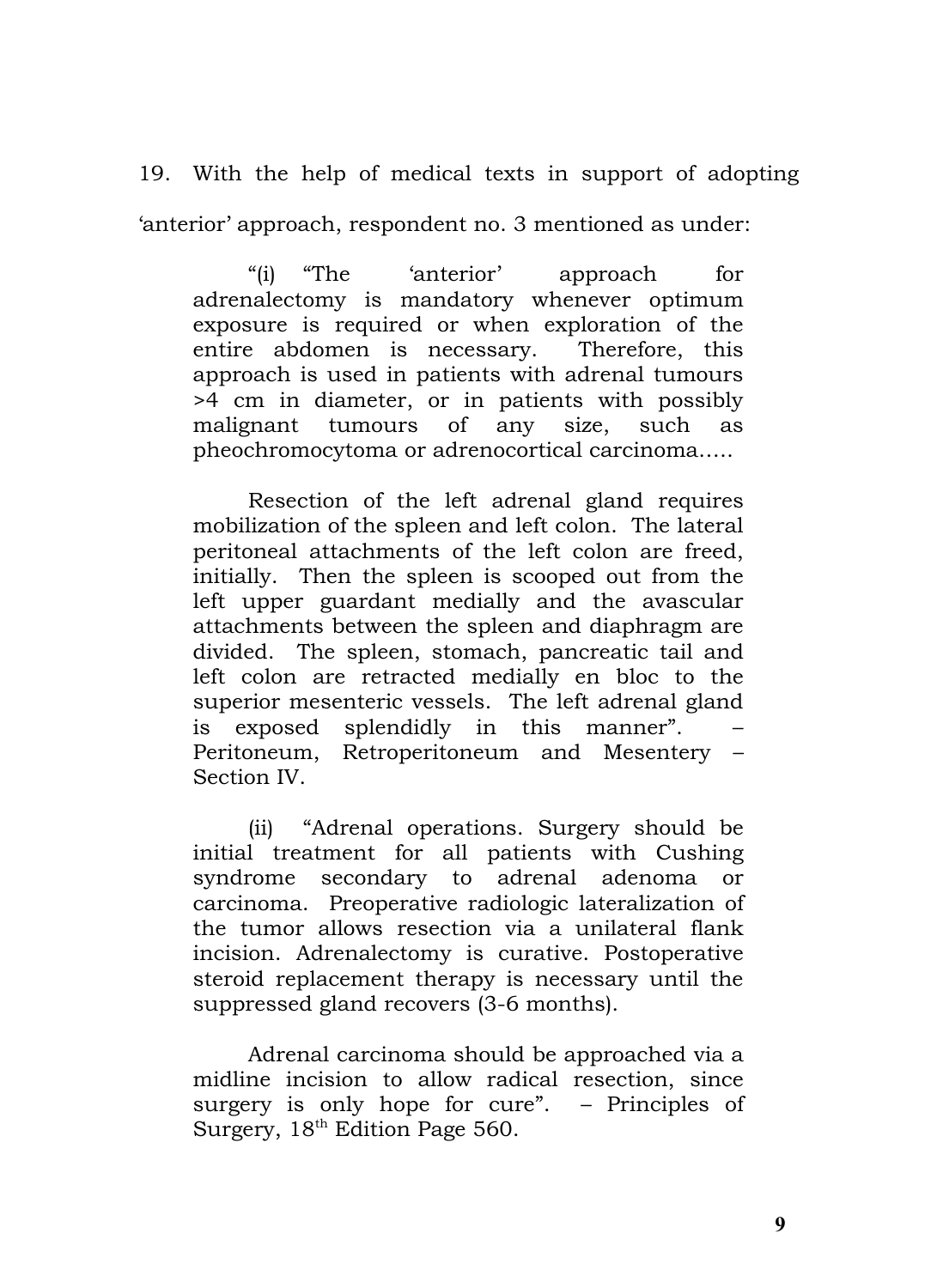(iii) "Adrenocortical malignancies are rare, often at advanced stage when first discovered and should be approached using an anterior approach to allow adequate exposure of the tumor and surrounding soft tissue and organs". – Technical Aspects of Adrenalectomy – By Clive S. Grant and Jon A. Van Heerden – Chapter Thirty Five."

20. The medical texts quoted above speak of both the approaches for adrenaloctomy. Nowhere the appellant no.1 has been able to support her contention that posterior approach was the only possible and proper approach and respondent no. 3 was negligent in adopting the anterior approach.

21. Apart from the medical literature, Dr. N. K. Shukla, Additional Professor at AIIMS and a well-know surgeon stated in unequivocal terms in response to a specific question from the appellant no.1 that for malignant tumors, by and large, we prefer anterior approach.

22. Dr. Nandi, Professor and Head of Department of Gastro-Intestinal Surgery at AIIMS also supported 'anterior' approach and confirmed and reconfirmed adoption of 'anterior' approach in view of inherent advantages of the approach.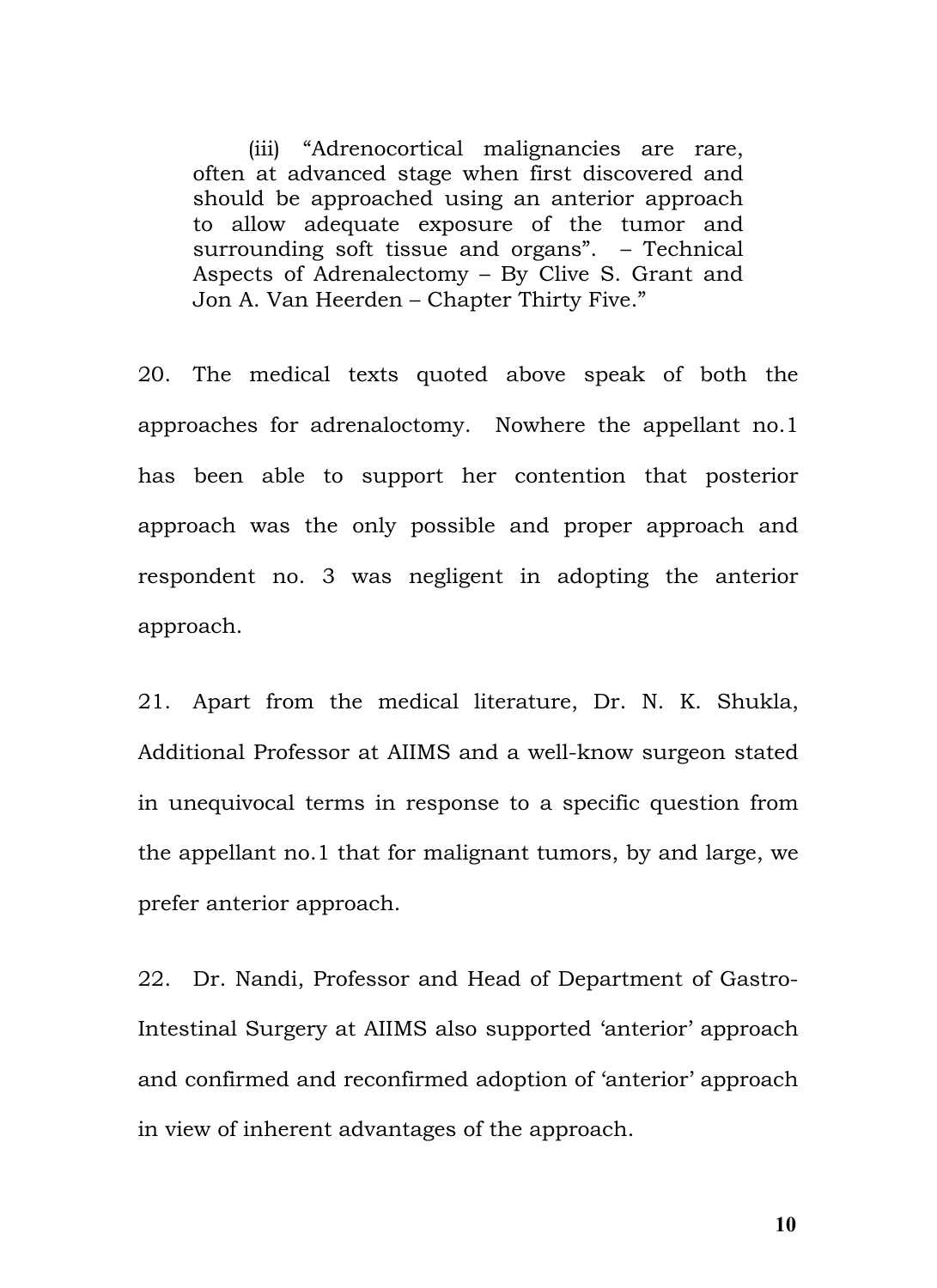23. In view of the medical literature and the evidence of eminent doctors of AIIMS, the National Commission did not find any merit in the allegations levelled.

24. According to the appellants, Dr. Bose, respondent no. 4, who performed the second surgery on 23.5.1990 did not follow the advice of Dr. Nandi, Professor and the Head of Department of Gastro-Intestinal Surgery at AIIMS. Dr. Nandi had advised placing of feeding tube at a designated place, but this was not done.

25. Dr. Bose, Respondent no. 4 stated in his affidavit that there are three well known alternative methods of food supply of nutrition minimizing any leakage of enzymes from the pancreas. Any of the alternative methods could be adopted only after opening the stomach and this is precisely what respondent no. 4 did, i.e. cleared the area of abscess, dead and other infective tissues and inserted a second tube for drainage of fluid in the affected area and in the pancreatic duct. Respondent no. 4 also inserted a second tube connecting the exterior of the abdomen with the affected part of the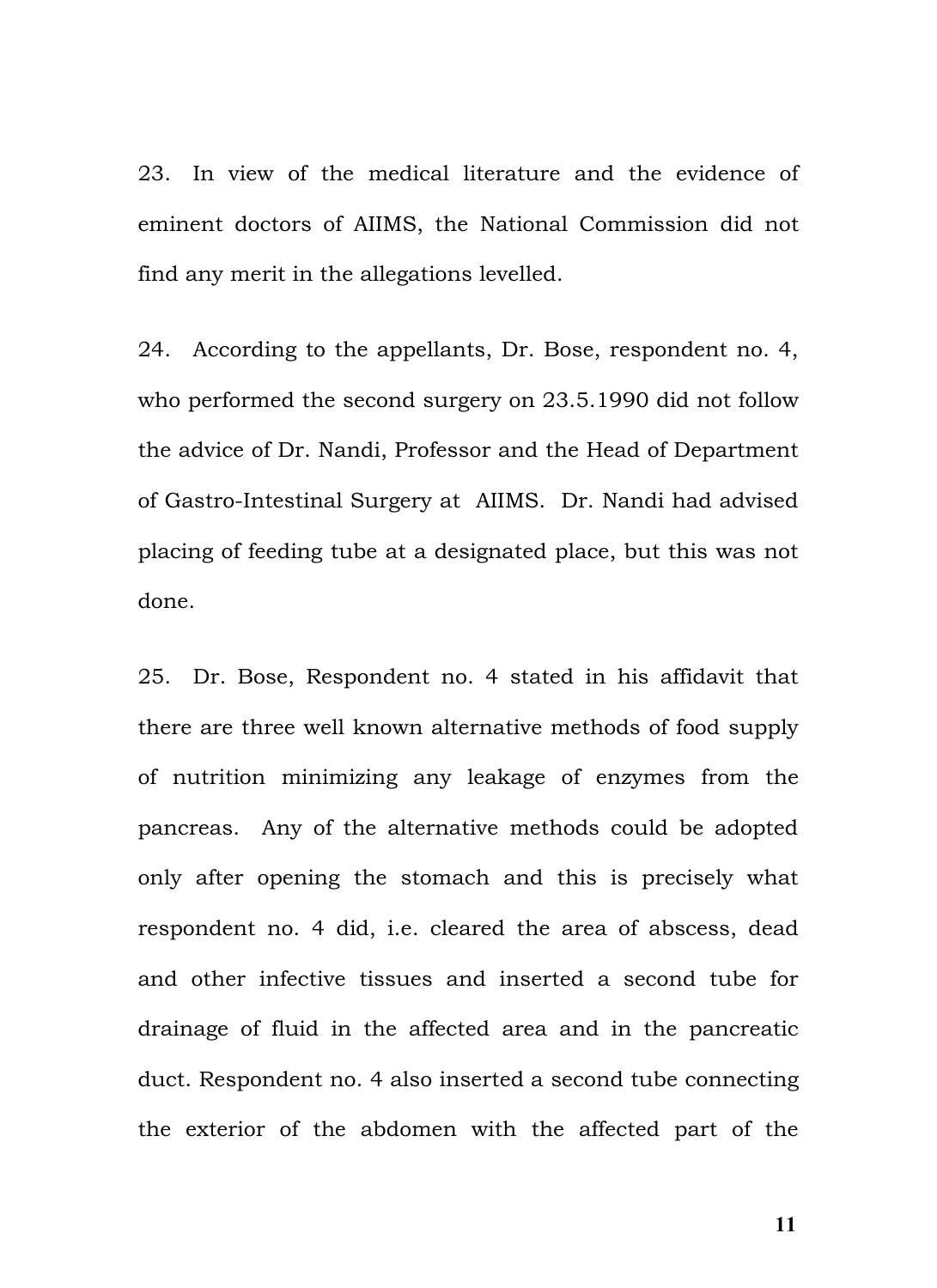pancreas and the abdomen for drainage and clearance in support of the first tube inserted for drainage. According to respondent no. 4, this was the best course which could be done keeping in view the inside status of the stomach of the deceased and that was done.

26. The National Commission did not find any merit in this complaint of the appellants.

27. Another complaint made by the appellants was with regard to 'Gluteal abscess' which was attributed to 'pyogenic meningitis' resulting in the death of Shri Sharma which was first observed in the Medical College Hospital at Jodhpur, where the deceased had gone in connection with performing certain rites in connection with the death of his mother-in-law. The Gluteal abscess was drained by a simple incision. He was discharged from there on 3.10.1990 with an advice to go to AIIMS, New Delhi and meet Dr. Kuchupillai, the Endoconologist. According to the doctor, there was not even a whisper of any incision or draining of gluteal abscess. The Essentiality Certificate makes it clear that no incision was made to drain out gluteal abscess.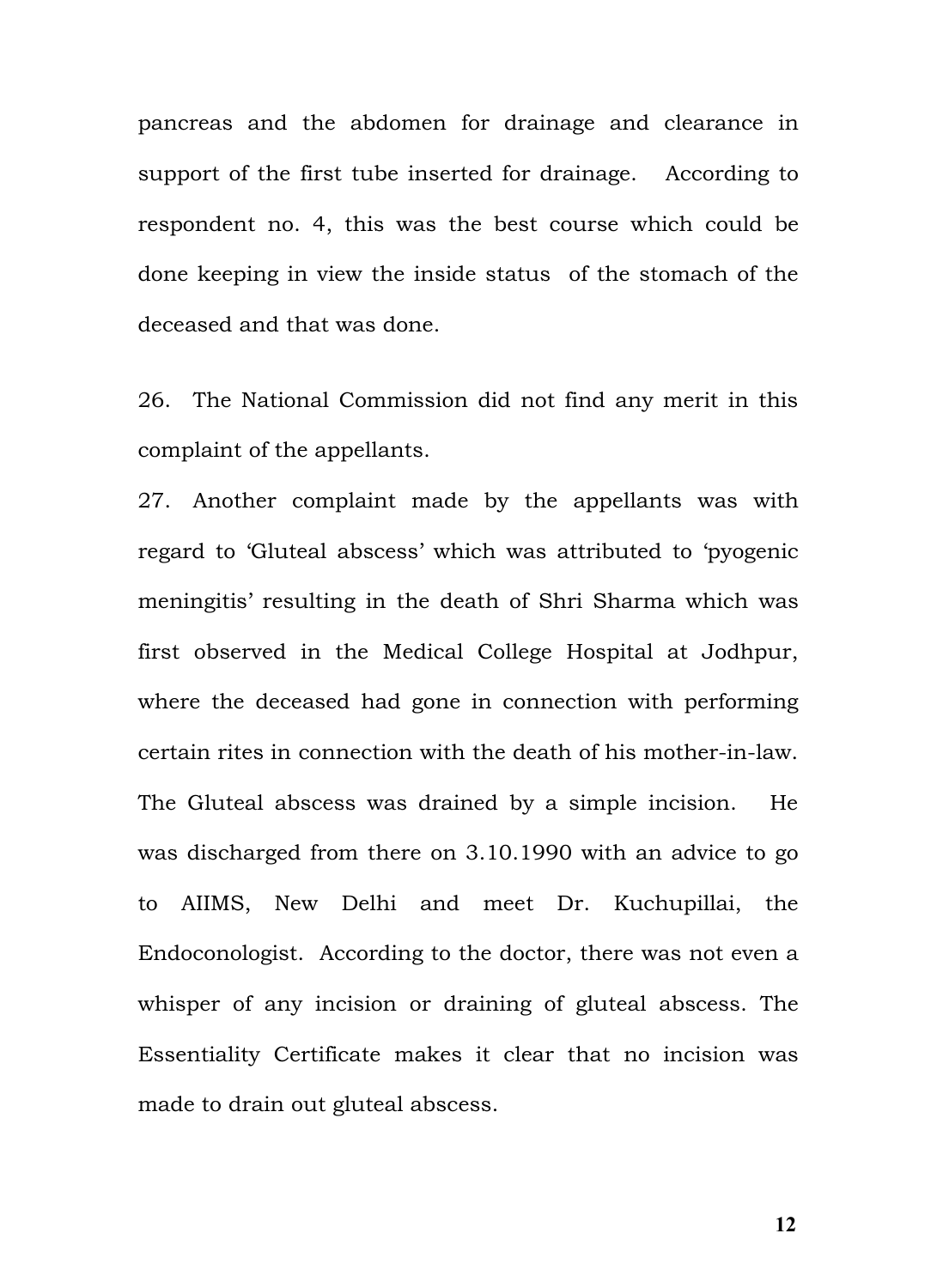28. The appellants aggrieved by the judgment and order of the National Commission filed the present appeal before this court.

29. This court issued notice and in pursuance to the notice issued by this court, a counter affidavit on behalf of respondent no.1 has been filed by Dr. Ranbir Kumar Gupta. It is mentioned in the affidavit that although the respondents fully sympathized with the appellants' unfortunate loss, the respondents are constrained to submit that the appellants had presented a malicious, fabricated and distorted account to create a false impression that the respondents were guilty of negligence in treating late Shri R.K. Sharma.

30. The respondents also submitted that the appellants have ignored the fact that the medicine is not an exact science involving precision and every surgical operation involves uncalculated risks and merely because a complication had ensued, it does not mean that the hospital or the doctor was guilty of negligence. A medical practitioner is not expected to achieve success in every case that he treats. The duty of the Doctor like that of other professional men is to exercise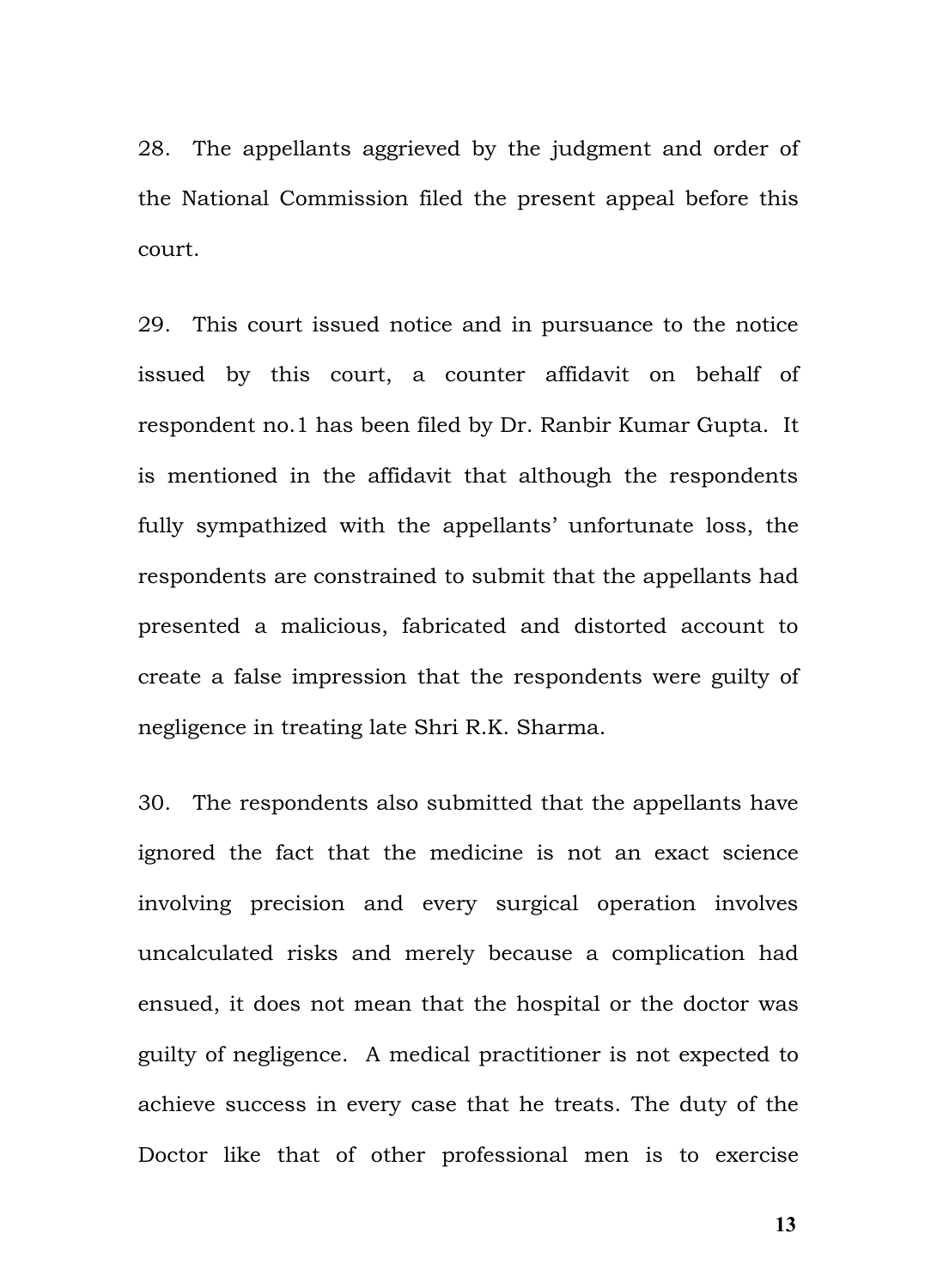reasonable skill and care. The test is the standard of the ordinary skilled man. It is further submitted in the counter affidavit that the hospital and the doctors attended late Shri Sharma with utmost care, caution and skill and he was treated with total devotion and dedication. Shri Sharma's death was attributable to the serious disease with which he was suffering from. It is also mentioned that the conduct of the deceased himself was negligent when he was discharged on 23.6.1990. The doctors specifically advised him "Regular Medical Follow Up" which the deceased failed to attend. In fact, subsequently, it was respondent no.4 who called upon the deceased and persuaded him to visit the Modi Hospital for a change of dressing. The Fitness Certificate issued to the deceased also bore the endorsement "he would need prolonged and regular follow up". However, the deceased did not make any effort and was totally negligent.

31. According to the affidavit, the deceased was admitted on 18.3.1990 in Batra Hospital. Dr. R.K. Mani recommended certain investigations such as abdominal Utrasound, Echocardiogram Blood Tests etc. On 20.3.1990, Dr. Mani ordered a C.T. Scan of the abdomen for a suspected lump in the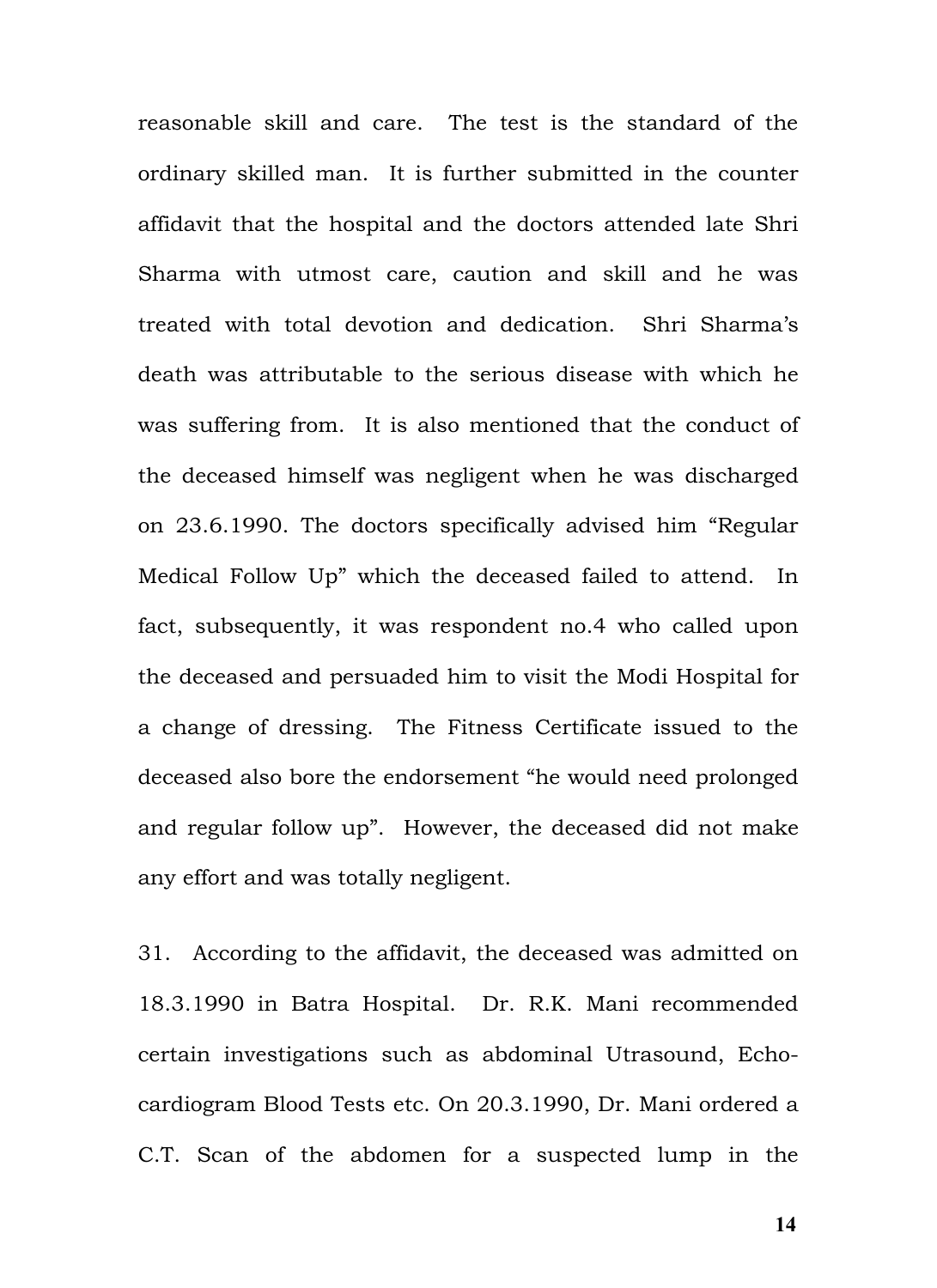abdomen. The C.T. abdomen revealed a large left adrenal

mass. Accordingly, the following note was recorded by Dr.

R.K. Mani in the case sheet on 21.3.1990:-

"CT abdomen reveals a large left adrenal mass. Evidently there is a secreting adrenal tumour. Patient needs full work up re hormonal status and CT Head Scan." The same day Dr. R.K. Mani referred the case to Dr. C.M. Batra, Endocrinologist and sought Dr. Batra's opinion on the diagnosis made by him that Anasrarca was attributable to the Adrenal tumour. Dr. Mani also referred Shri R.K. Sharma to a Dermatologist. That after reviewing the case Dr. C.M. Batra agreed with Dr. Mani that Anarsarca was due to the Adrenal Tumour. Dr. Batra was also of the opinion that the Adrenal Tumour could be due to either Adrenal or Adrenal Carcinoma (i.e. cancer). Dr. Batra recommended a C.T. Thorax Bone and Skeletol survey.

The Dermatologist Dr. Kandhari reported that Shri R.K. Sharma had a fungal infection. After the reports of all the tests and the report of the hormonal assays had been received, respondent no.2 came to a confirmed diagnosis that Shri R.K. Sharma had a secreting adrenal tumour. The patient was informed that surgery for removal of an adrenal tumour was planned. Appellant no.1 was also informed that the tumour was suspected to be malignant. Mrs. Kusum Sharma told respondent no.2 that one of her relations was a doctor working in Jodhpur Medical College and that she would like to consult him. The said relation of Smt. Kusum Sharma came down to Delhi, examined Shri R.K. Sharma and went through all the reports. Thereafter, Smt. Kusum Sharma gave consent for the surgery. Dr. Kapil Kumar, who specializes in surgical oncology, i.e., cancer surgery was asked to operate upon Shri R.K. Sharma. The risk involved in the operation was explained to the petitioner, her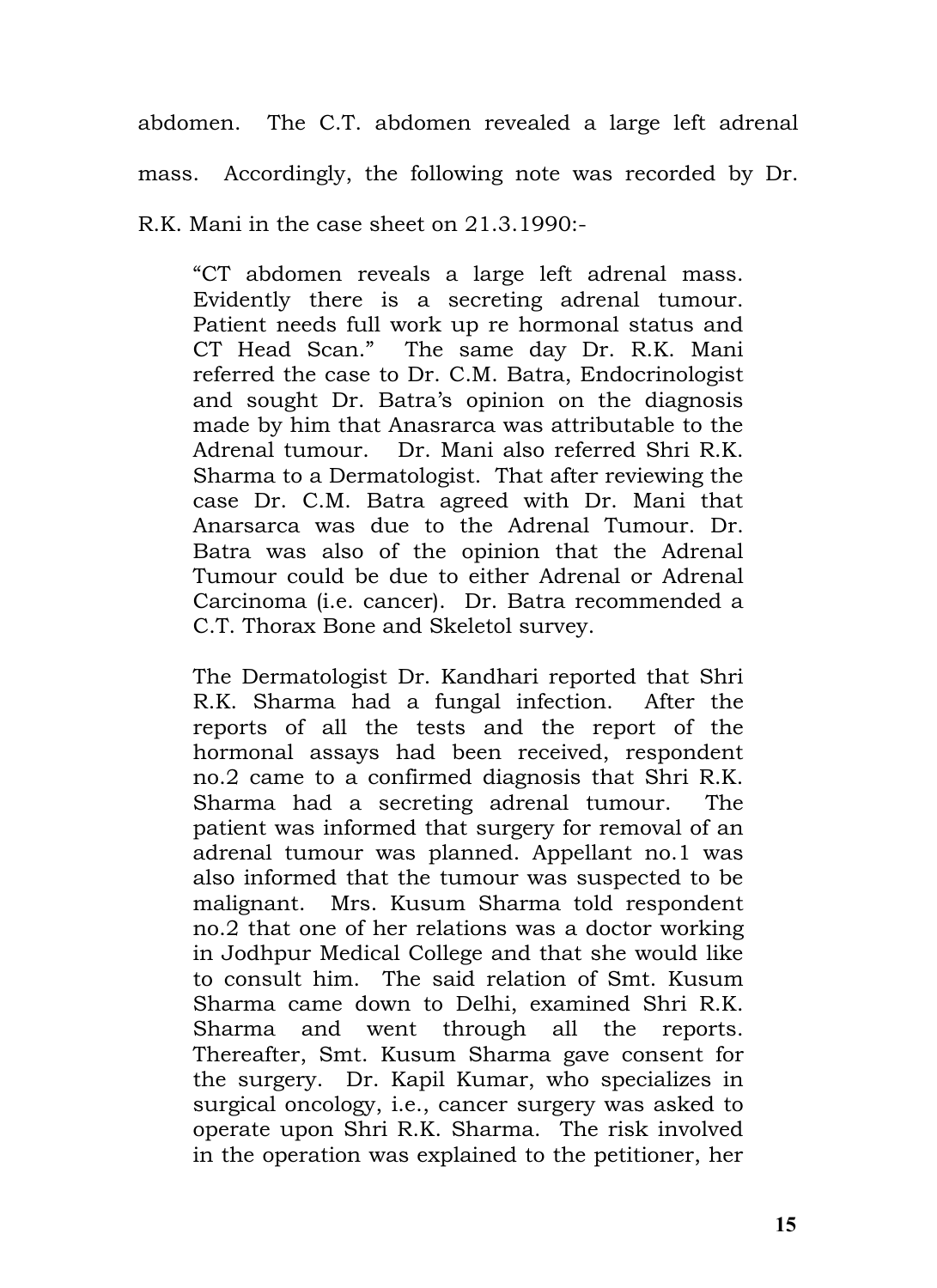husband (now deceased) and their relative and they agreed after due consultation with their family doctor."

32. Shri Sharma was operated on 2.4.1990 by Dr. Kapil Kumar, respondent no.3 and the adrenal tumour was removed. During surgery it became necessary to remove the spleen of Shri R.K. Sharma. The operation was successful. However, the tail of the pancreas was traumatized during retraction as Shri R.K. Sharma was extremely obese. On examination, the injury to the pancreas was found to be superficial and non-ductal. The damage to the pancreas was repaired immediately with interrupted non-absorbable sutures and drains were placed. The injury to the pancreas was known during surgery and the same was repaired immediately. It was clearly recorded in the operation transcript that the body of the pancreas was damaged on its posterior surface. The said fact was recorded in the discharge summary.

33. It is submitted that after the surgery Shri R.K. Sharma was subjected to ultrasound imaging and sonogram. On 26.4.1990 respondent no.2 ordered a CT Scan as he suspected the existence of a pancreatic abscess. The CT Scan report was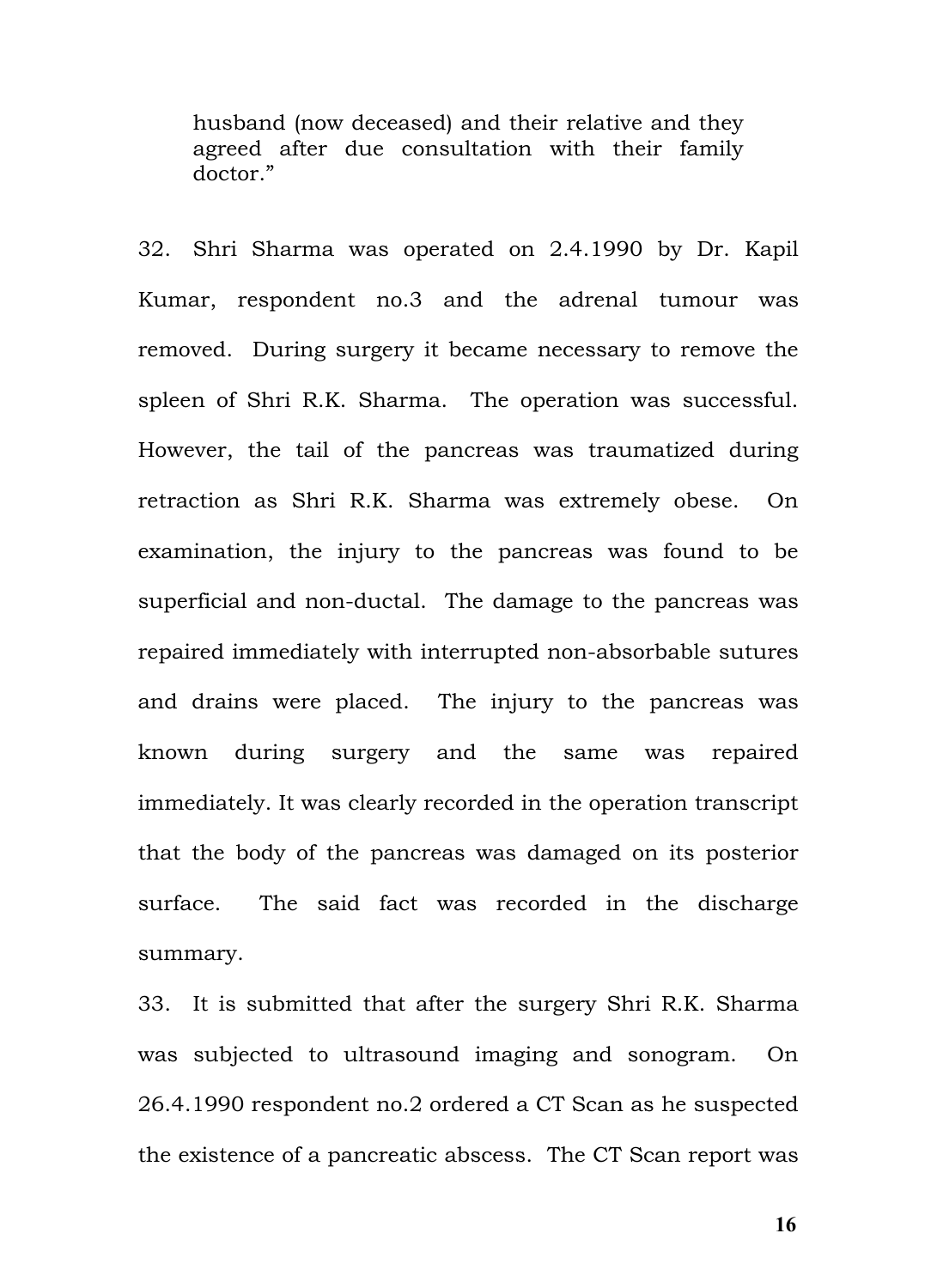suggestive of paripancreatic inflammation and pancreatic abscess. Thus the CT Scan merely confirmed the suspicion of appellant no.1, the wife of Shri R.K. Sharma who was well aware of the injury to the pancreas and the possibility of there being a pancreatic abscess and she had long discussion with respondent nos.2 and 3 regarding the prognosis. It is denied that the patient and the appellants were assured that fluid discharge would stop within 2 or 3 days time or that it was normal complication after any surgery.

34. It is submitted that the tumour mass was sent for biopsy the same day i.e. 2.4.1990. The histopathology report was received the next day and it recorded a positive finding of the tumour being malignant. Since cases of adrenal cancer have a very poor prognosis, six slides were sent to Sir Ganga Ram Hospital for confirmation. The histopathology report from Sir Ganga Ram Hospital also indicated cancer of the adrenal gland.

35. It is admitted that due to the insistence of the patient and the appellants to seek expert advice of the All India Institute of Medical Science the patient was referred to Sir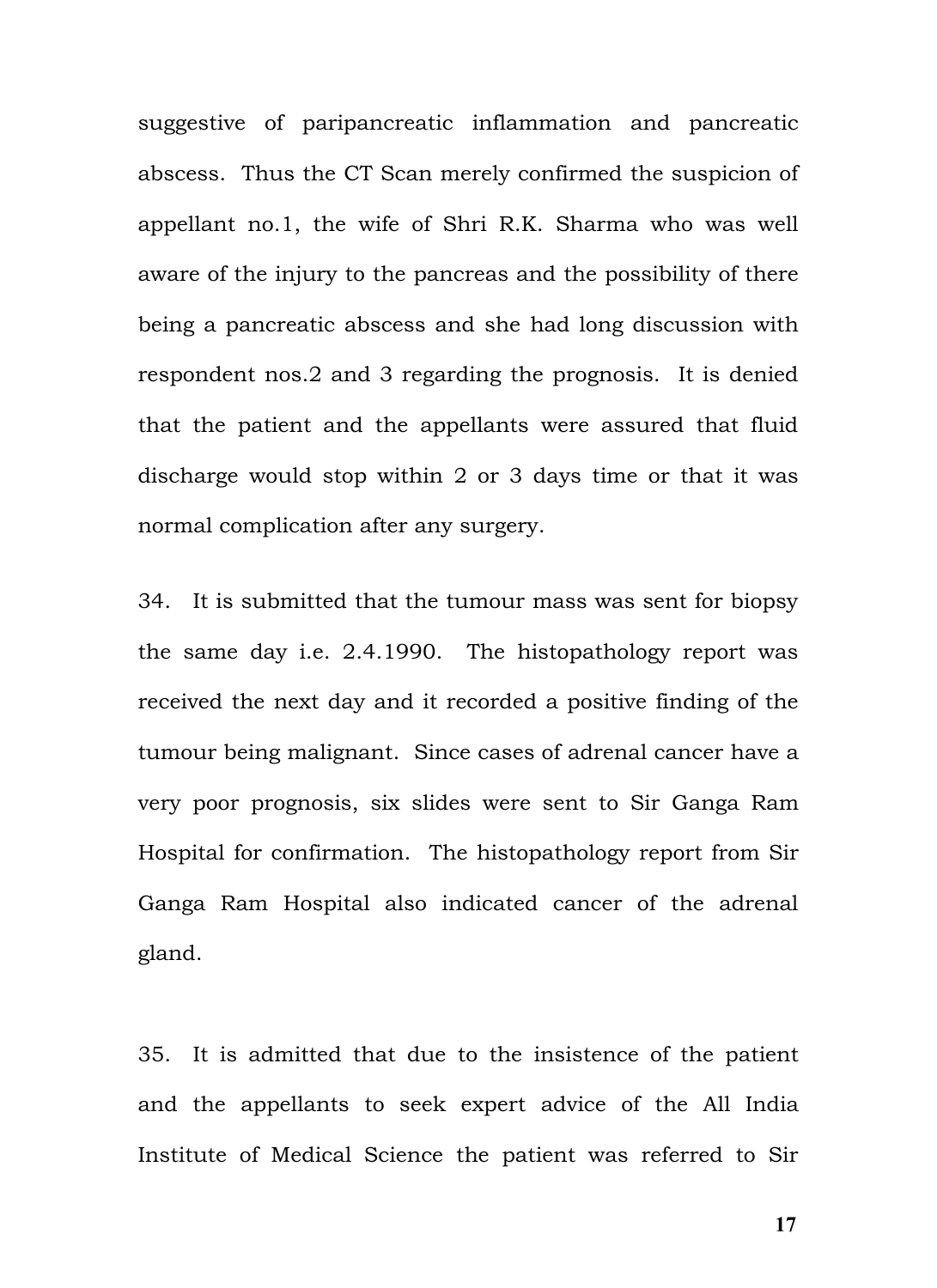Ganga Ram Hospital for E.R.C.P. Test. After the CT Scan report dated 26.4.1990 confirmed the existence of pancreatic abscess, on 28.4.1990, respondent nos.2 and 3 sought the advice of Dr. T.K. Bose, respondent no.4. An E.R.C.P. test and Sonogram were recommended by respondent no.4 and it was again respondent no.4 who suggested that the opinion of Prof. Nandi of All India Institute of Medical Sciences be sought. E.R.C.P. and Sonogram are sophisticated tests and the patient can hardly be expected to be aware of such procedures. It is submitted that the E.R.C.P. test confirmed the initial diagnosis made by respondent nos. 2 and 3 that there being a leakage from the pancreatic duct and showed the exact site of leakage. Determination of exact site of leakage is one of the principal functions of the E.R.C.P. test.

36. In the counter-affidavit it is specifically denied that the deceased was dissatisfied with the treatment. In the affidavit, it is mentioned that Dr. T.K. Bose and Dr. Kapil Kumar adopted the procedure, which in their opinion was in the best interest of the patient, Shri Sharma.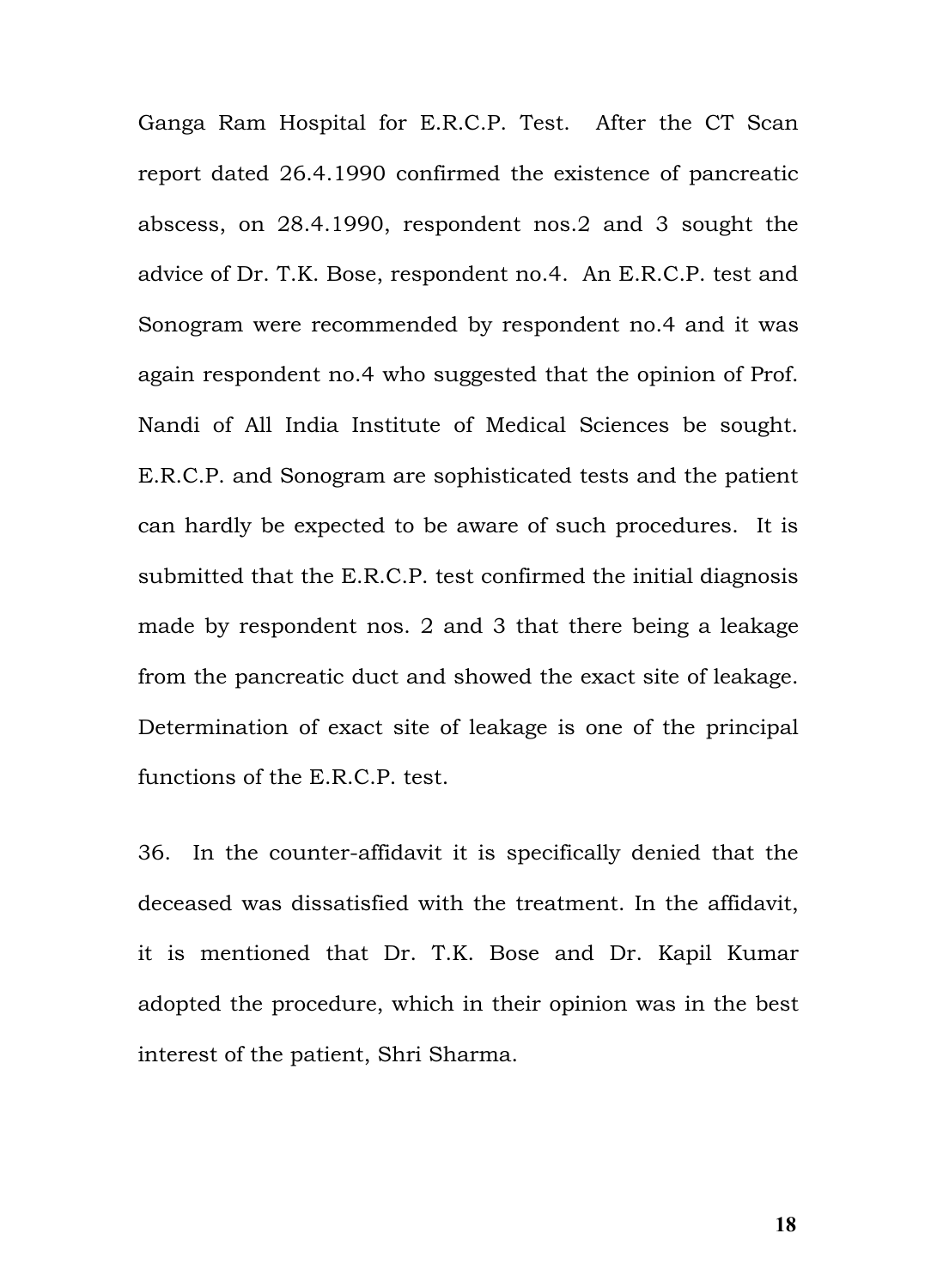37. During the second operation on 23.5.1990 it was found that there was matting together of proximal jejunal loops (intestinal loops) in the left infra-colic compartment subjacent to root of transverse mescolon and it was technically hazardous to do feeding jejunostomy. That is why a deviation was made. Dr. T.K. Bose and Dr. Kapil Kumar were not obliged to follow every detail of Dr. Nandi's recommendation as appropriate decisions were to be made in accordance with the findings at surgery. It would be pertinent to point out that Dr. Nandi's note was at best a theoretical analysis whereas Dr. Bose was the man on the spot. Matting of jejunal loops was not known to Dr. Nandi and came to be known only on the operation table.

38. It is submitted that the bleeding (hematemsia) was due to stress ulceration and not due to damage to the stomach by a Nasodudoenal tube. Such bleeding is quite common after major surgery. It is denied that fundus of the stomach was damaged during surgery or during placement of the Nasodudoenal tube as alleged by the appellants. In fact, the site of surgery was nowhere near the fundus of the stomach. It is denied that any procedure adopted by Dr. Bose and Dr.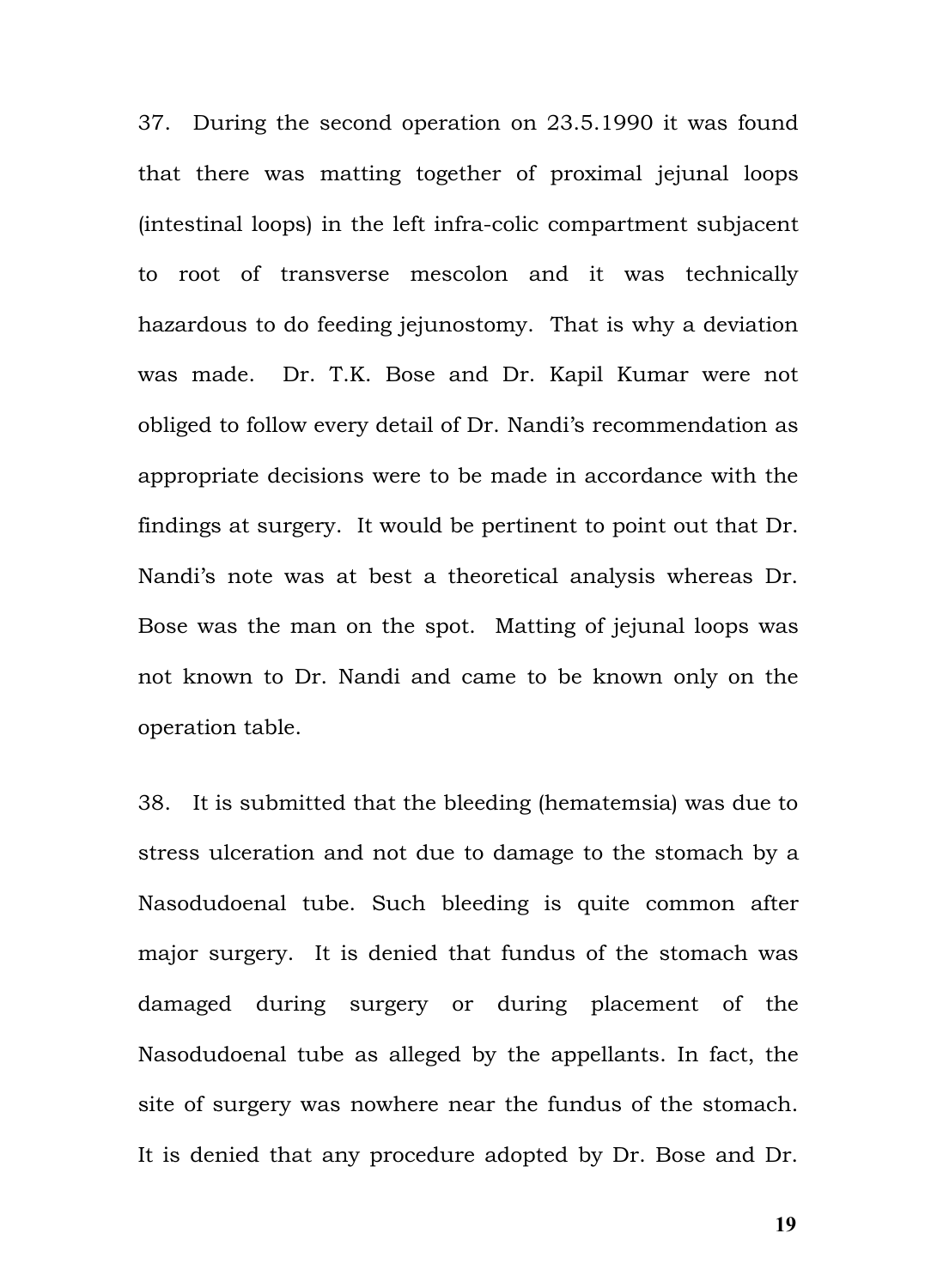Kapil Kumar in surgery endangered the life of the patient. Shri R.K. Sharma was discharged as his surgical wounds had healed and his overall condition was satisfactory.

39. It is submitted that after his discharge from Batra Hospital on 23.6.1990, Shri R.K. Sharma did not maintain any contact with the answering respondents till 9.10.1990 barring one visit to respondent no.2 on 31.8.1990 for the purpose of obtaining fitness certificate. The answering respondent cannot be held responsible for any mishap, which might have taken place when the deceased Shri R.K. Sharma was being treated elsewhere.

40. It is further submitted that no request was received by respondent no.1 from AIIMS for supply of the case sheets or the tumour mass. Had such a request been received the case sheets would have been sent to AIIMS forthwith. The tumour mass would also have been sent subject to availability, as generally the mass is not preserved beyond a period of 4 weeks. As a standard practice, case sheets are never given to patients as they contain sensitive information which can affect their psyche.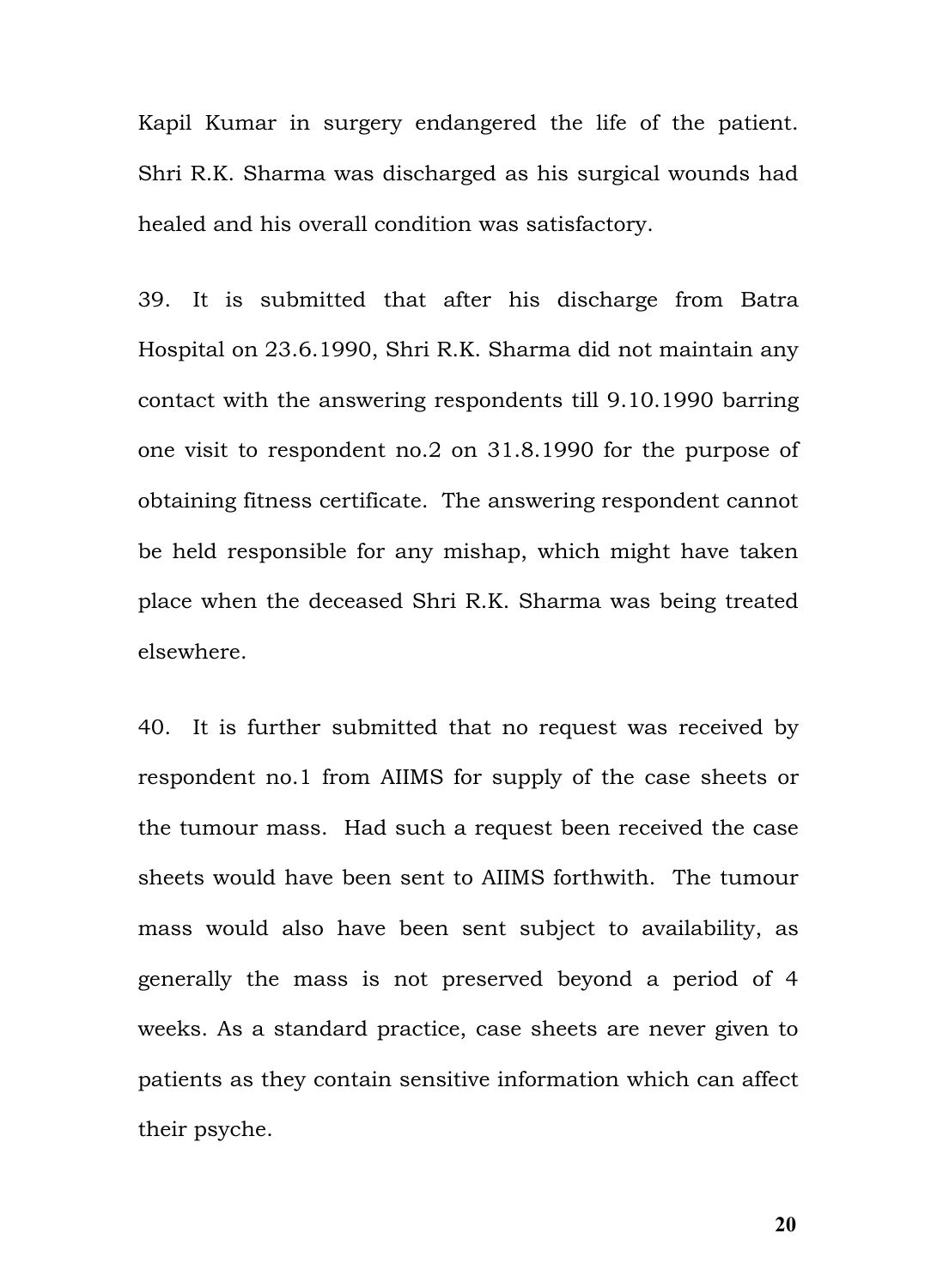41. It is submitted that no malafides can be attributed to the answering respondents for declining the request of Shri R.K. Sharma for handing over the entire mass of tumour. Had the mass been available, it would have definitely been given. As per standard practice, specimens are discarded after one month and, therefore, the tumour mass was not available and as such could not be given to Shri R.K. Sharma. All over the world the standard practice is to preserve slides and to use them for review.

42. The Histopathology report from Mool Chand Hospital recorded the presence of Mitosis, which are indicative of malignancy. The Histopathology reports from Batra Hospital and Sir Ganga Ram Hospital clearly indicated the presence of malignancy, whereas the report from Mool Chand Hospital did not specifically indicate whether the tumour was malignant or benign. Rather it was stated in the report that a follow up was required.

43. It is submitted that pyrogenic meningitis was most probably the consequence of gluteal abscess for which the patient had not received any proper treatment in the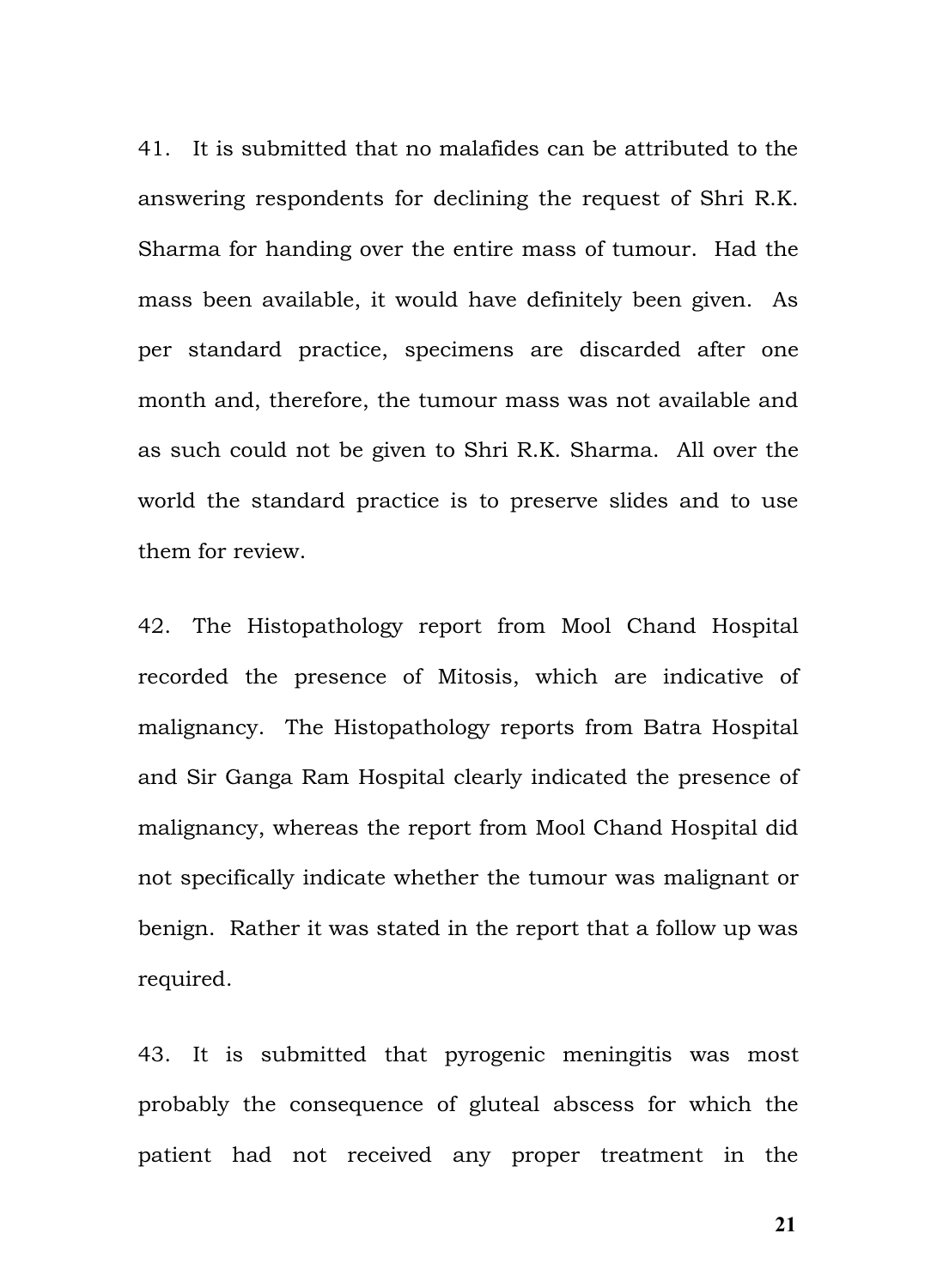proceeding weeks. It was only when the patient was in a critical condition that he was brought to Batra Hospital. However, at that stage the disease of the patient was too far advanced.

44. It is denied that pyrogenic Meningitis "is swelling in the brain due to the spoiled surgery and the unhealed wounds inside caused by the repeated insertions of tubes introducing infections." It is denied that surgery was spoiled at Batra Hospital. Further when the deceased Shri R.K. Sharma was discharged, all his wounds had healed. Pyrogenic Meningitis is not swelling of the brain but inflammation of the covering of the brain. It could not have been the consequence of the surgery or the pancreatic abscess.

45. In the discharge summary prepared initially it was recorded specifically that the adrenal mass was malignant and that the patient should be started on Mitotane at the earliest after the period of recovery from the operation. However, the appellants had requested respondent no.2 to delete all references about cancer from the discharge slip as her husband was likely to read the same. She apprehended that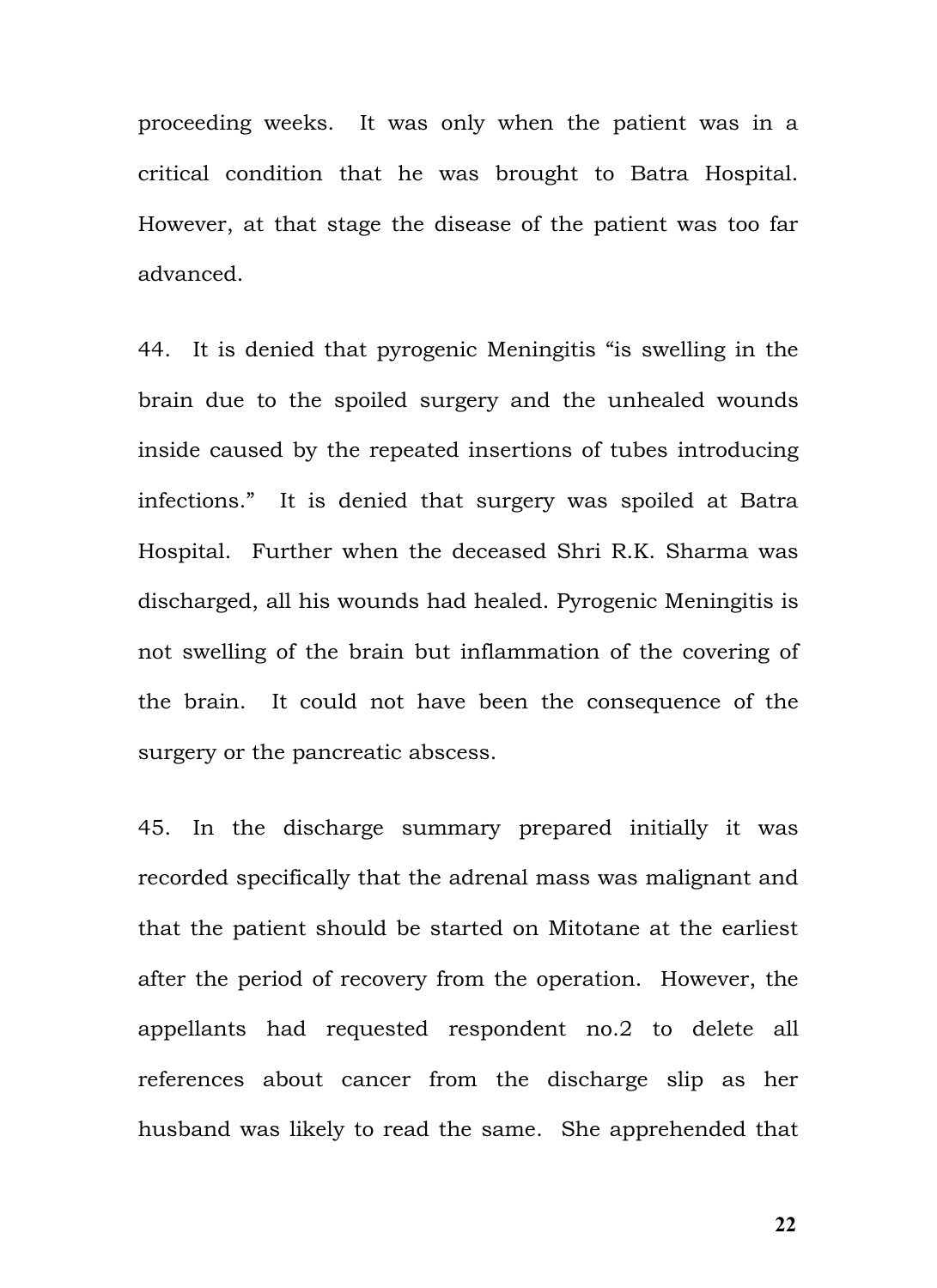in such an event her husband would become mentally disturbed. Having regard to the apprehension expressed by the appellant no.1, Smt. Kusum Sharma, respondent no.2 prepared a fresh discharge summary which did not contain any reference to cancer. The diagnosis of cancer was not an afterthought. The diagnosis of cancer was a considered one after two histopathological reports were received. It is however denied that the patient was told that he was suffering from cancer.

46. It is also denied that Dr. Kapil Kumar lacks experience. On the contrary, Dr. Kapil Kumar has impressive credentials and he had undertaken training in the well known Tata Cancer Hospital at Mumbai and he had adequate experience in handling such operations.

47. The learned counsel appearing for the appellants placed reliance on *Spring Meadows Hospital & Another v. Harjot Ahluwalia through K.S. Ahluwalia & Another* (1998) 4 SCC 39 and *Dr. Laxman Balkrishna Joshi v. Dr. Trimbak Bapu Godbole & Anr.* AIR 1969 SC 128. According to respondent no.1, these cases have no application to the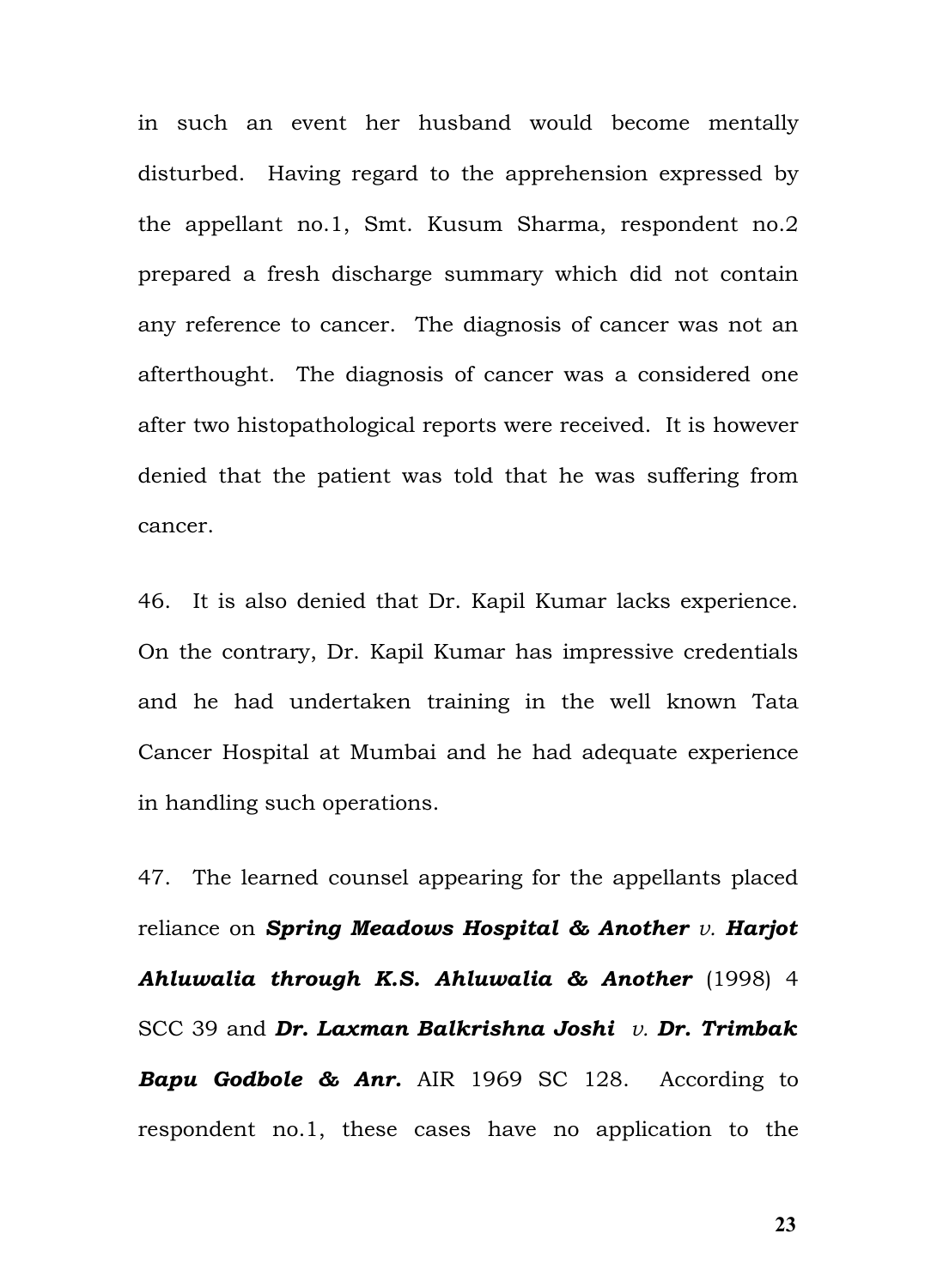present case. The facts in these cases are entirely different and the law of negligence has to be applied according to the facts of the case.

48. According to Halsbury's Laws of England Ed.4 Vol.26 pages 17-18, the definition of Negligence is as under:-

"22. Negligence : Duties owed to patient. A person who holds himself out as ready to give medical (a) advice or treatment impliedly undertakes that he is possessed of skill and knowledge for the purpose. Such a person, whether he is a registered medical practitioner or not, who is consulted by a patient, owes him certain duties, namely, a duty of care in deciding whether to undertake the case: a duty of care in deciding what treatment to give; and a duty of care in his administration of that treatment (b) A breach of any of these duties will support an action for negligence by the patient (c)."

49. In a celebrated and oftenly cited judgment in *Bolam* v.

*Friern Hospital Management Committee* (1957) I WLR 582 :

(1957) 2 All ER 118 (Queen's Bench Division – Lord Justice

McNair observed.

"(i) a doctor is not negligent, if he is acting in accordance with a practice accepted as proper by a reasonable body of medical men skilled in that particular art, merely because there is a body of such opinion that takes a contrary view.

The direction that, where there are two different schools of medical practice, both having recognition among practitioners, it is not negligent for a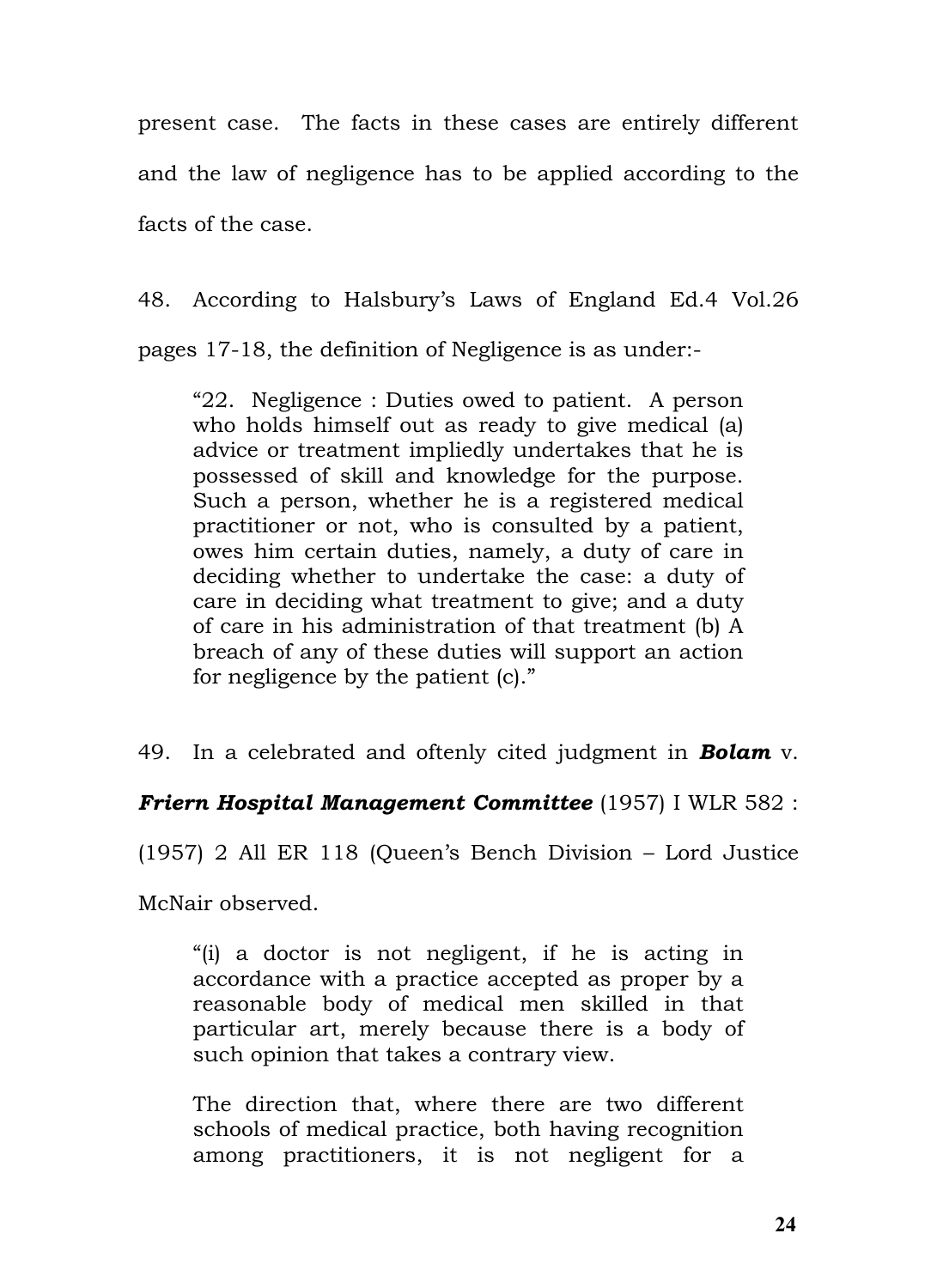practitioner to follow one in preference to the other accords also with American law; See 70 Corpus Juris Secundum (1951) 952, 953, para 44. Moreover, it seems that by American law a failure to warn the patient of dangers of treatment is not, of itself, negligence ibid. 971, para 48).

Lord Justice McNair also observed : Before I turn that, I must explain what in law we mean by "negligence". In the ordinary case which does not involve any special skill, negligence in law means this : some failure to do some act which a reasonable man in the circumstances would do, or doing some act which a reasonable man in the circumstances would not do; and if that failure or doing of that act results in injury, then there is a cause of action. How do you test whether this act or failure is negligent? In an ordinary case, it is generally said, that you judge that by the action of the man in the street. He is the ordinary man. In one case it has been said that you judge it by the conduct of the man on the top of a Clapham omnibus. He is the ordinary man. But where you get a situation which involves the use of some special skill or competence, then the test whether there has been negligence or not is not the test of the man on the top of a Claphm omnibus, becausehe has not got this man exercising and professing to have that special skill. A man need not possess the highest expert skill at the risk of being found negligent. It is well-established law that it is sufficient if her exercises the ordinary skill of an ordinary competent man exercising that particular art."

50. Medical science has conferred great benefits on mankind, but these benefits are attended by considerable risks. Every surgical operation is attended by risks. We cannot take the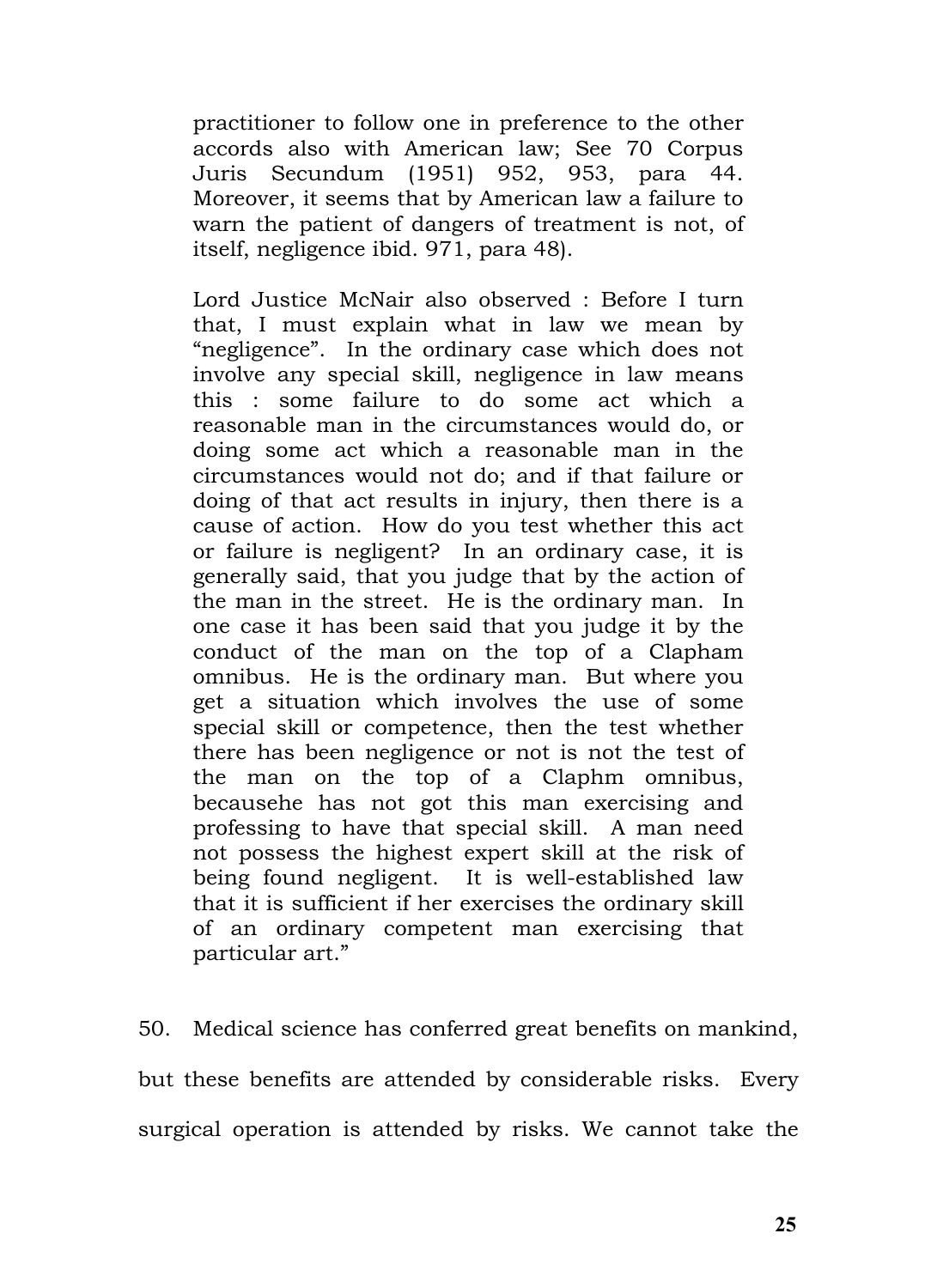benefits without taking risks. Every advancement in technique is also attended by risks.

51. In *Roe and Woolley* v. *Minister of Health* (1954) 2 QB 66, Lord Justice Denning said : 'It is so easy to be wise after the event and to condemn as negligence that which was only a misadventure. We ought to be on our guard against it, especially in cases against hospitals and doctors. Medical science has conferred great benefits on mankind but these benefits are attended by unavoidable risks. Every surgical operation is attended by risks. We cannot take the benefits without taking the risks. Every advance in technique is also attended by risks. Doctors, like the rest of us, have to learn by experience; and experience often teaches in a hard way."

52. It was also observed in the same case that "We must not look at the 1947 accident with 1954 spectacles:". "But we should be doing a disservice to the community at large if we were to impose liability on hospitals and doctors for everything that happens to go wrong. Doctors would be led to think more of their own safety than of the good of their patients. Initiative would be stifled and confidence shaken. A proper sense of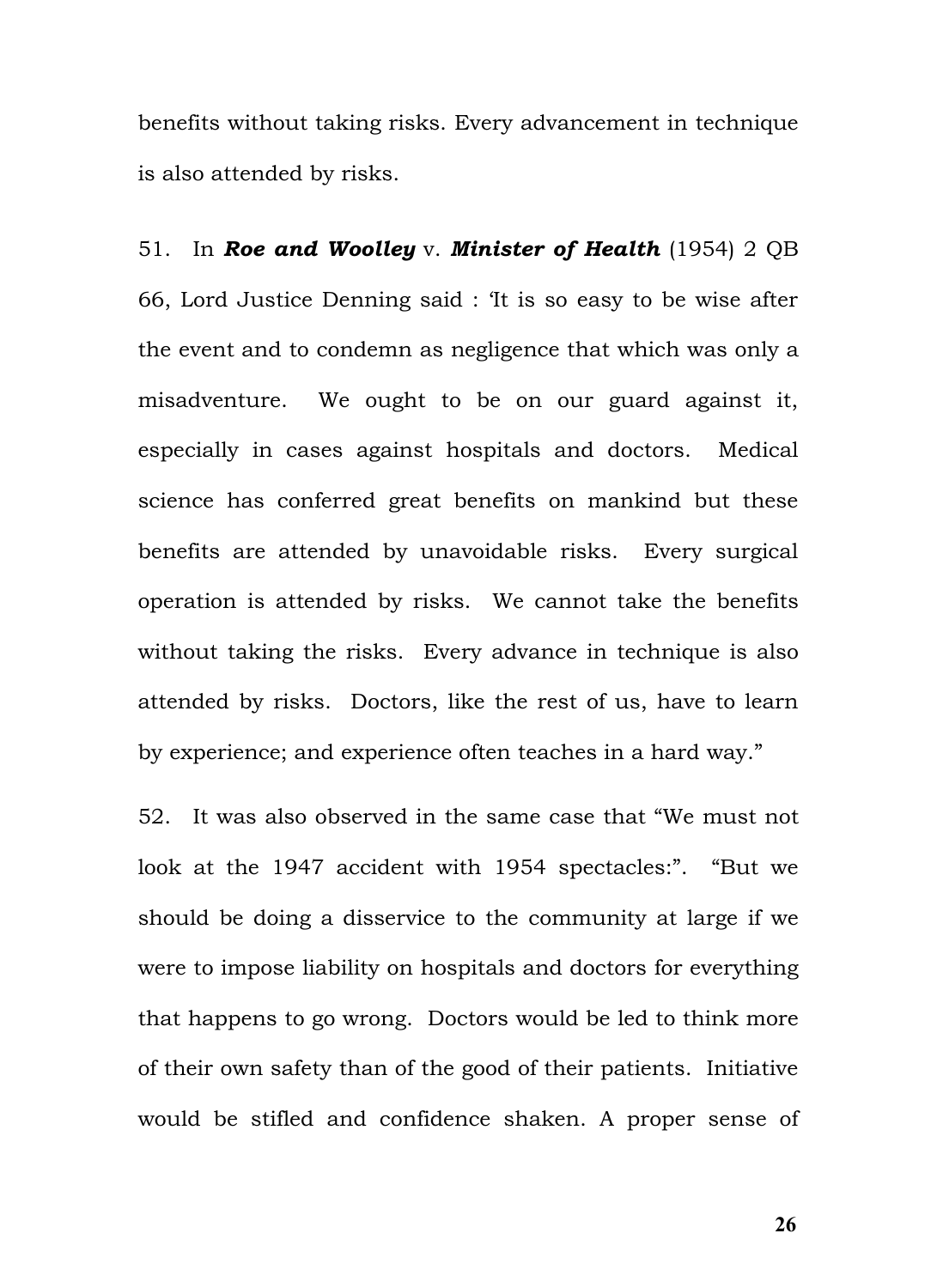proportion requires us to have regard to the conditions in which hospitals and doctors have to work. We must insist on due care for the patient at every point, but we must not condemn as negligence that which is only a misadventure.

## 53. In *Whitehouse* v. *Jordon & Another* (1981) 1 All ER

267 House of Lords per Lord Edmund-Davies, Lord Fraser and

Lord Russell:

"The test whether a surgeon has been negligent is whether he has failed to measure up in any respect, whether in clinical judgment or otherwise, to the standard of the ordinary skilled surgeon exercising and professing to have the special skill of a surgeon (dictum of McNair Jo. In Bolam v. Friern Hospital Management Committee (1957) 2 All ER 118 at 121).

## 54. In *Chin Keow* v. *Government of Malaysia & Anr.*

(1967) WLR 813: the Privy Council applied these words of

McNair J in *Bolam v. Friern Hospital Management Committee*:

"……….where you get a situation which involves the use of some special skill or competence, then the test as to whether there has been negligence or not is not the test of the man on the top of a Clapham omnibus because he has not got this special skill. The test is the standard of the ordinary skilled man exercising and professing to have that special skill."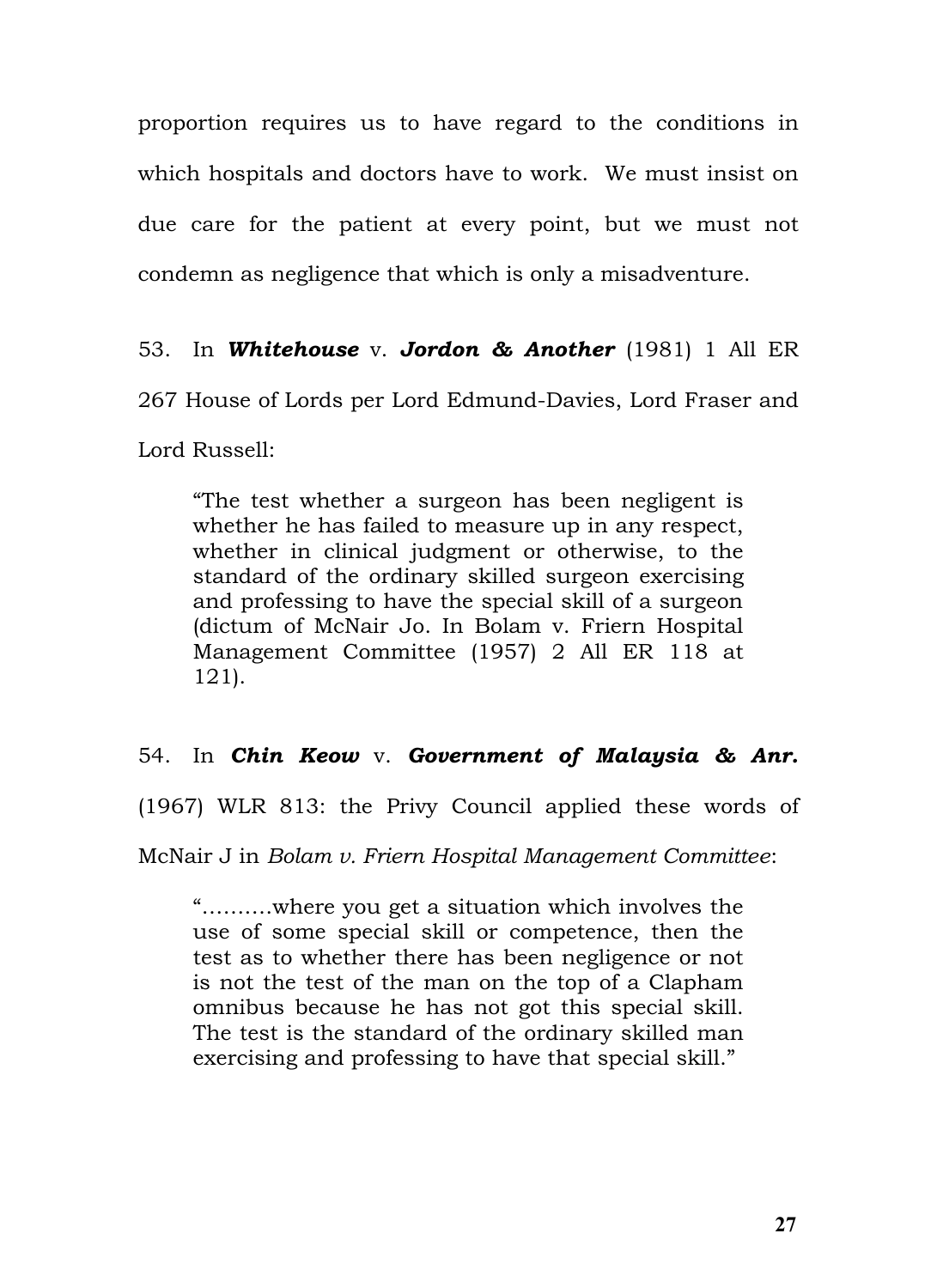55. This court in the case of *State of Haryana v. Smt.* **Santra** (2000) 5 SCC 182 in the matter of negligence relied upon the case of *Bolam* v. *Friern Hospital Management Committee (supra)* and on *Whitehouse v. Jordan & Another (supra)*.

56. In *Poonam Verma* v. *Ashwin Patel & Ors*. (1996) 4 SCC 332 where the question of medical negligence was considered in the context of treatment of a patient, it was observed as under:-

"40. Negligence has many manifestations – it may be active negligence, collateral negligence, comparative negligence, concurrent negligence, continued negligence, criminal negligence, gross negligence, hazardous negligence, active and passive negligence, wilful or reckless negligence or Negligence per se."

57. In the instant case, Dr. Kapil Kumar, respondent no.3 who performed the operation had reasonable degree of skill and knowledge. According to the findings of the National Commission, he cannot be held guilty of negligence by any stretch of imagination.

58. Negligence *per-se* is defined in Black's Law Dictionary as under:-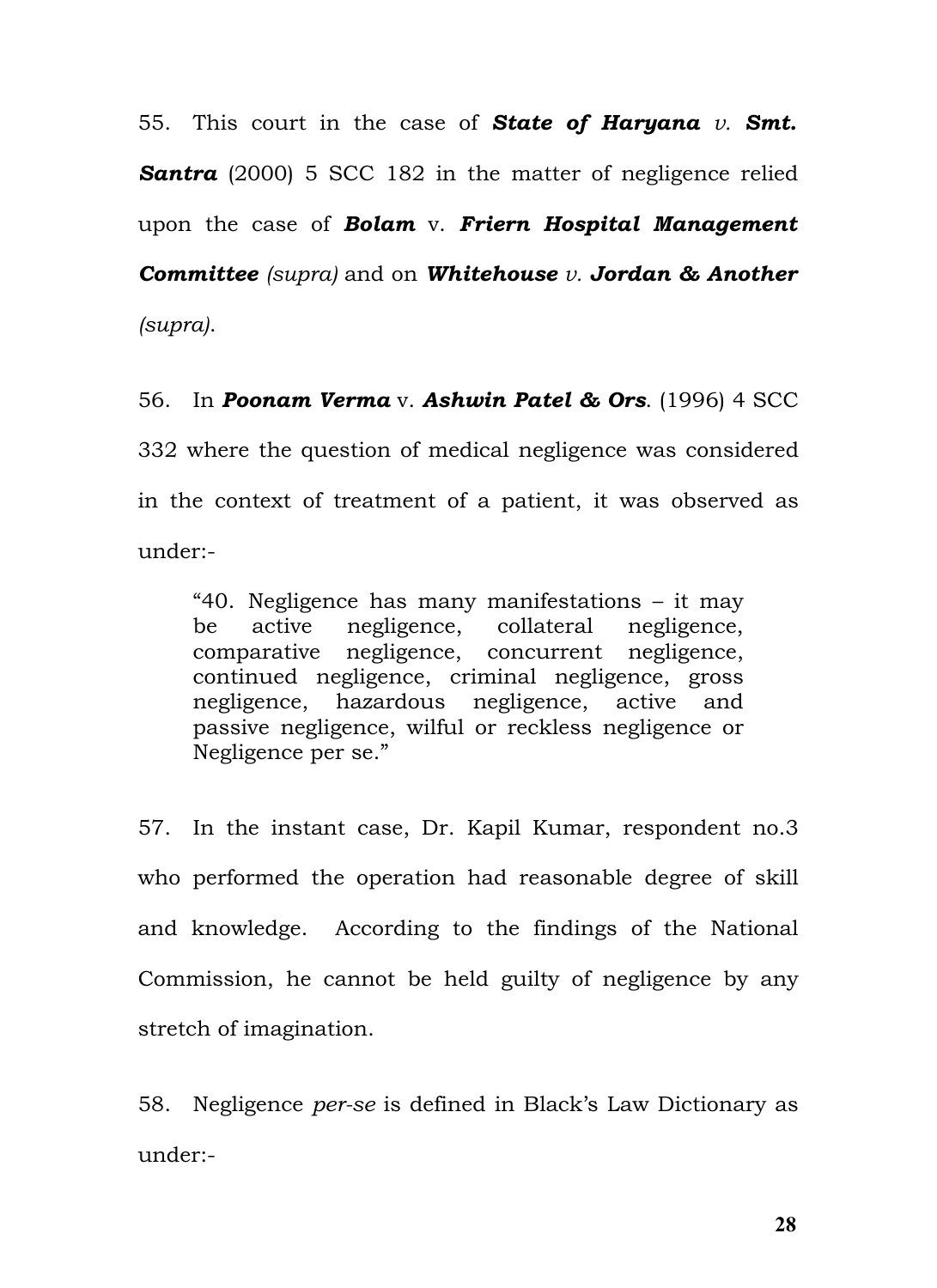Negligence *per-se*: - Conduct, whether of action or omission, which may be declared and treated as negligence without any argument or proof as to the particular surrounding circumstances, either because it is in violation of a statute or valid municipal ordinance, or because it is so palpably opposed to the dictates of common prudence that it can be said without hesitation or doubt that no careful person would have been guilty of it. As a general rule, the violation of a public duty, enjoined by law for the protection of person or property, so constitutes."

#### 59. In *Bolam* v. *Friern Hospital Management Committee*

*(supra)*, Lord McNair said : "……….I myself would prefer to put it this way : A doctor is not guilty of negligence if he has acted in accordance with a practice accepted as proper by a responsible body of medical men in that particular art". In the instant case, expert opinion is in favour of the procedure adopted by Opposite Party No.3 at the time of Surgery on 2.4.90.

60. The test is the standard of ordinary skilled man exercising and professing to have that special skill.

#### 61. In *Roe and Woolley (supra)* Lord Denning said:

"We should be doing a dis-service to the community at large if we were to impose liability on Hospitals and Doctors for everything that happens to go wrong".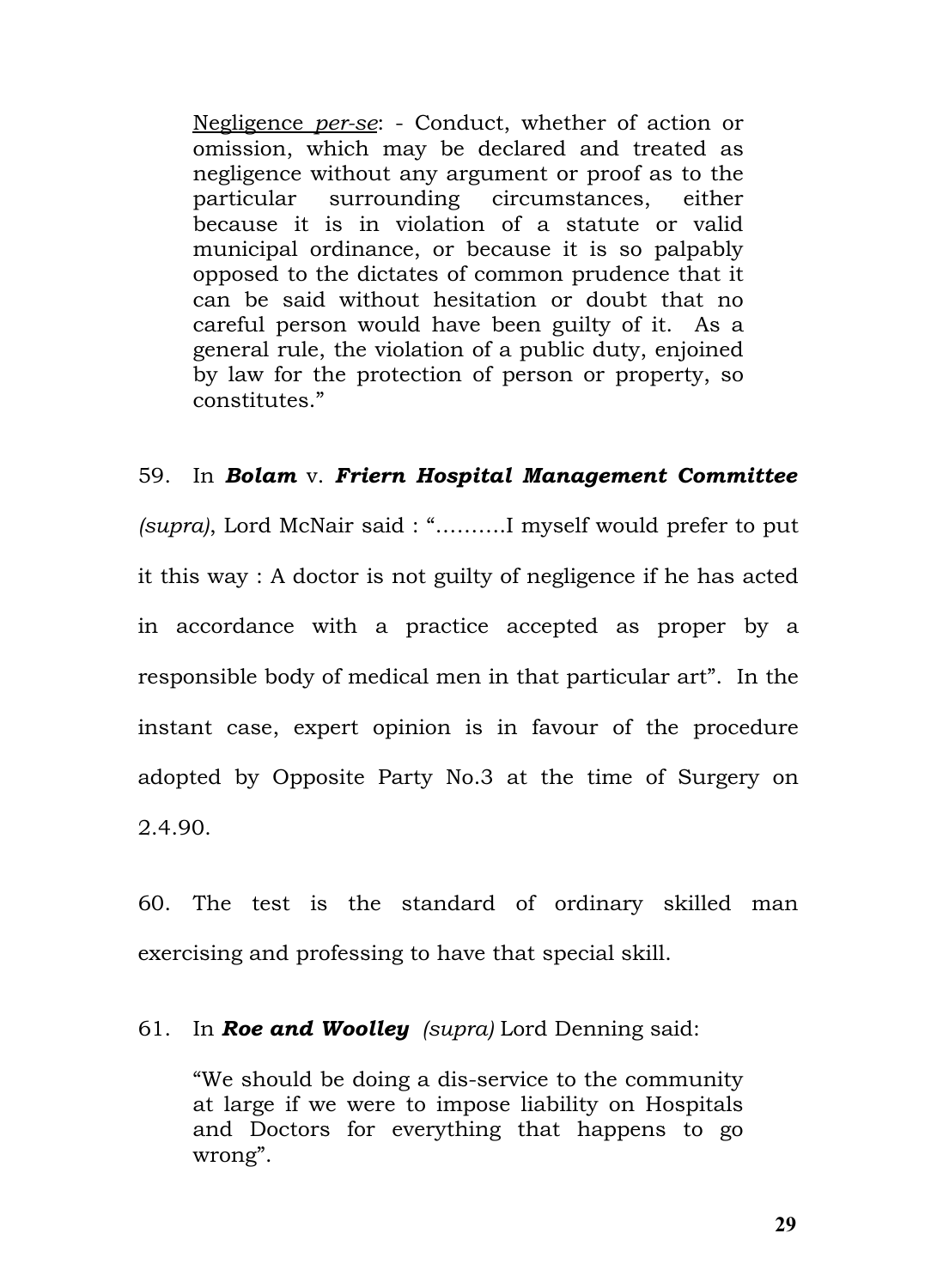62. Other rulings and judgments also hold and support this view. It is on these judgments that the Supreme Court has relied to determine negligence or otherwise.

63. Judgment in the case of *State of Haryana* (supra) in the context of 'Negligence *per se'*, is not applicable in the instant case, as herein, there was no violation of public duty enjoined by law. The term 'negligence' is used for the purpose of fastening the defendant with liability under the Civil Law and, at times, under the Criminal Law. It is contended on behalf of the respondents that in both the jurisdictions, negligence is negligence, and jurisprudentially no distinction can be drawn between negligence under civil law and negligence under criminal law.

64. In *R.* v. *Lawrence*, [1981] 1 All ER 974 (HL), Lord Diplock spoke for a Bench of five judges and the other Law Lords agreed with him. He reiterated his opinion in *R. v. Caldwell* 1981(1) All ER 961 (HL) and dealt with the concept of recklessness as constituting *mens rea* in criminal law. His Lordship warded against adopting the simplistic approach of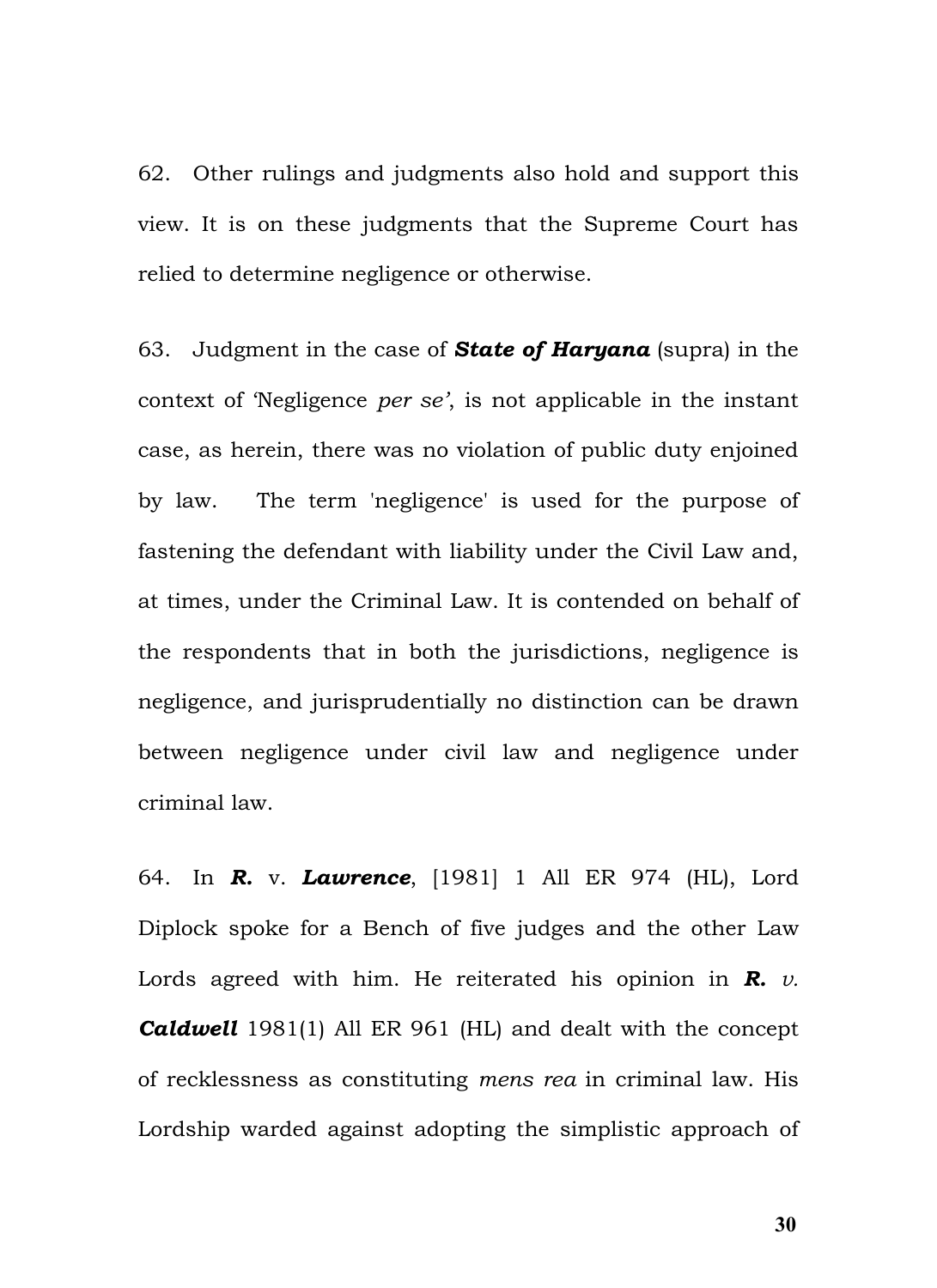treating all problems of criminal liability as soluble by classifying the test of liability as being "subjective" or "objective", and said "Recklessness on the part of the doer of an act does presuppose that there is something in the circumstances that would have drawn the attention of an ordinary prudent individual to the possibility that his act was capable of causing the kind of serious harmful consequences that the section which creates the offence was intended to prevent, and that the risk of those harmful consequences occurring was not so slight that an ordinary prudent individual would feel justified in treating them as negligible. It is only when this is so that the doer of the act is acting 'recklessly' if, before doing the act, he either fails to give any thought to the possibility of there being any such risk or, having recognized that there was such risk, he nevertheless goes on to do it."

65. We are here concerned with the criminal negligence. We have to find out that the rashness was of such a degree as to amount to taking a hazard knowing that the hazard was of such a degree that injury was most likely imminent. The element of criminality is introduced by the accused having run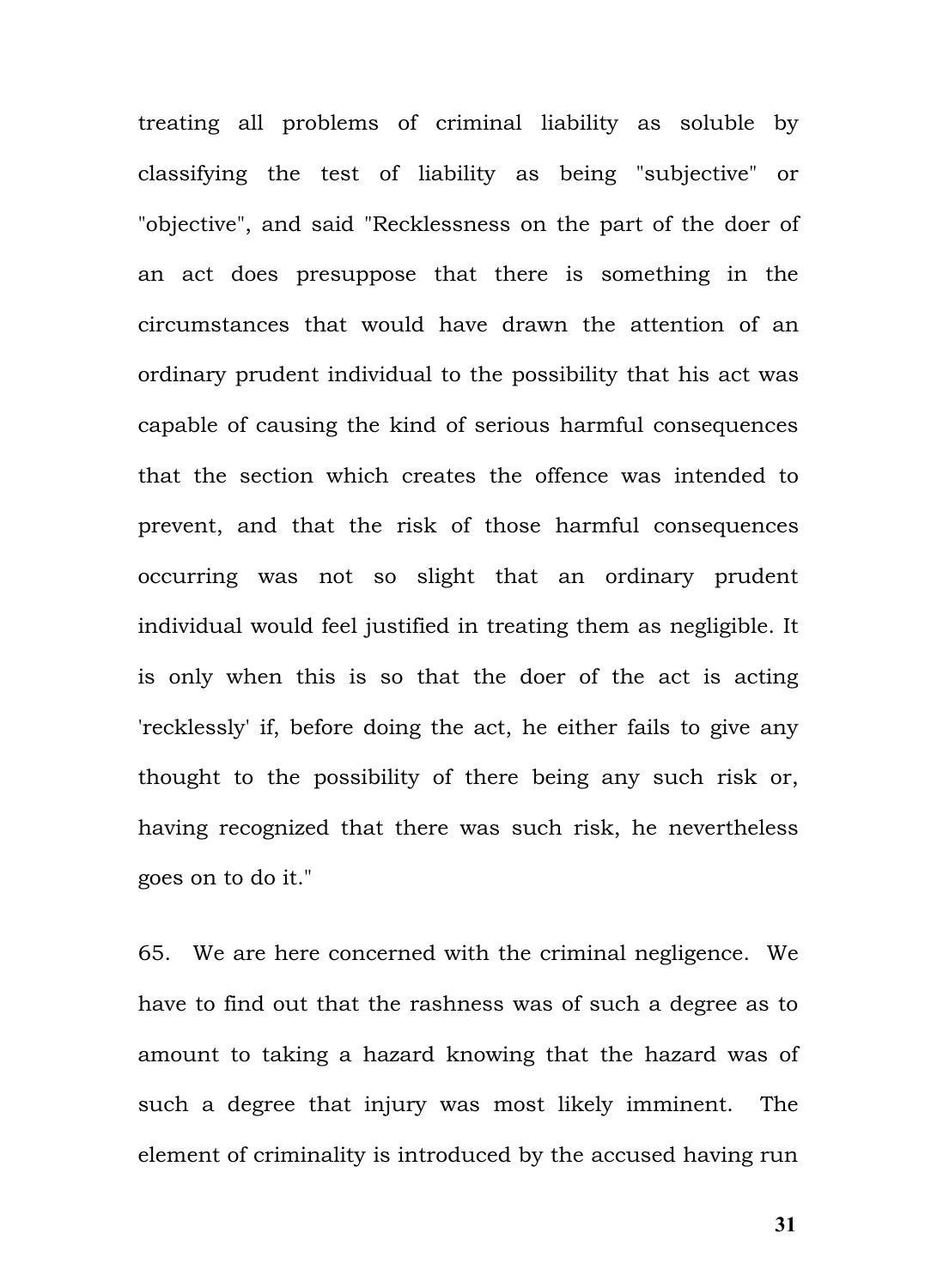the risk of doing such an act with recklessness and indifference to the consequences.

66. Lord Atkin in his speech in *Andrews* v. *Director of Public Prosecutions*, [1937] A.C. 576, stated, "Simple lack of care -- such as will constitute civil liability is not enough; for purposes of the criminal law there are degrees of negligence; and a very high degree of negligence is required to be proved before the felony is established." Thus, a clear distinction exists between "simple lack of care" incurring civil liability and "very high degree of negligence" which is required in criminal cases. Lord Porter said in his speech in the same case -- "A higher degree of negligence has always been demanded in order to establish a criminal offence than is sufficient to create civil liability. (Charlesworth & Percy on Negligence  $(10<sup>th</sup> Edn.)$ 2001) Para 1.13).

67. The aforementioned statement of law in Andrews's case (supra) has been noted for approval by this court in *Syad Akbar v. State of Karnataka* (1980) 1 SCC 30. This court has dealt with and pointed out with reasons the distinction between negligence in civil law and in criminal law. The court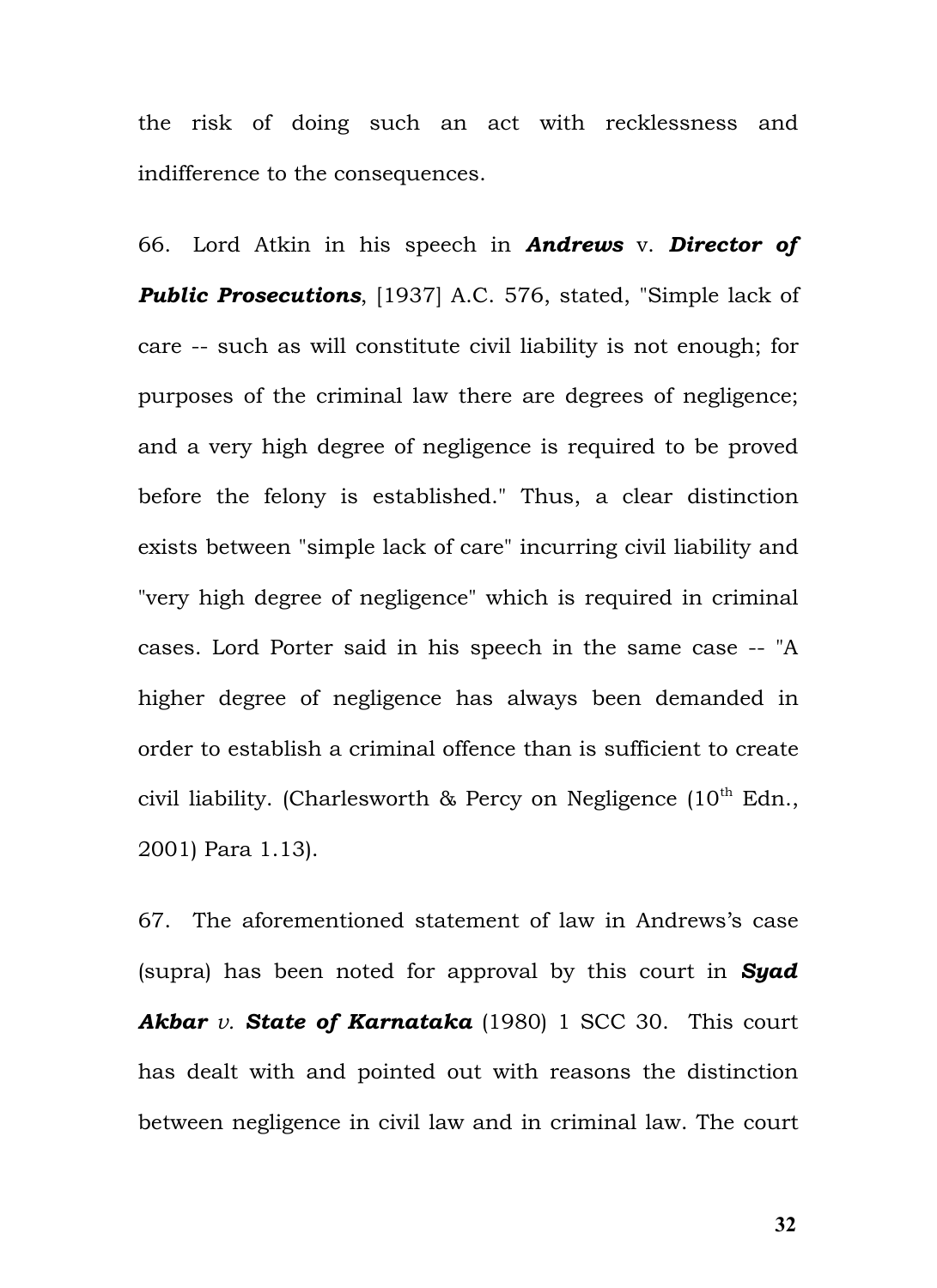opined that there is a marked difference as to the effect of evidence, viz. the proof, in civil and criminal proceedings. In civil proceedings, a mere preponderance of probability is sufficient, and the defendant is not necessarily entitled to the benefit of every reasonable doubt; but in criminal proceedings, the persuasion of guilt must amount to such a moral certainty as convinces the mind of the Court, as a reasonable man, beyond all reasonable doubt. Where negligence is an essential ingredient of the offence, the negligence to be established by the prosecution must be culpable or gross and not the negligence merely based upon an error of judgment.

68. A three-Judge Bench of this court in *Bhalchandra alias Bapu & Another v. State of Maharashtra* AIR 1968 SC 1319 has held that while negligence is an omission to do something which a reasonable man, guided upon those considerations which ordinarily regulate the conduct of human affairs, would do, or doing something which a prudent and reasonable man would not do; criminal negligence is the gross and culpable neglect or failure to exercise that reasonable and proper care and precaution to guard against injury either to the public generally or to an individual in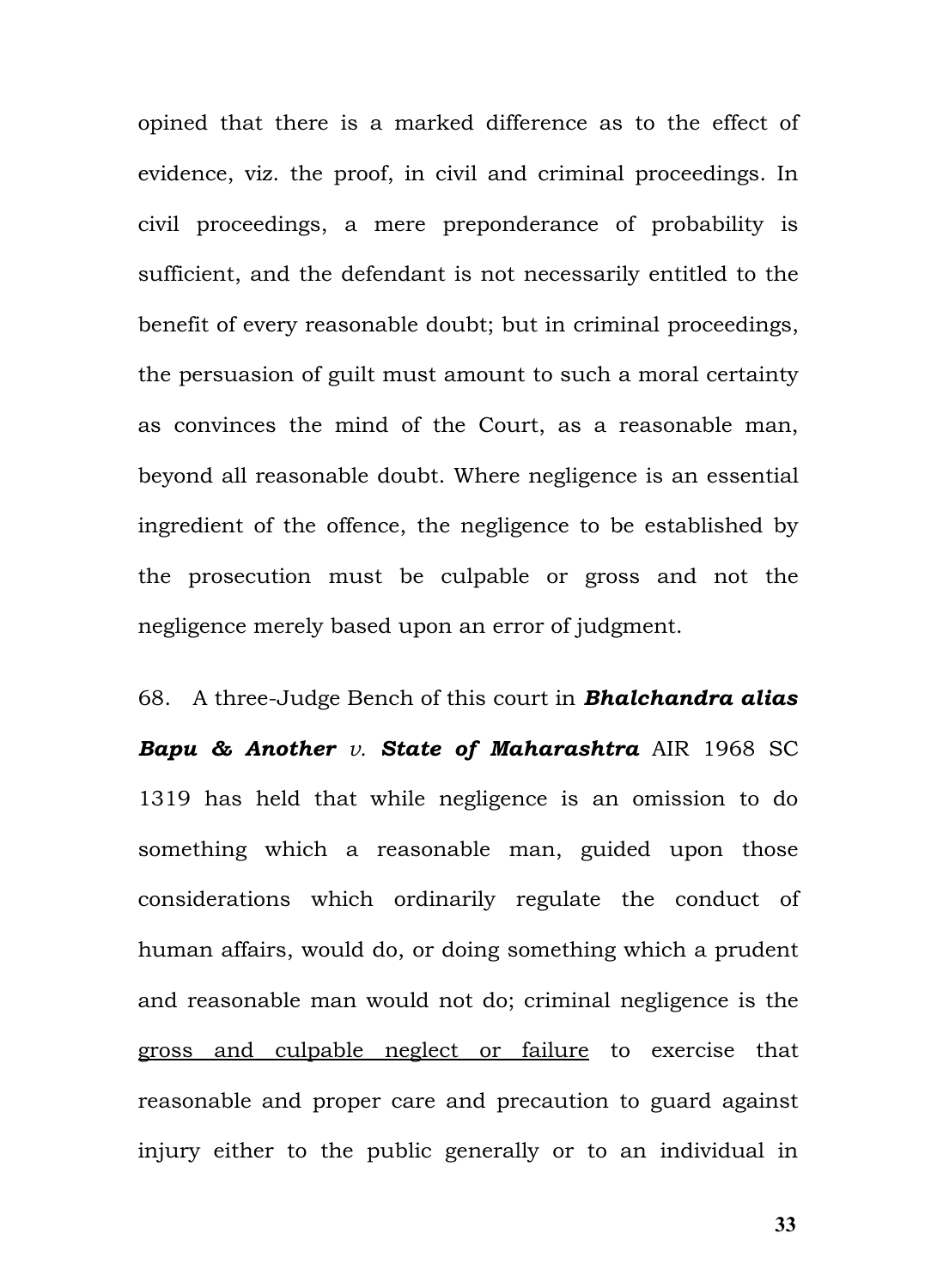particular, which having regard to all the circumstances out of which the charge has arisen, it was the imperative duty of the accused person to have adopted.

69. This court in a landmark judgment in *Jacob Mathew* v. *State of Punjab & Another* (2005) 6 SCC 1 while dealing with the case of negligence by professionals also gave illustration of legal profession. The court observed as under:-

"18. In the law of negligence, professionals such as lawyers, doctors, architects and others are included in the category of persons professing some special skill or skilled persons generally. Any task which is required to be performed with a special skill would generally be admitted or undertaken to be performed only if the person possesses the requisite skill for performing that task. Any reasonable man entering into a profession which requires a particular level of learning to be called a professional of that branch, impliedly assures the person dealing with him that the skill which he professes to possess shall be exercised and exercised with reasonable degree of care and caution. He does not assure his client of the result. A lawyer does not tell his client that the client shall win the case in all circumstances. A physician would not assure the patient of full recovery in every case. A surgeon cannot and does not guarantee that the result of surgery would invariably be beneficial, much less to the extent of 100% for the person operated on. The only assurance which such a professional can give or can be understood to have given by implication is that he is possessed of the requisite skill in that branch of profession which he is practising and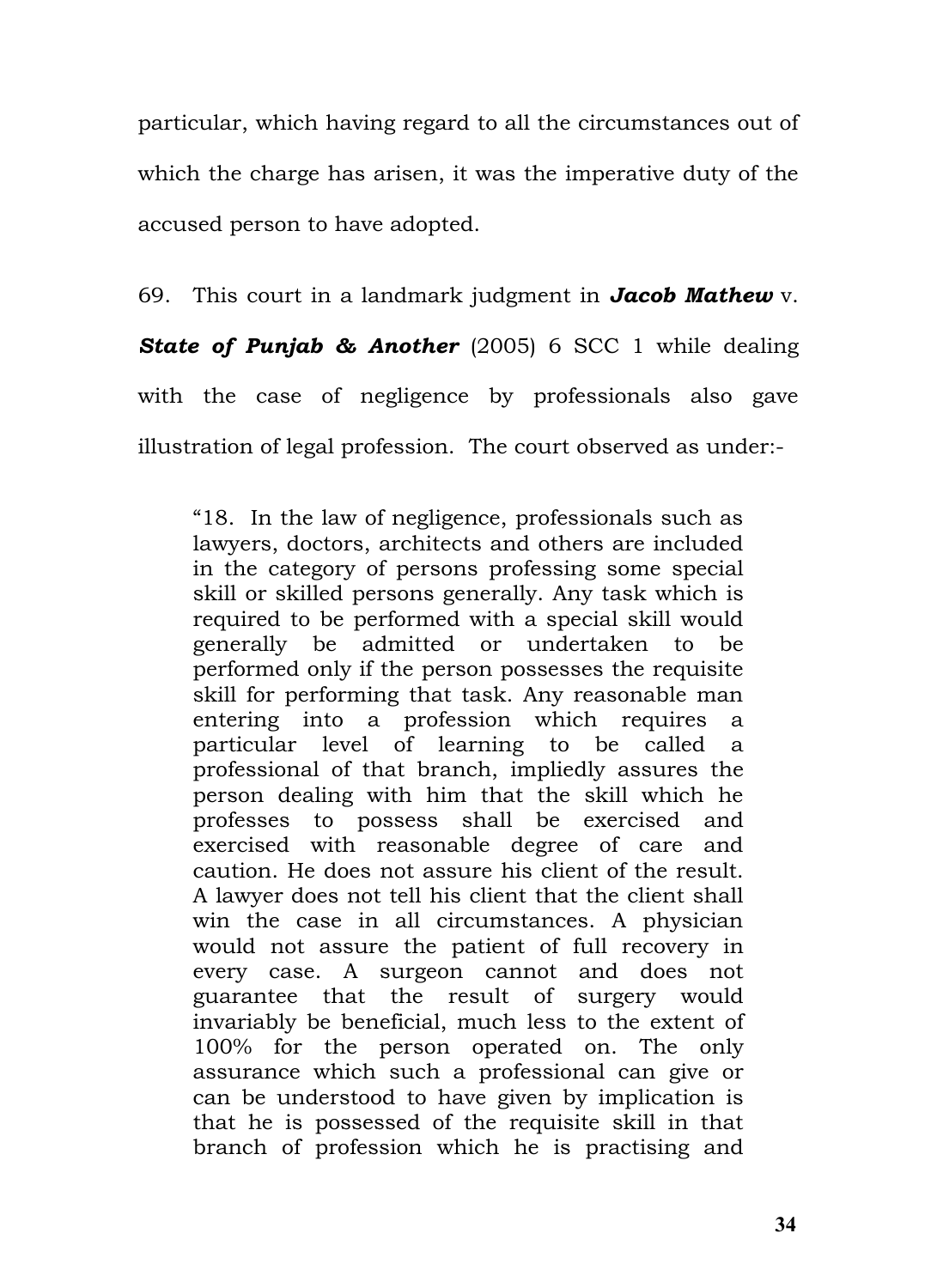while undertaking the performance of the task entrusted to him he would be exercising his skill with reasonable competence. This is all what the person approaching the professional can expect. Judged by this standard, a professional may be held liable for negligence on one of two findings: either he was not possessed of the requisite skill which he professed to have possessed, or, he did not exercise, with reasonable competence in the given case, the skill which he did possess. The standard to be applied for judging, whether the person charged has been negligent or not, would be that of an ordinary competent person exercising ordinary skill in that profession. It is not necessary for every professional to possess the highest level of expertise in that branch which he practices. In *Michael Hyde and Associates v. J.D. Williams & Co. Ltd.* , [2001] P.N.L.R. 233, CA, Sedley L.J. said that where a profession embraces a range of views as to what is an acceptable standard of conduct, the competence of the defendant is to be judged by the lowest standard that would be regarded as acceptable. (Charles worth & Percy, ibid, Para 8.03)"

70. In *Jacob Mathew's case*, this court heavily relied on the case of *Bolam* (supra). The court referred to the opinion of

McNair, J. defining negligence as under:-

"19.Where you get a situation which involves the use of some special skill or competence, then the test as to whether there has been negligence or not is not the test of the man on the top of a Clapham omnibus, because he has not got this special skill. The test is the standard of the ordinary skilled man exercising and professing to have that special skill . . . A man need not possess the highest expert skill; it is well established law that it is sufficient if he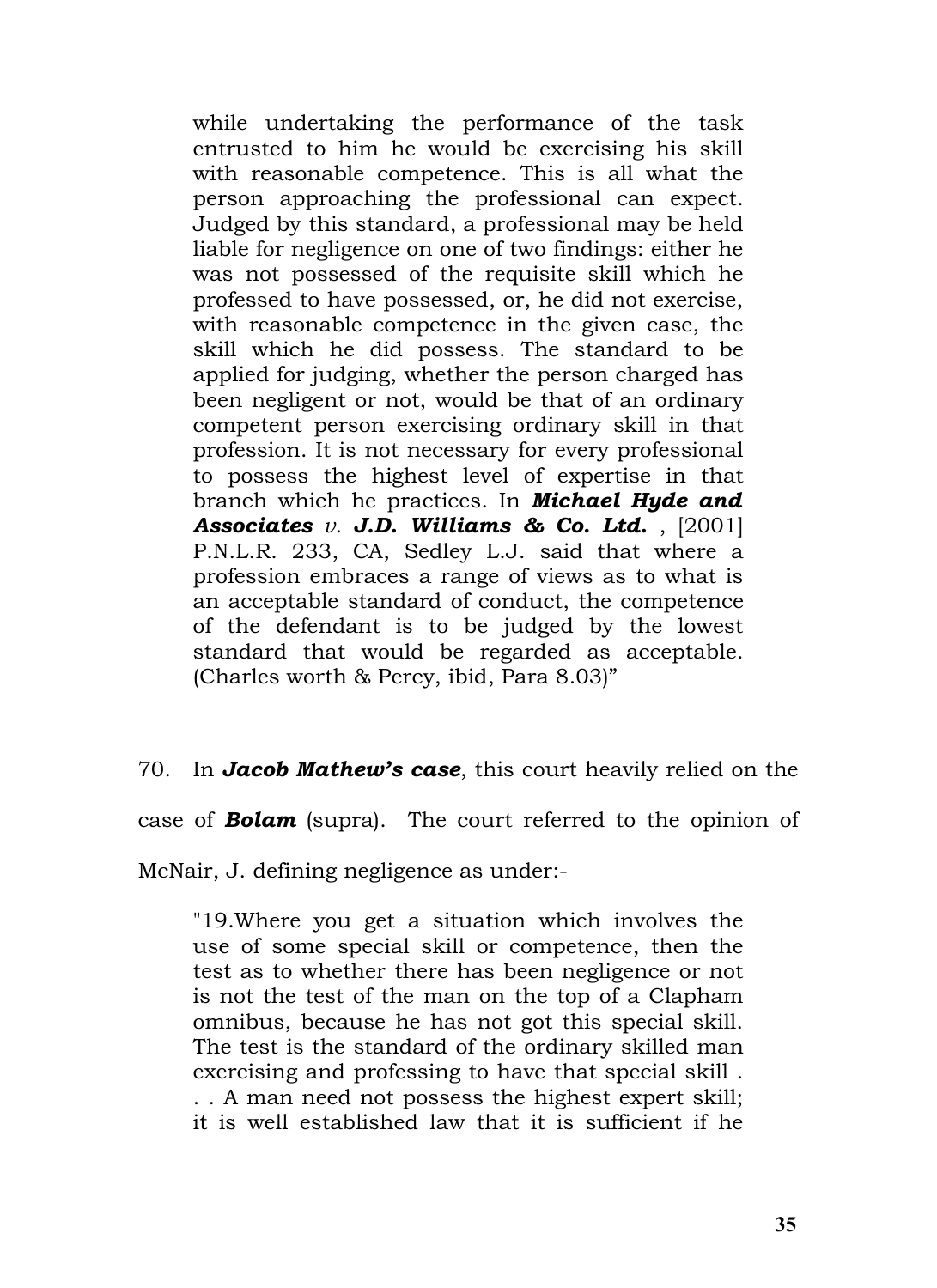exercises the ordinary skill of an ordinary competent man exercising that particular art."

# 71. In *Eckersley* v. *Binnie*, Bingham, L.J. summarized the

*Bolam* test in the following words :-

"From these general statements it follows that a professional man should command the corpus of knowledge which forms part of the professional equipment of the ordinary member of his profession. He should not lag behind other ordinary assiduous and intelligent members of his profession in knowledge of new advances, discoveries and developments in his field. He should have such an awareness as an ordinarily competent practitioner would have of the deficiencies in his knowledge and the limitations on his skill. He should be alert to the hazards and risks in any professional task he undertakes to the extent that other ordinarily competent members of the profession would be alert. He must bring to any professional task he undertakes no less expertise, skill and care than other ordinarily competent members of his profession would bring, but need bring no more. The standard is that of the reasonable average. The law does not require of a professional man that he be a paragon combining the qualities of polymath and prophet." (Charles worth & Percy, ibid, Para 8.04)

72. The degree of skill and care required by a medical practitioner is so stated in Halsbury's Laws of England (Fourth Edition, Vol.30, Para 35):-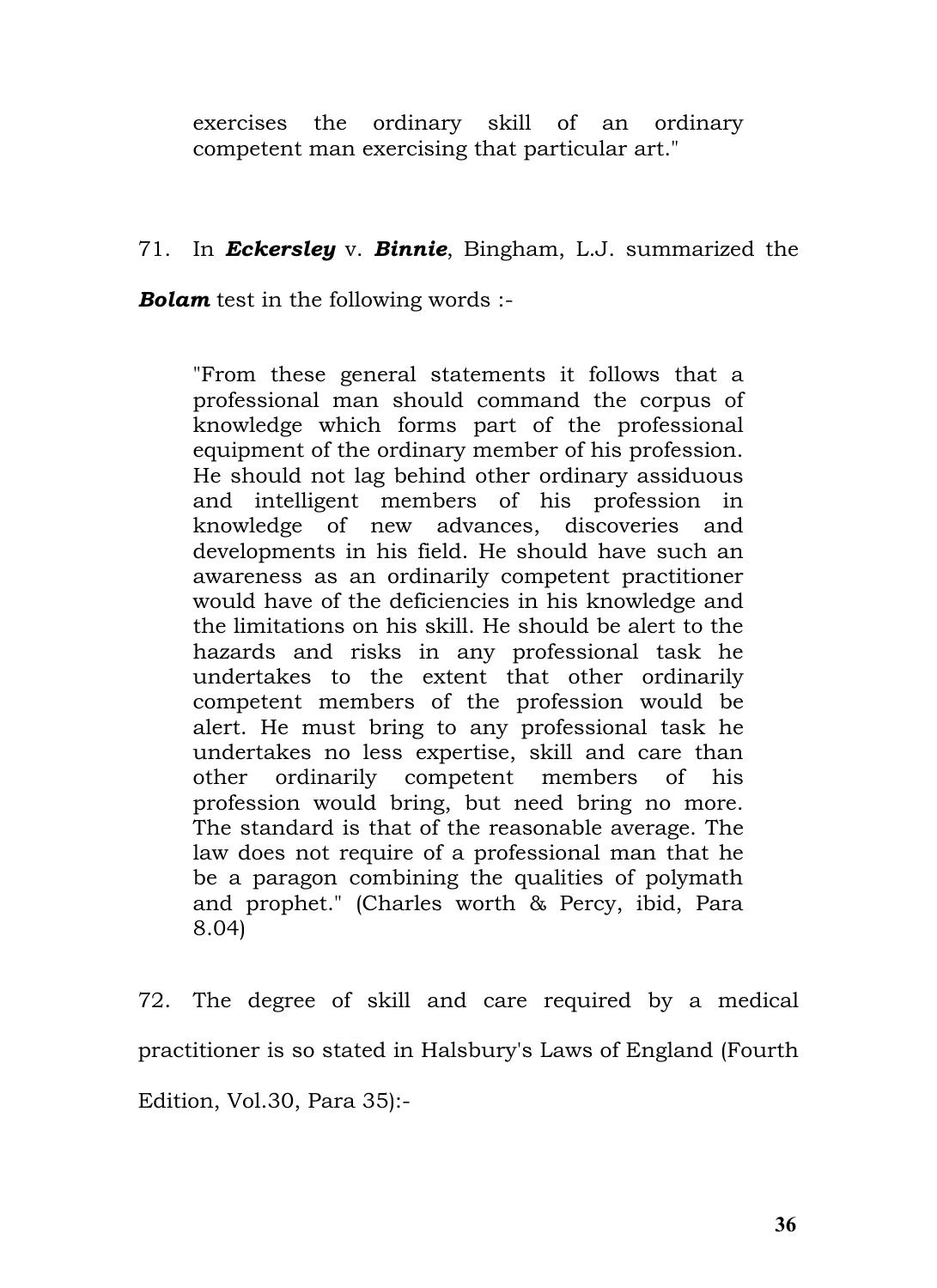"The practitioner must bring to his task a reasonable degree of skill and knowledge, and must exercise a reasonable degree of care. Neither the very highest nor a very low degree of care and competence, judged in the light of the particular circumstances of each case, is what the law requires, and a person is not liable in negligence because someone else of greater skill and knowledge would have prescribed different treatment or operated in a different way; nor is he guilty of negligence if he has acted in accordance with a practice accepted as proper by a responsible body of medical men skilled in that particular art, even though a body of adverse opinion also existed among medical men.

Deviation from normal practice is not necessarily evidence of negligence. To establish liability on that basis it must be shown (1) that there is a usual and normal practice; (2) that the defendant has not adopted it; and (3) that the course in fact adopted is one no professional man of ordinary skill would have taken had he been acting with ordinary care."

## 73. In *Hucks v. Cole & Anr.* (1968) 118 New LJ 469, Lord

Denning speaking for the court observed as under:-

"a medical practitioner was not to be held liable simply because things went wrong from mischance or misadventure or through an error of judgment in choosing one reasonable course of treatment in preference of another. A medical practitioner would be liable only where his conduct fell below that of the standards of a reasonably competent practitioner in his field."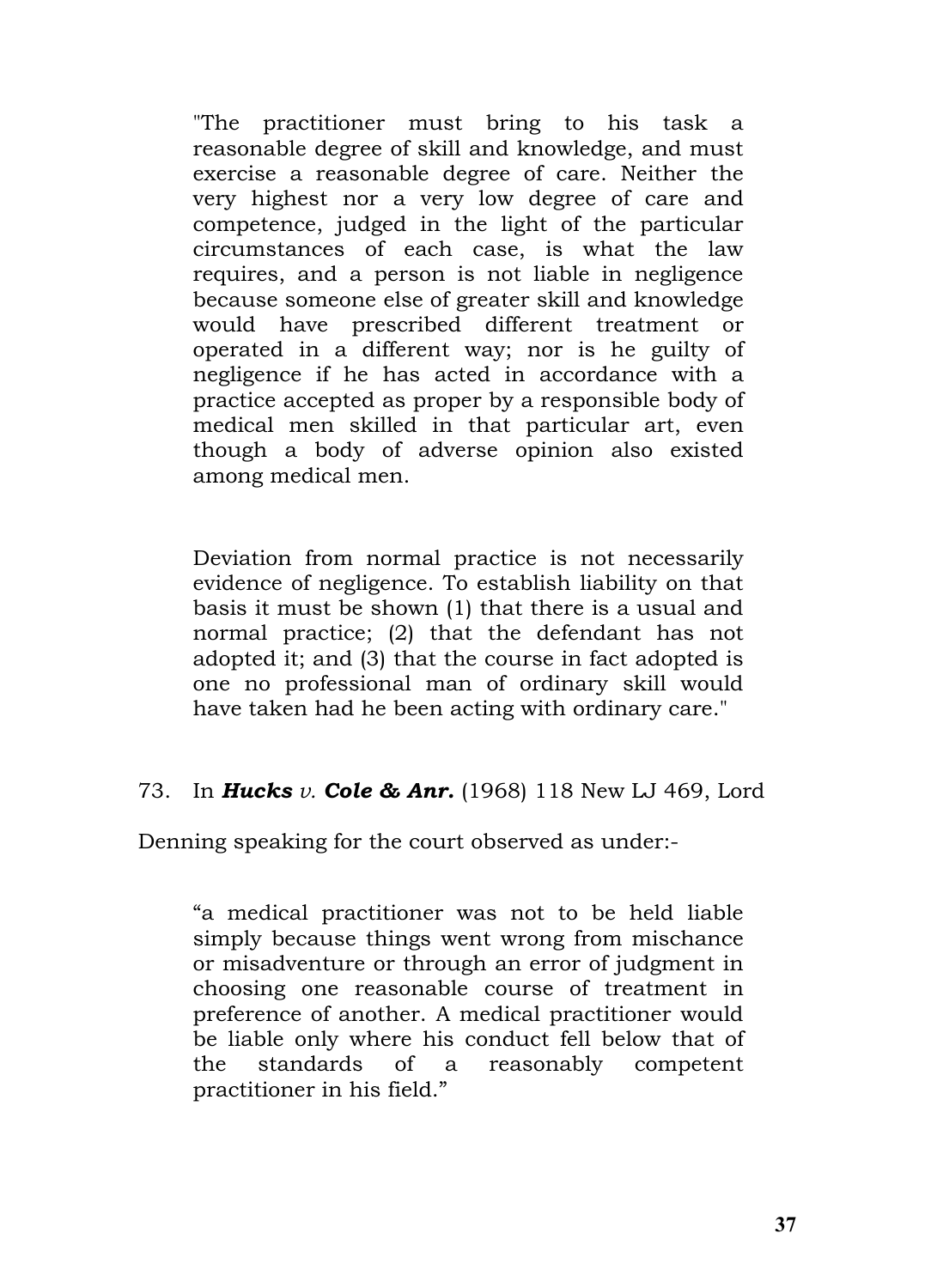74. In another leading case *Maynard* v. *West Midlands*

*Regional Health Authority* the words of Lord President

(Clyde) in *Hunter* v. *Hanley* 1955 SLT 213 were referred to

and quoted as under:-

"In the realm of diagnosis and treatment there is ample scope for genuine difference of opinion and one man clearly is not negligent merely because his conclusion differs from that of other professional men...The true test for establishing negligence in diagnosis or treatment on the part of a doctor is whether he has been proved to be guilty of such failure as no doctor of ordinary skill would be guilty of if acting with ordinary care...".

The court per Lord Scarman added as under:-

"A doctor who professes to exercise a special skill must exercise the ordinary skill of his specialty. Differences of opinion and practice exist, and will always exist, in the medical as in other professions. There is seldom any one answer exclusive of all others to problems of professional judgment. A court may prefer one body of opinion to the other, but that is no basis for a conclusion of negligence."

75. The ratio of Bolam's case is that it is enough for the defendant to show that the standard of care and the skill attained was that of the ordinary competent medical practitioner exercising an ordinary degree of professional skill. The fact that the respondent charged with negligence acted in accordance with the general and approved practice is enough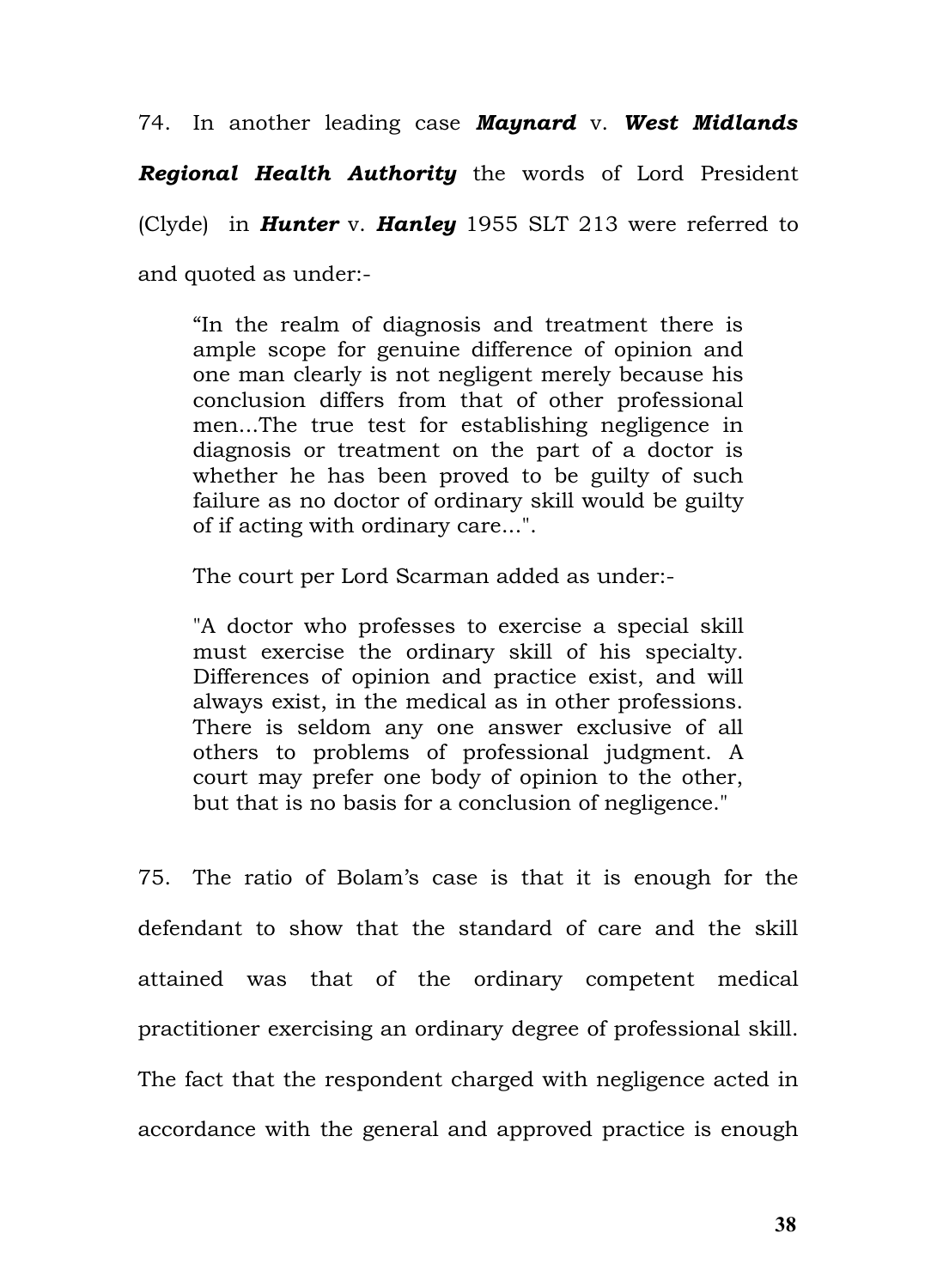to clear him of the charge. Two things are pertinent to be noted. Firstly, the standard of care, when assessing the practice as adopted, is judged in the light of knowledge available at the time (of the incident), and not at the date of trial. Secondly, when the charge of negligence arises out of failure to use some particular equipment, the charge would fail if the equipment was not generally available at that point of time on which it is suggested as should have been used.

76. A mere deviation from normal professional practice is not necessarily evidence of negligence.

77. In *Jacob Mathew's case* (supra) this court observed that higher the acuteness in emergency and higher the complication, more are the chances of error of judgment. The court further observed as under:-

"25……At times, the professional is confronted with making a choice between the devil and the deep sea and he has to choose the lesser evil. The medical professional is often called upon to adopt a procedure which involves higher element of risk, but which he honestly believes as providing greater chances of success for the patient rather than a procedure involving lesser risk but higher chances of failure. Which course is more appropriate to follow, would depend on the facts and circumstances of a given case. The usual practice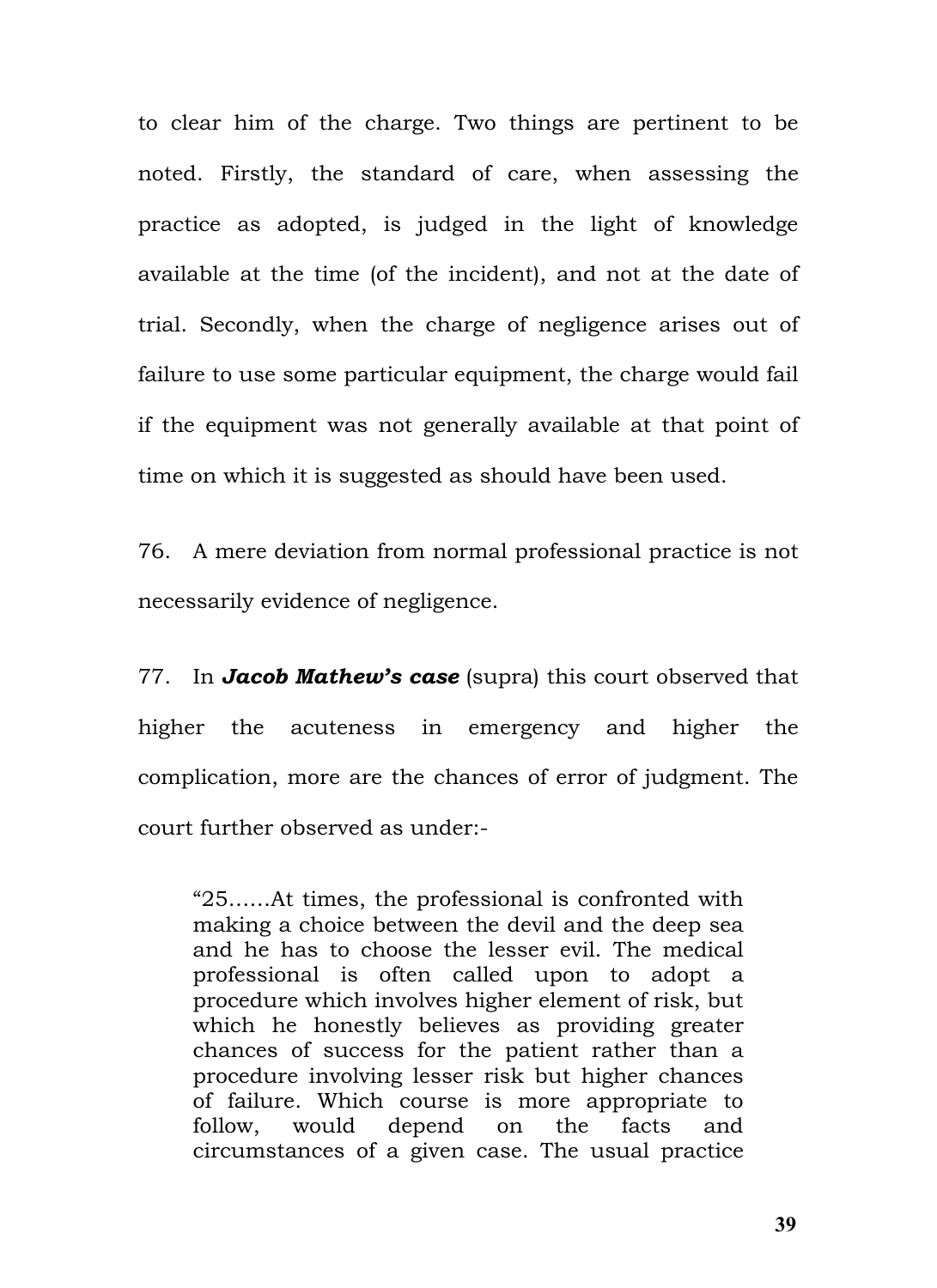prevalent nowadays is to obtain the consent of the patient or of the person in-charge of the patient if the patient is not be in a position to give consent before adopting a given procedure. So long as it can be found that the procedure which was in fact adopted was one which was acceptable to medical science as on that date, the medical practitioner cannot be held negligent merely because he chose to follow one procedure and not another and the result was a failure."

78. A doctor faced with an emergency ordinarily tries his best to redeem the patient out of his suffering. He does not gain anything by acting with negligence or by omitting to do an act. Obviously, therefore, it will be for the complainant to clearly make out a case of negligence before a medical practitioner is charged with or proceeded against criminally. This court in *Jacob Mathew's case* very aptly observed that a surgeon with shaky hands under fear of legal action cannot perform a successful operation and a quivering physician cannot administer the end-dose of medicine to his patient.

79. Doctors in complicated cases have to take chance even if the rate of survival is low.

80. The professional should be held liable for his act or omission, if negligent, is to make life safer and to eliminate the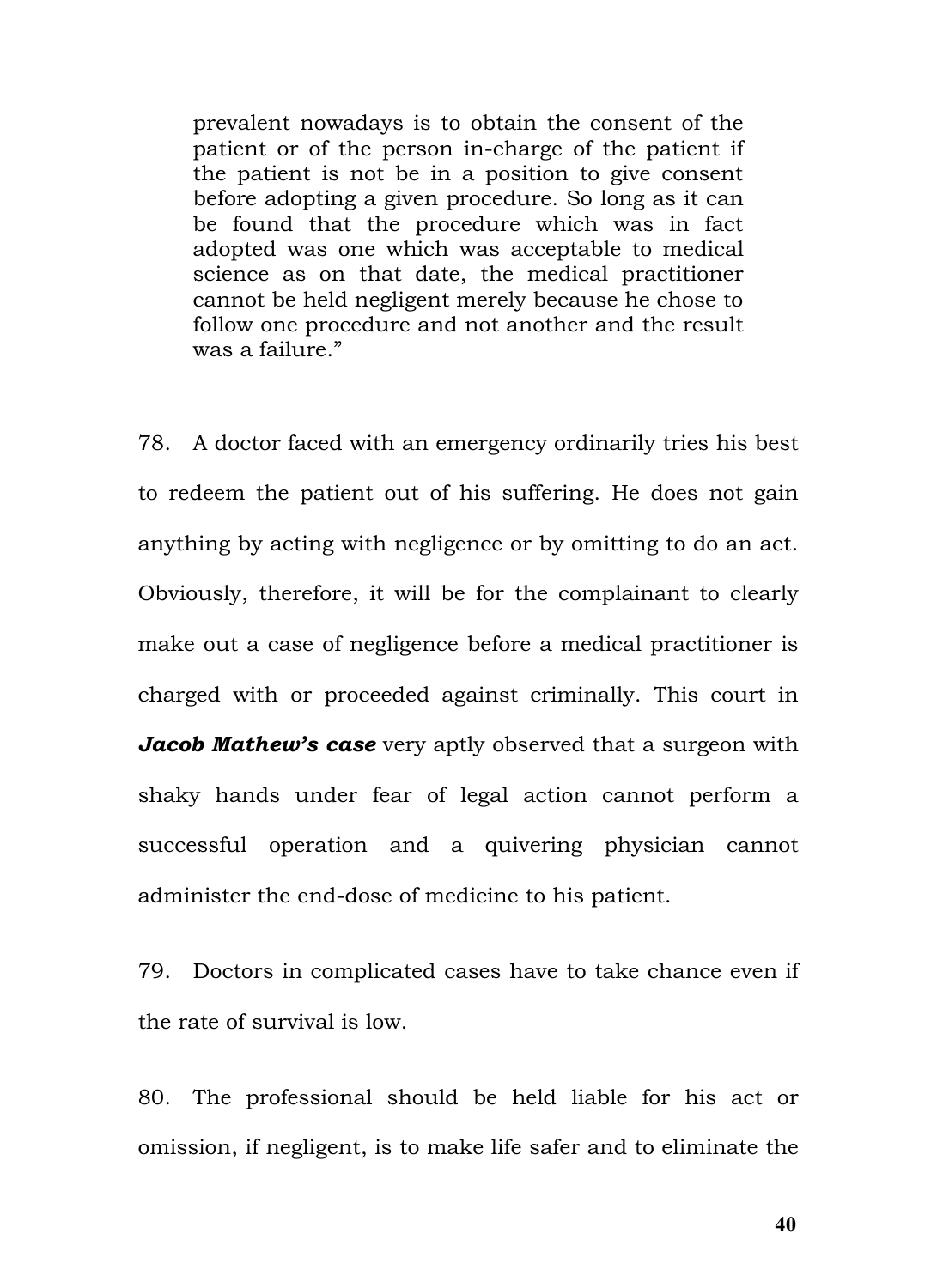possibility of recurrence of negligence in future. But, at the same time courts have to be extremely careful to ensure that unnecessarily professionals are not harassed and they will not be able to carry out their professional duties without fear.

81. It is a matter of common knowledge that after happening of some unfortunate event, there is a marked tendency to look for a human factor to blame for an untoward event, a tendency which is closely linked with the desire to punish. Things have gone wrong and, therefore, somebody must be found to answer for it. A professional deserves total protection. The Indian Penal Code has taken care to ensure that people who act in good faith should not be punished. Sections 88, 92 and 370 of the Indian Penal Code give adequate protection to the professional and particularly medical professionals.

82. The Privy Council in *John Oni Akerele v. The King* AIR 1943 PC 72 dealt with a case where a doctor was accused of manslaughter, reckless and negligent act and he was convicted. His conviction was set aside by the House of Lords and it was held thus:-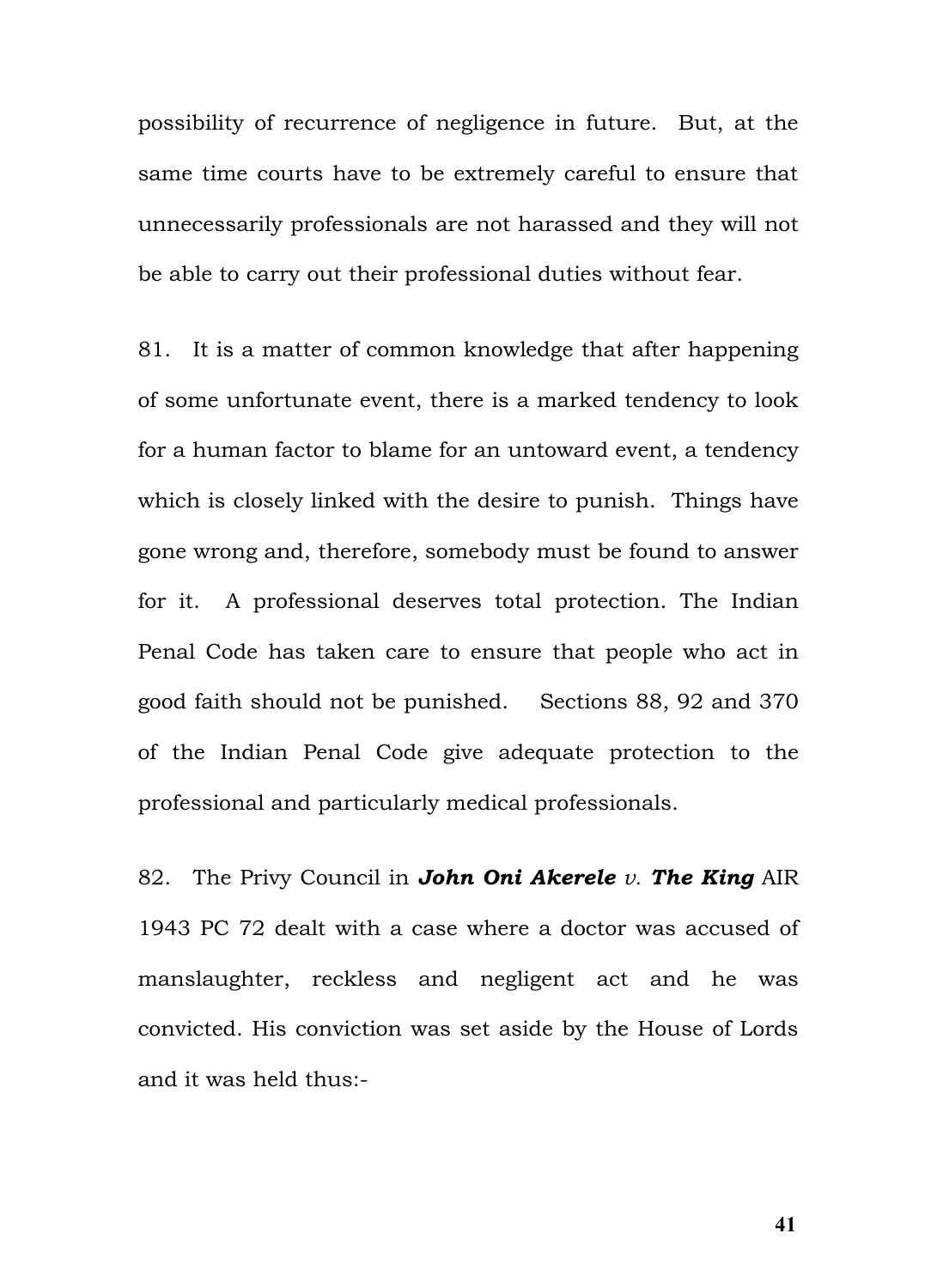(i) That a doctor is not criminally responsible for a patient's death unless his negligence or incompetence went beyond a mere matter of compensation between subjects and showed such disregard for life and safety of others as to amount to a crime against the State.;

(ii) That the degree of negligence required is that it should be gross, and that neither a jury nor a court can transform negligence of a lesser degree into gross negligence merely by giving it that appellation.... There is a difference in kind between the negligence which gives a right to compensation and the negligence which is a crime.

(iii) It is impossible to define culpable or criminal negligence, and it is not possible to make the distinction between actionable negligence and criminal negligence intelligible, except by means of illustrations drawn from actual judicial opinion....The most favourable view of the conduct of an accused medical man has to be taken, for it would be most fatal to the efficiency of the medical profession if no one could administer medicine without a halter round his neck."

(emphasis supplied)

83. In the said case, their Lordships refused to accept the view that criminal negligence was proved merely because a number of persons were made gravely ill after receiving an injection of Sobita from the appellant coupled with a finding that a high degree of care was not exercised. Their Lordships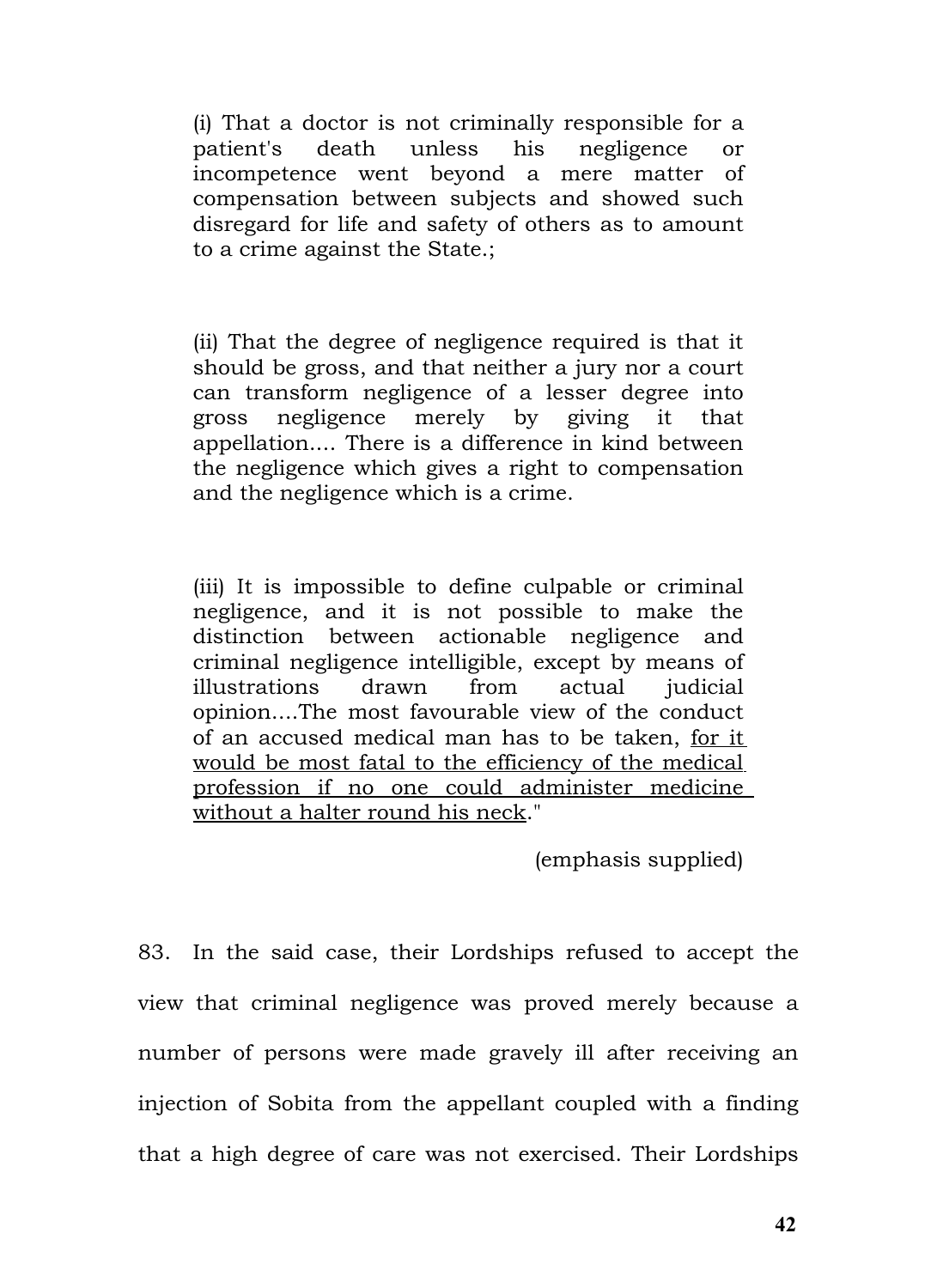also refused to agree with the thought that merely because too strong a mixture was dispensed once and a number of persons were made gravely ill, a criminal degree of negligence was proved.

84. This court in *Kurban Hussein Mohammedali Rangawalla* v. *State of Maharashtra* (1965) 2 SCR 622, while dealing with Section [304A](javascript:fnOpenGlobalPopUp() of IPC, the following statement of law by Sir Lawrence Jenkins in *Emperor* v. *Omkar Rampratap* (1902) 4 Bom LR 679, was cited with approval:-

"To impose criminal liability under Section [304A](javascript:fnOpenGlobalPopUp(), Indian Penal Code, it is necessary that the death should have been the direct result of a rash and negligent act of the accused, and that act must be the proximate and efficient cause without the intervention of another's negligence. It must be the causa causans; it is not enough that it may have been the *causa sine qua non*."

85. In *Dr. Laxman Balkrishna Joshi* (supra), the court observed that the practitioner must bring to his task a reasonable degree of skill and knowledge and must exercise a reasonable degree of care. Neither the very highest nor a very low degree of care and competence judged in the light of the particular circumstances of each case is what the law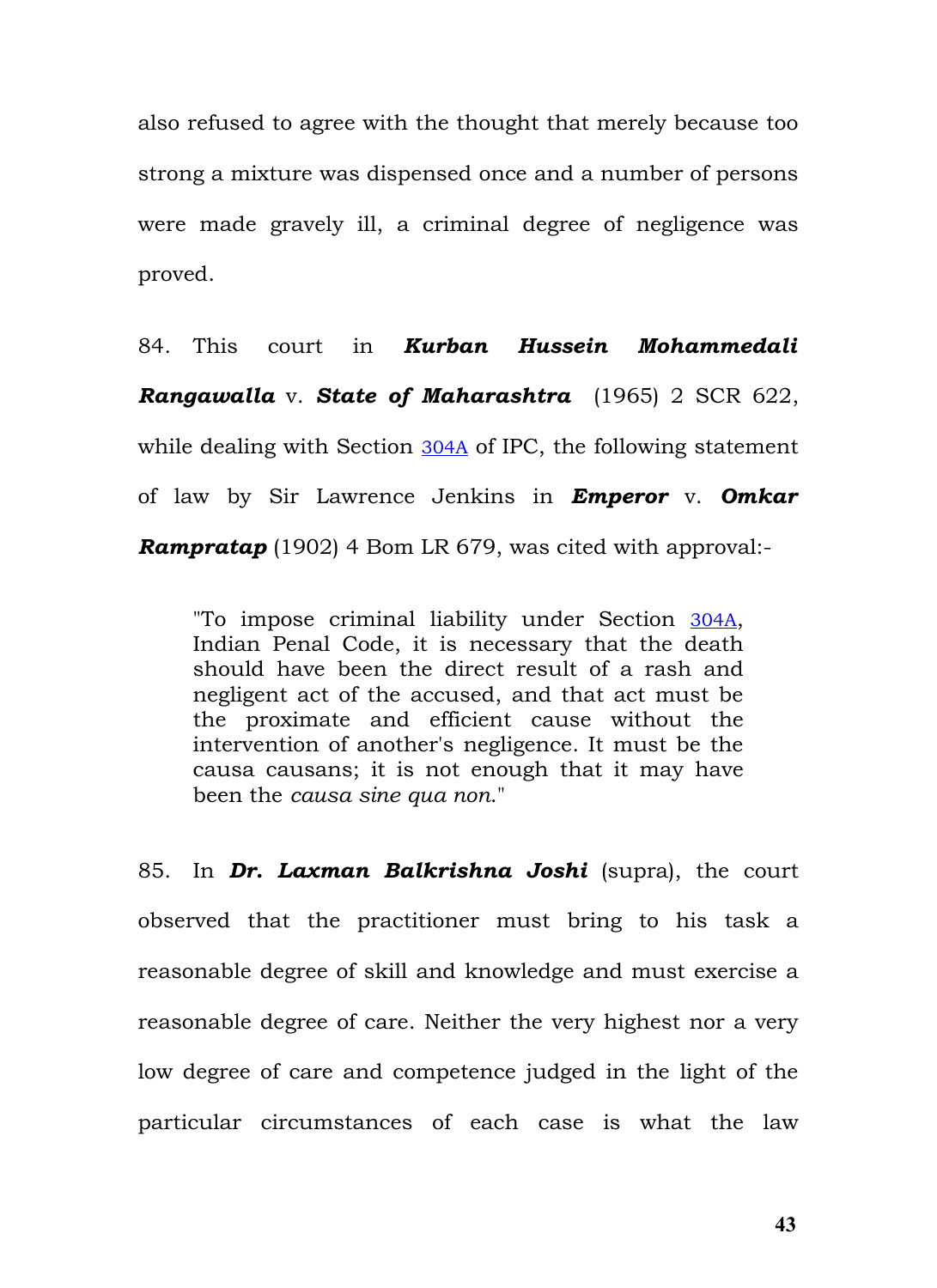requires. The doctor no doubt has a discretion in choosing treatment which he proposes to give to the patient and such discretion is relatively ampler in cases of emergency. In this case, the death of patient was caused due to shock resulting from reduction of the fracture attempted by doctor without taking the elementary caution of giving anaesthetic to the patient. The doctor was held guilty of negligence and liability for damages in civil law. We hasten to add that criminal negligence or liability under criminal law was not an issue before the Court - as it did not arise and hence was not considered.

86. In a significant judgment in *Indian Medical Association v. V.P. Shantha & Others* (1995) 6 SCC 651, a three-Judge Bench of this Court held that service rendered to a patient by a medical practitioner (except where the doctor renders service free of charge to every patient or under a contract of personal service), by way of consultation, diagnosis and treatment, both medicinal and surgical, would fall within the ambit of 'service' as defined in Section 2(1)(o) of the Consumer Protection Act, 1986. Deficiency in service has to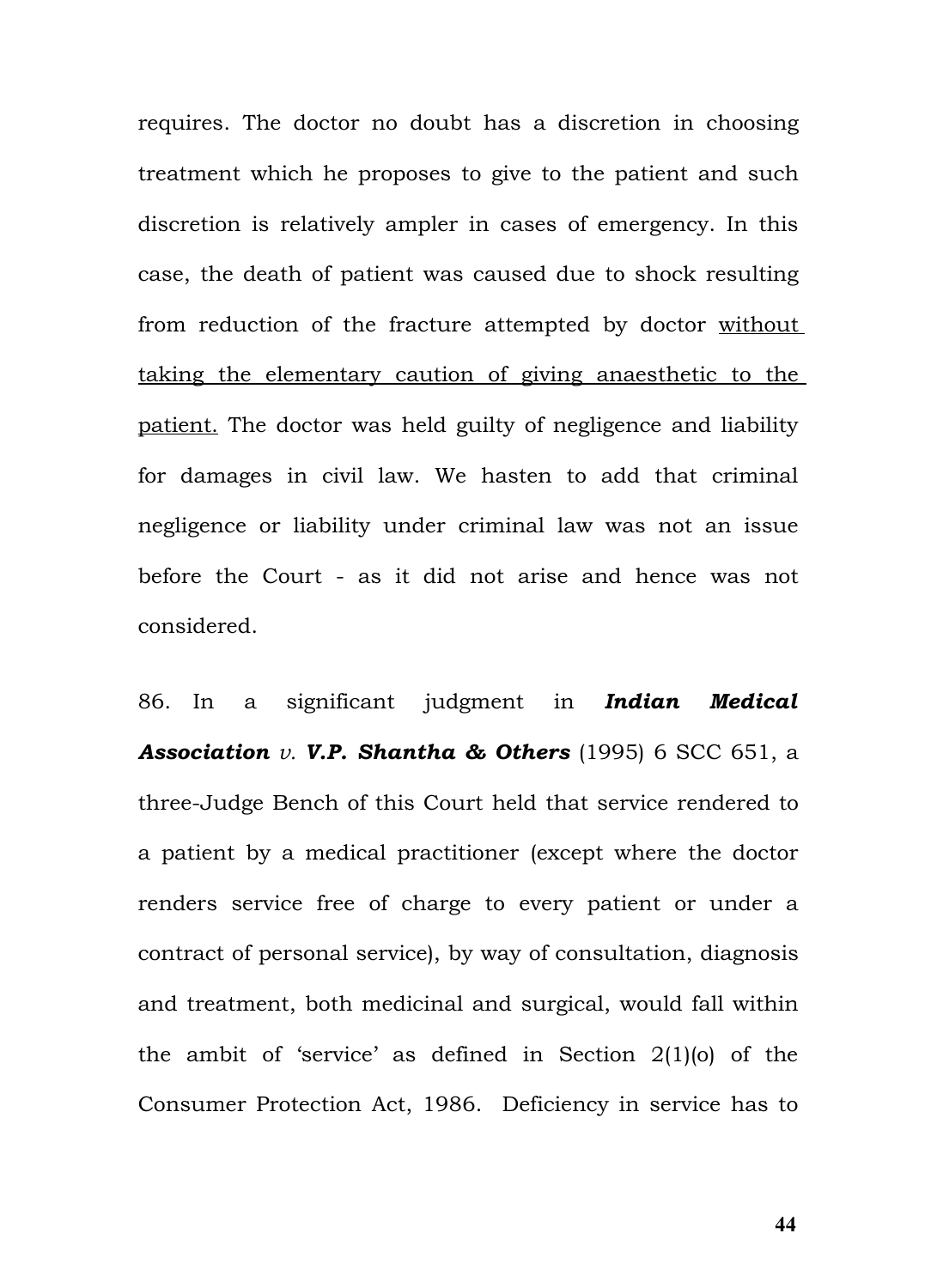be judged by applying the test of reasonable skill and care which is applicable in action for damages for negligence.

87. In the said case, the court also observed as under:-

"22. In the matter of professional liability professions differ from occupations for the reason that professions operate in spheres where success cannot be achieved in every case and very often success or failure depends upon factors beyond the professional man's control. In devising a rational approach to professional liability which must provide proper protection to the consumer while allowing for the factors mentioned above, the approach of the Courts is to require that professional men should possess a certain minimum degree of competence and that they should exercise reasonable care in the discharge of their duties. In general, a professional man owes to his client a duty in tort as well as in contract to exercise reasonable care in giving advice or performing services. (see: Jackson and Powell on Professional Negligence, 3<sup>rd</sup> Edn. paras 1-04,1-05 and 1-56).

## 88. In *Achutrao Haribhau Khodwa & Others v. State of*

*Maharashtra & Others* (1996) 2 SCC 634, this Court noticed that in the very nature of medical profession, skills differs from doctor to doctor and more than one alternative course of treatment are available, all admissible. Negligence cannot be attributed to a doctor so long as he is performing his duties to the best of his ability and with due care and caution. Merely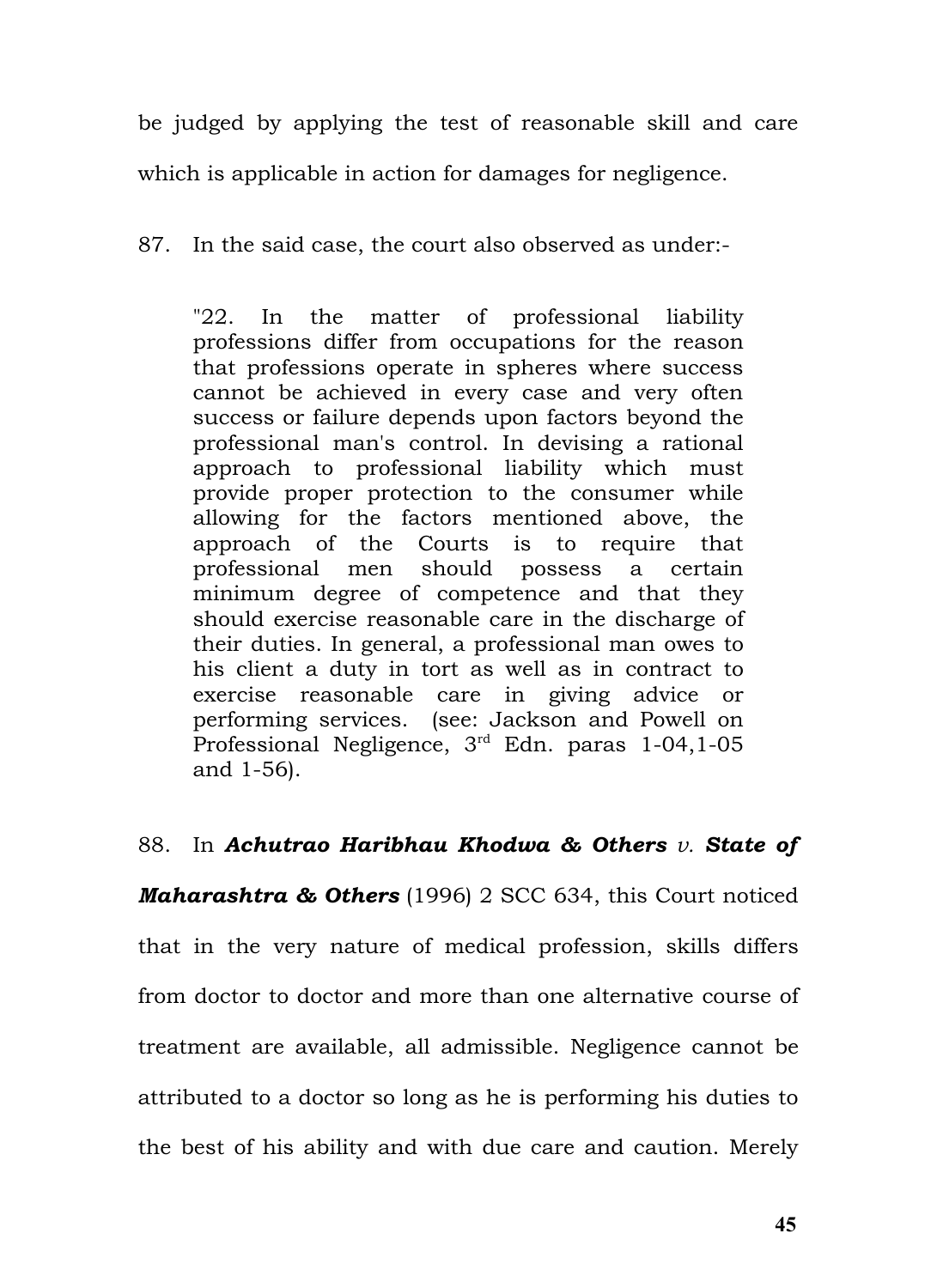because the doctor chooses one course of action in preference to the other one available, he would not be liable if the course of action chosen by him was acceptable to the medical profession.

89. In *Spring Meadows Hospital & Another* (supra), the court observed that an error of judgment is not necessarily negligence. In *Whitehouse* (supra) the court observed as under:-

"The true position is that an error of judgment may, or may not, be negligent, it depends on the nature of the error. If it is one that would not have been made by a reasonably competent professional man professing to have the standard and type of skill that the defendant holds himself out as having, and acting with ordinary care, then it is negligence. If, on the other hand, it is an error that such a man, acting with ordinary care, might have made, then it is not negligence."

90. In *Jacob Mathew's case (supra)*, conclusions summed

up by the court were very apt and some portions of which are reproduced hereunder:-

(1) Negligence is the breach of a duty caused by omission to do something which a reasonable man guided by those considerations which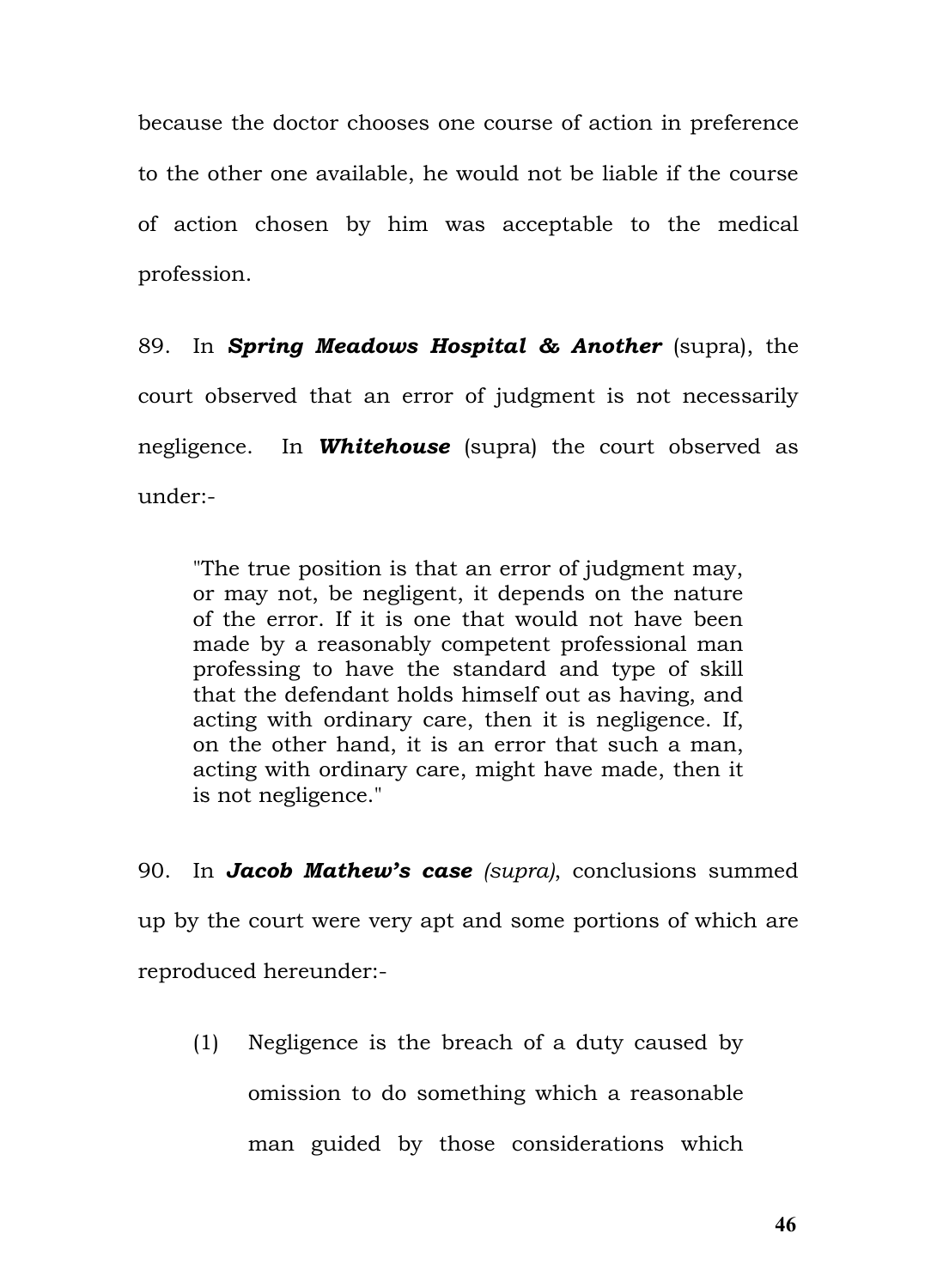ordinarily regulate the conduct of human affairs would do, or doing something which a prudent and reasonable man would not do. The definition of negligence as given in Law of Torts, Ratanlal & Dhirajlal (edited by Justice G.P. Singh), referred to hereinabove, holds good. Negligence becomes actionable on account of injury resulting from the act or omission amounting to negligence attributable to the person sued. The essential components of negligence are three: 'duty', 'breach' and 'resulting damage'.

(2) Negligence in the context of medical profession necessarily calls for a treatment with a difference. To infer rashness or negligence on the part of a professional, in particular a doctor, additional considerations apply. A case of occupational negligence is different from one of professional negligence. A simple lack of care, an error of judgment or an accident, is not proof of negligence on the part of a medical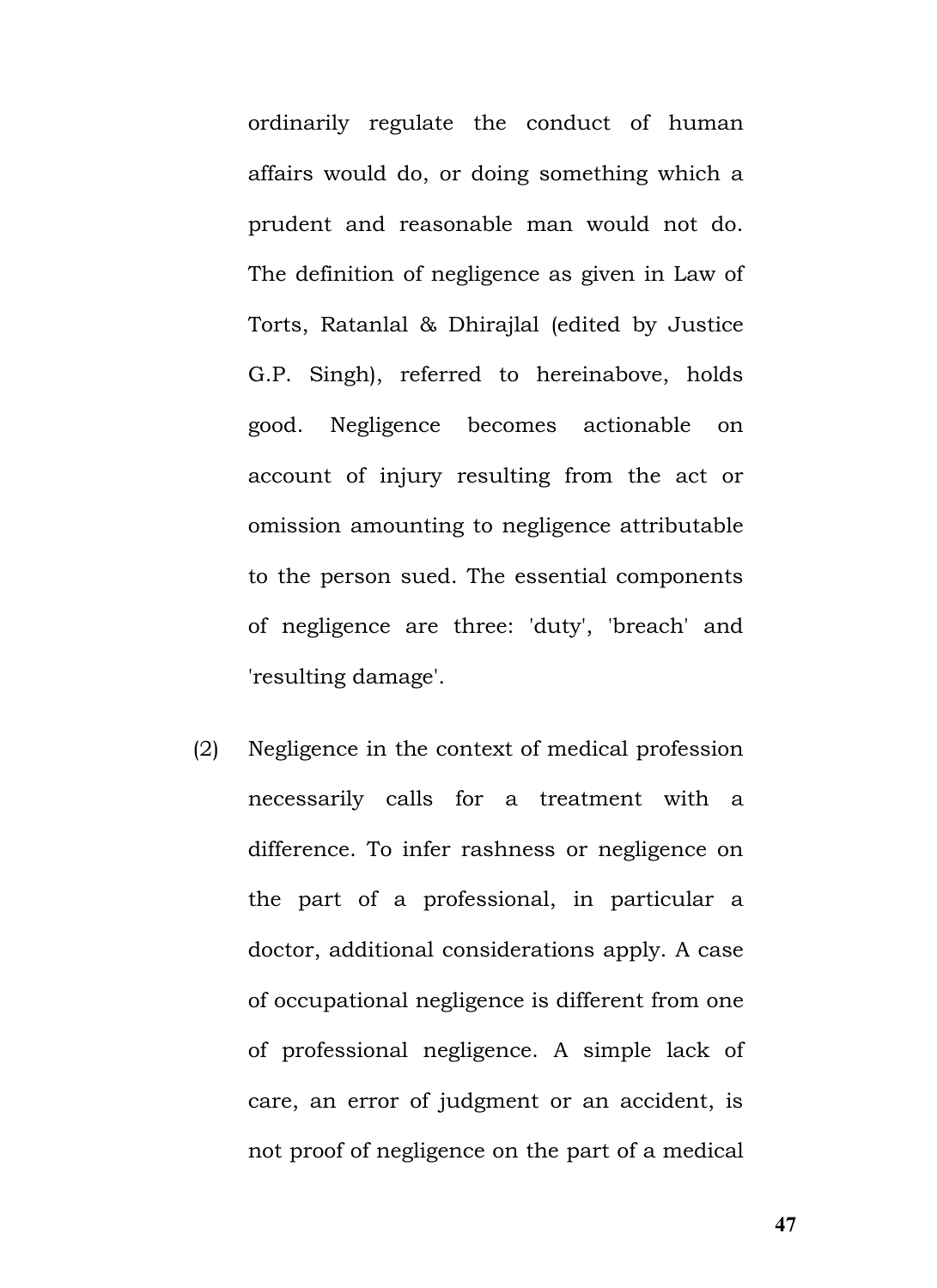professional. So long as a doctor follows a practice acceptable to the medical profession of that day, he cannot be held liable for negligence merely because a better alternative course or method of treatment was also available or simply because a more skilled doctor would not have chosen to follow or resort to that practice or procedure which the accused followed.

(3) The standard to be applied for judging, whether the person charged has been negligent or not, would be that of an ordinary competent person exercising ordinary skill in that profession. It is not possible for every professional to possess the highest level of expertise or skills in that branch which he practices. A highly skilled professional may be possessed of better qualities, but that cannot be made the basis or the yardstick for judging the performance of the professional proceeded against on indictment of negligence.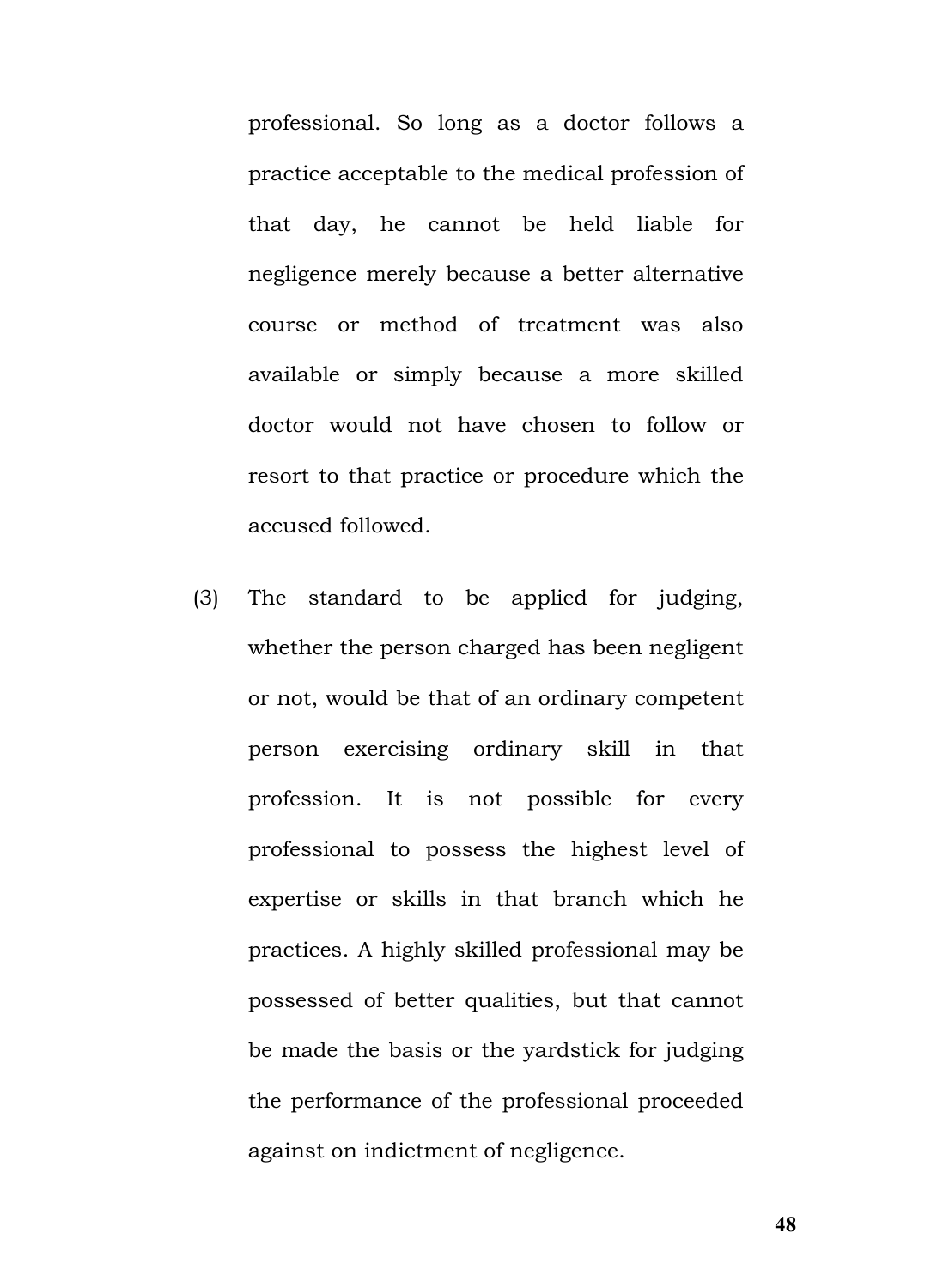91. To prosecute a medical professional for negligence under criminal law it must be shown that the accused did something or failed to do something which in the given facts and circumstances no medical professional in his ordinary senses and prudence would have done or failed to do. The hazard taken by the accused doctor should be of such a nature that the injury which resulted was most likely imminent.

92. In a relatively recent case in *C.P. Sreekumar (Dr.), MS (Ortho) v. S. Ramanujam* (2009) 7 SCC 130 this court had an occasion to deal with the case of medical negligence in a case in which the respondent was hit by a motor-cycle while going on his by-cycle sustained a hairline fracture of the neck of the right femur.

93. Pre-operative evaluation was made and the appellant Dr. Sreekumar, on considering the various options available, decided to perform a hemiarthroplasty instead of going in for the internal fixation procedure. The respondent consented for the choice of surgery after the various options have been explained to him. The surgery was performed the next day. The respondent filed a complaint against the appellant for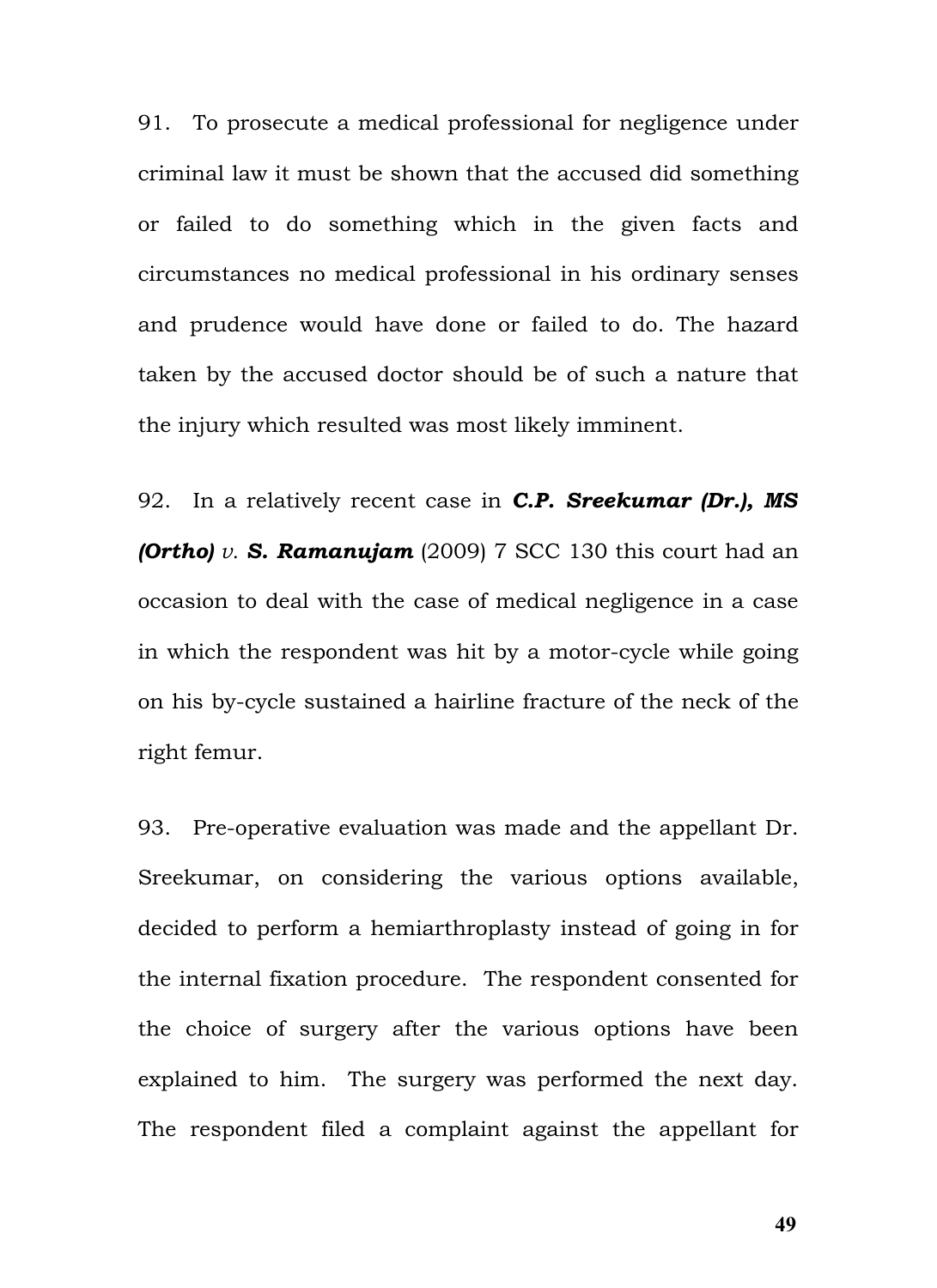medical negligence for not opting internal fixation procedure. This court held that the appellant's decision for choosing hemiarthroplasty with respect to a patient of 42 years of age was not so palpably erroneous or unacceptable as to dub it as a case of professional negligence.

94. On scrutiny of the leading cases of medical negligence both in our country and other countries specially United Kingdom, some basic principles emerge in dealing with the cases of medical negligence. While deciding whether the medical professional is guilty of medical negligence following well known principles must be kept in view:-

- **I.** Negligence is the breach of a duty exercised by omission to do something which a reasonable man, guided by those considerations which ordinarily regulate the conduct of human affairs, would do, or doing something which a prudent and reasonable man would not do.
- **II.** Negligence is an essential ingredient of the offence. The negligence to be established by the prosecution must be culpable or gross and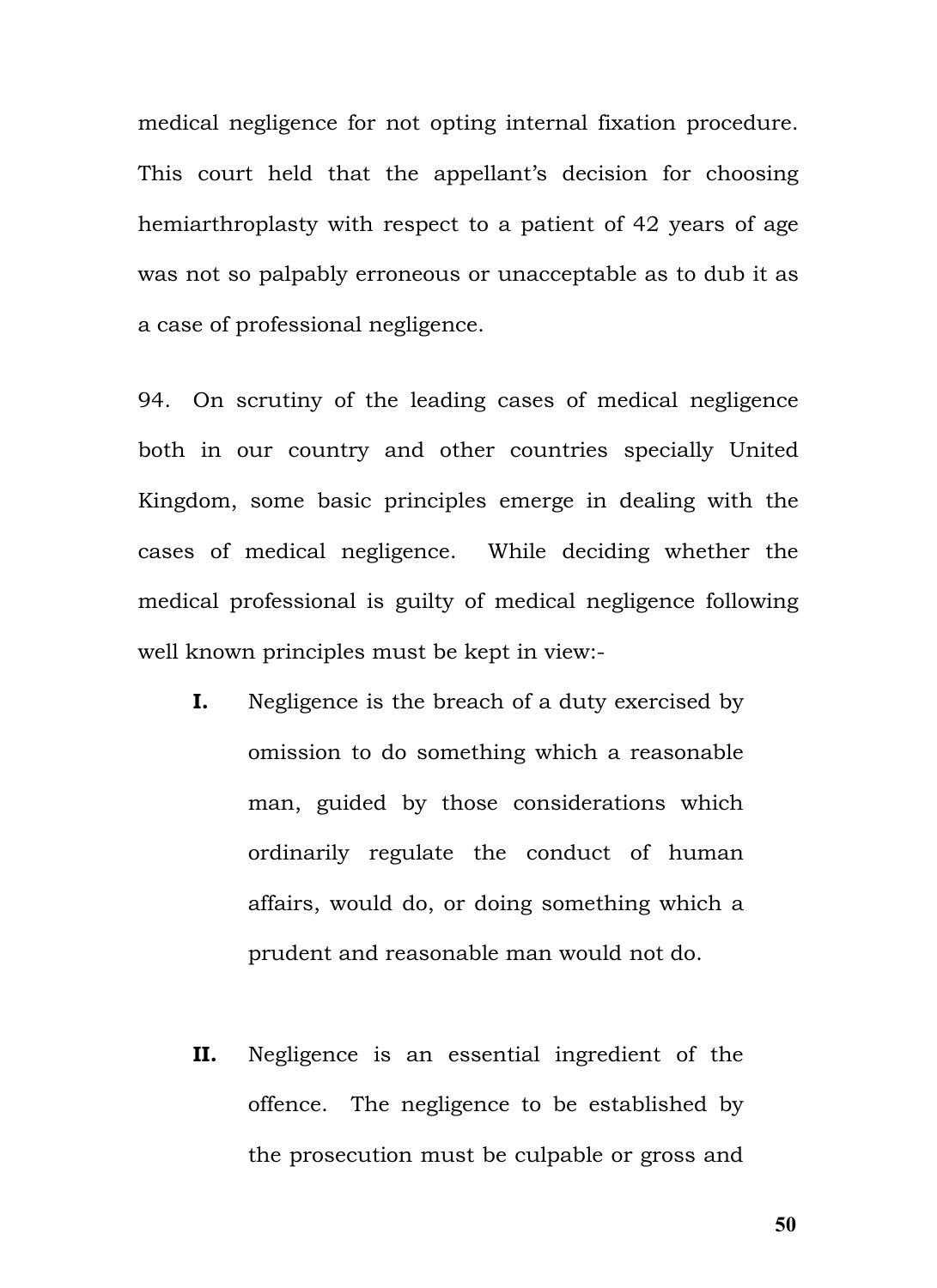not the negligence merely based upon an error of judgment.

- III. The medical professional is expected to bring a reasonable degree of skill and knowledge and must exercise a reasonable degree of care. Neither the very highest nor a very low degree of care and competence judged in the light of the particular circumstances of each case is what the law requires.
- IV. A medical practitioner would be liable only where his conduct fell below that of the standards of a reasonably competent practitioner in his field.
- V. In the realm of diagnosis and treatment there is scope for genuine difference of opinion and one professional doctor is clearly not negligent merely because his conclusion differs from that of other professional doctor.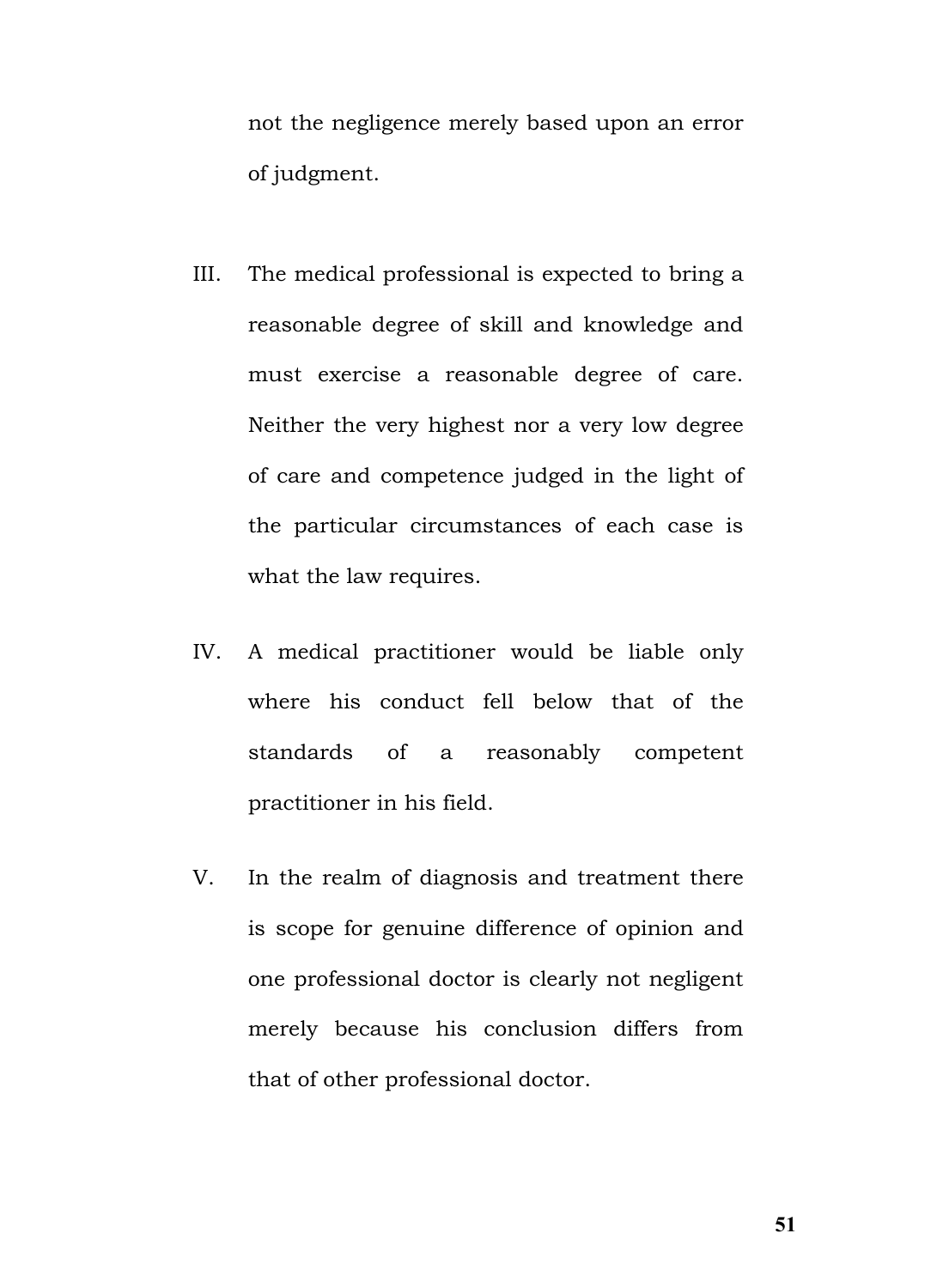- VI. The medical professional is often called upon to adopt a procedure which involves higher element of risk, but which he honestly believes as providing greater chances of success for the patient rather than a procedure involving lesser risk but higher chances of failure. Just because a professional looking to the gravity of illness has taken higher element of risk to redeem the patient out of his/her suffering which did not yield the desired result may not amount to negligence.
- VII. Negligence cannot be attributed to a doctor so long as he performs his duties with reasonable skill and competence. Merely because the doctor chooses one course of action in preference to the other one available, he would not be liable if the course of action chosen by him was acceptable to the medical profession.
- VIII. It would not be conducive to the efficiency of the medical profession if no Doctor could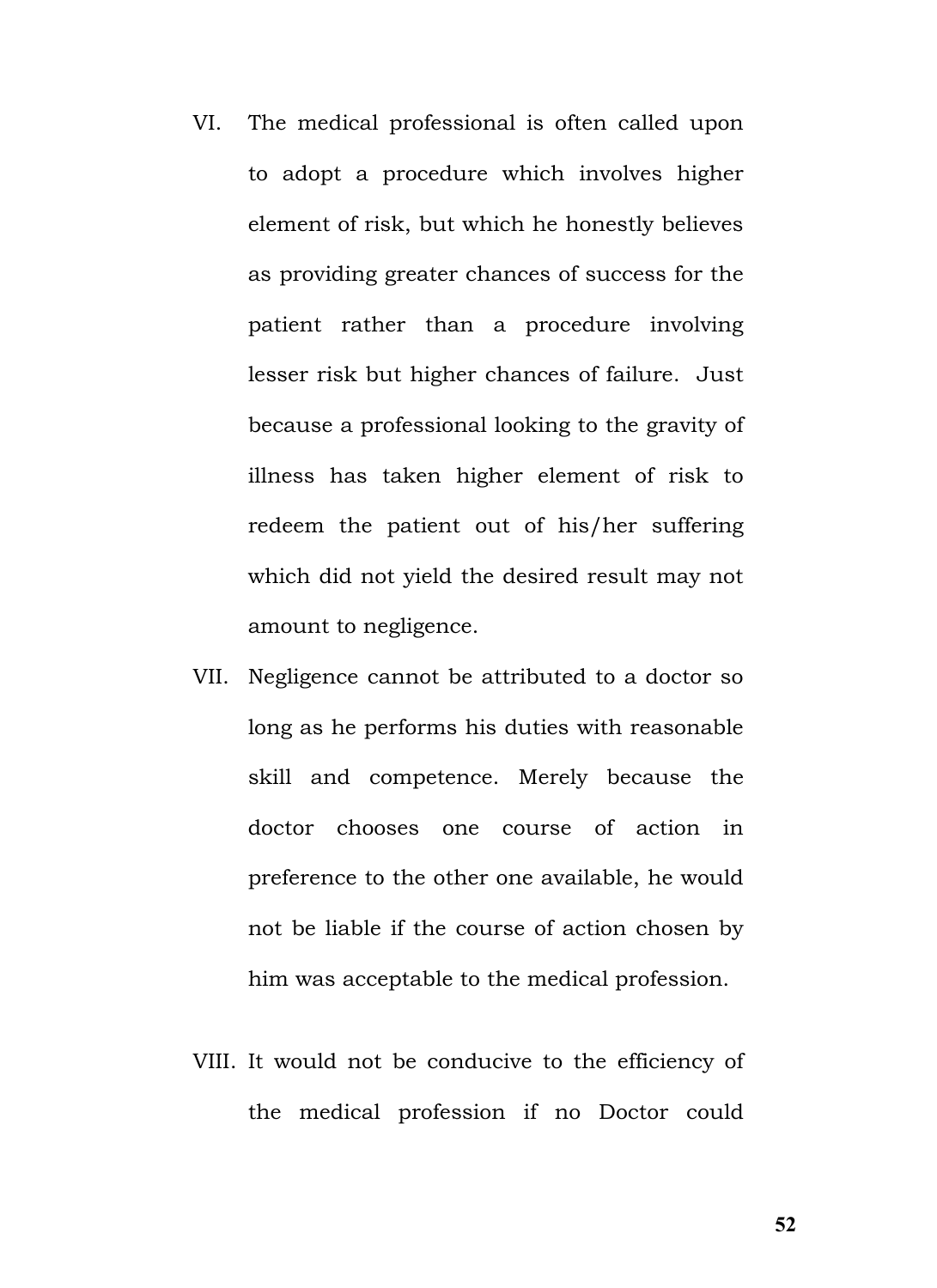administer medicine without a halter round his neck.

- IX. It is our bounden duty and obligation of the civil society to ensure that the medical professionals are not unnecessary harassed or humiliated so that they can perform their professional duties without fear and apprehension.
- X. The medical practitioners at times also have to be saved from such a class of complainants who use criminal process as a tool for pressurizing the medical professionals/hospitals particularly private hospitals or clinics for extracting uncalled for compensation. Such malicious proceedings deserve to be discarded against the medical practitioners.
- XI. The medical professionals are entitled to get protection so long as they perform their duties with reasonable skill and competence and in the interest of the patients. The interest and welfare of the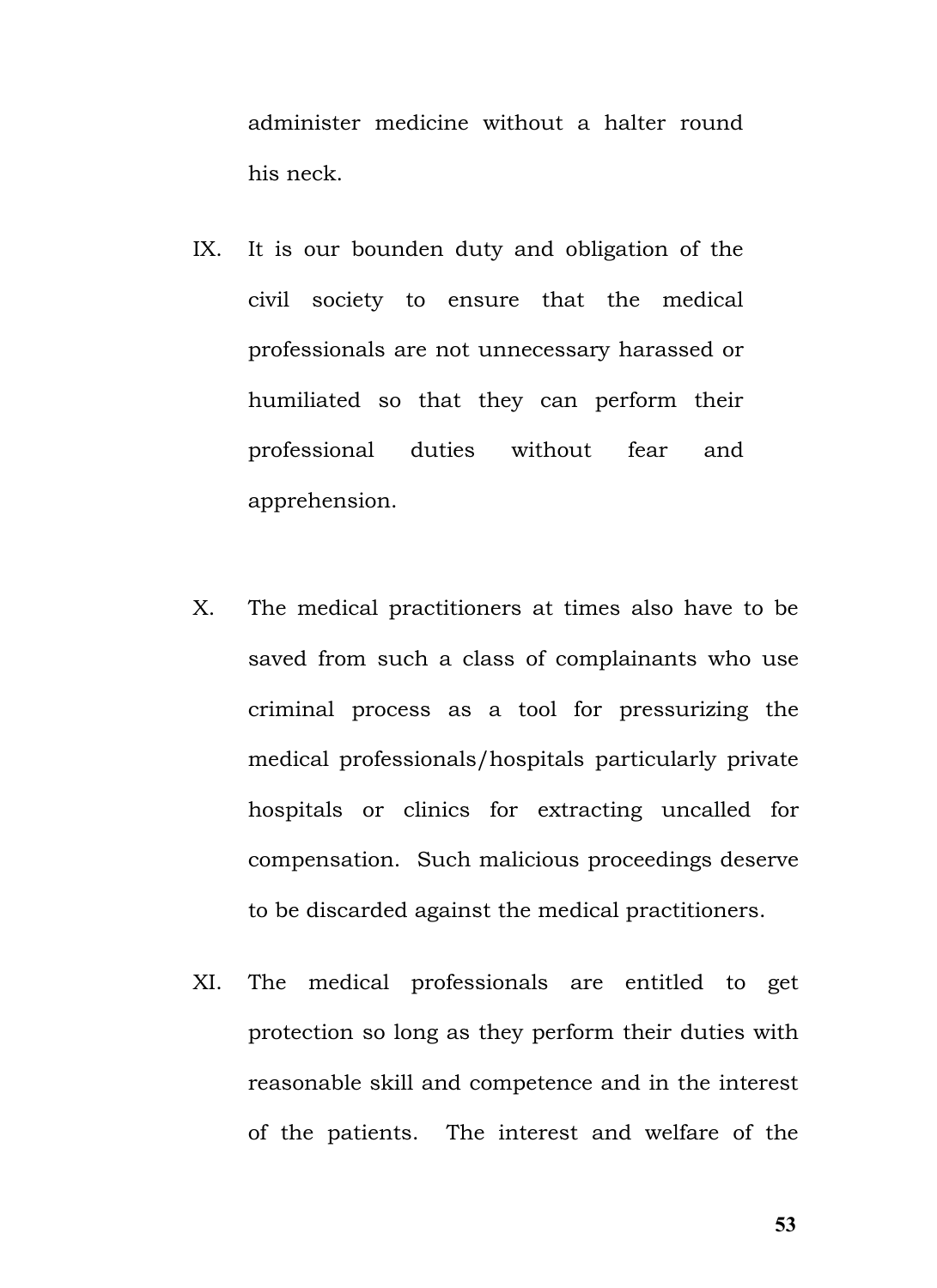patients have to be paramount for the medical professionals.

95. In our considered view, the aforementioned principles must be kept in view while deciding the cases of medical negligence. We should not be understood to have held that doctors can never be prosecuted for medical negligence. As long as the doctors have performed their duties and exercised an ordinary degree of professional skill and competence, they cannot be held guilty of medical negligence. It is imperative that the doctors must be able to perform their professional duties with free mind.

96. When we apply well settled principles enumerated in the preceding paragraphs in dealing with cases of medical negligence, the conclusion becomes irresistible that the appellants have failed to make out any case of medical negligence against the respondents.

97. The National Commission was justified in dismissing the complaint of the appellants. No interference is called for. The appeal being devoid of any merit is dismissed. In view of the